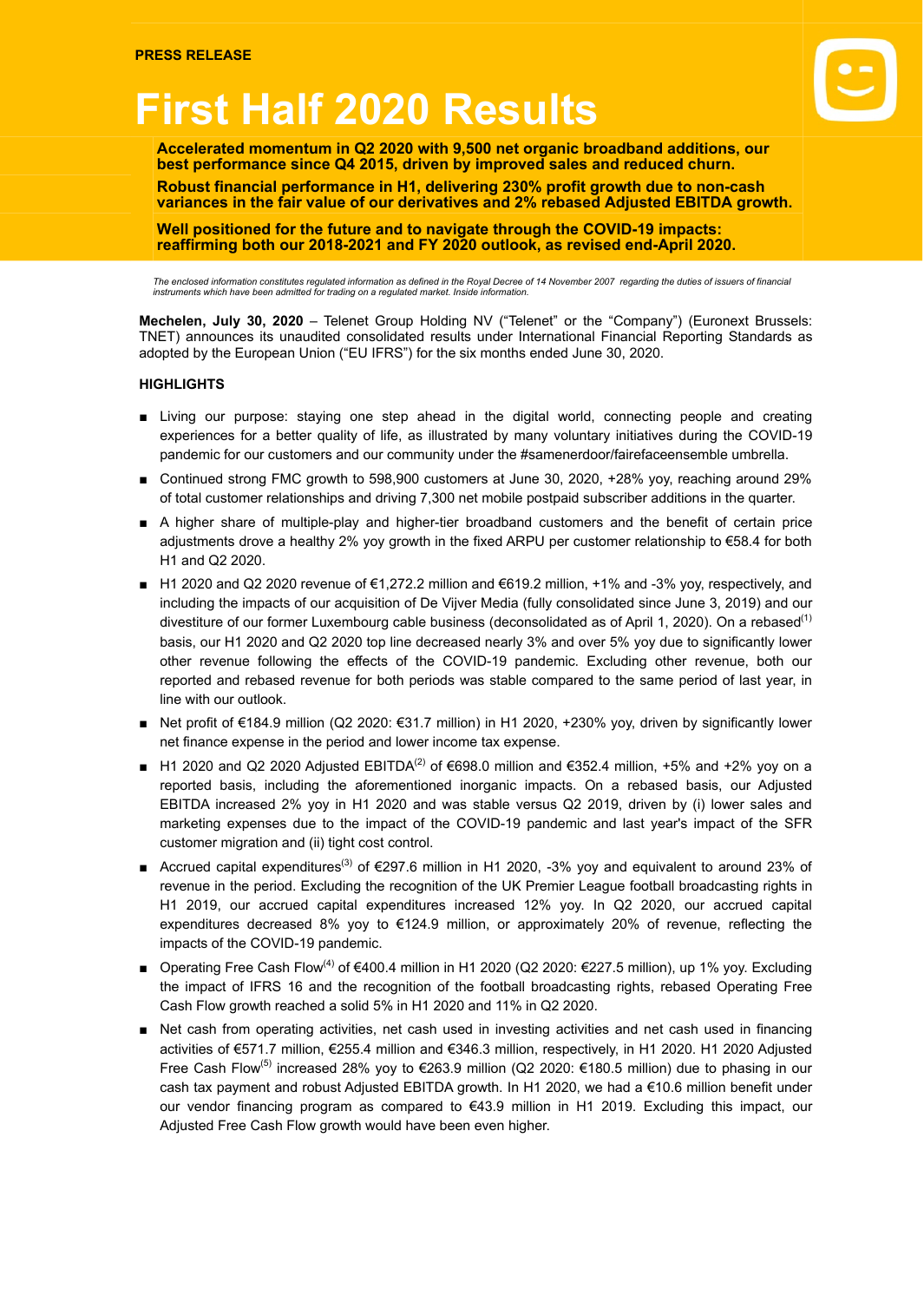■ Operating Free Cash Flow guidance of a 6.5 to 8.0% CAGR<sup>(a,b)</sup> over the 2018-2021 period maintained. FY  $2020$  outlook reaffirmed targeting (i) rebased<sup>(c)</sup> revenue decline of around  $2\%$ <sup>(d)</sup>, (ii) stable rebased revenue excluding other revenue versus FY 2019<sup>(d,e)</sup>, (iii) rebased Adjusted EBITDA decline of around 1%<sup>(a)</sup>, (iv) rebased Operating Free Cash Flow growth between 1-2%<sup>(a, b)</sup> and (v) Adjusted Free Cash Flow at the lower end of the €415.0 to €435.0 million range  $($ a, f).

(a) Quantitative reconciliations to net profit (including net profit growth rates) and cash flows from operating activities for our Adjusted EBITDA, Operating Free Cash Flow and Adjusted Free Cash Flow guidance cannot be provided without unreasonable efforts as we do not forecast (i) certain non-cash charges including depreciation and amortization and impairment, restructuring and other operating items included in net profit, nor (ii) specific changes in working capital that impact cash flows from operating activities. The items we do not forecast may vary significantly from period to period.

(b) Excluding the recognition of football broadcasting rights and mobile spectrum licenses and excluding the impact from IFRS 16 on our accrued capital expenditures.

(c) Including the pre-acquisition revenue and Adjusted EBITDA of De Vijver Media (fully consolidated since June 3, 2019) and excluding the revenue and Adjusted EBITDA of Coditel S.à r.l. (deconsolidated as of April 1, 2020).

(d) Relative to both our reported revenue for the full year 2019 and our reported revenue excluding other revenue for the full year 2019, our revenue outlook for the full year 2020 would be broadly stable

(e) Other revenue includes (i) interconnect revenue from both our fixed-line and mobile telephony customers, (ii) advertising and production revenue from De Vijver Media NV, which we fully consolidated as of June 3, 2019, (iii) mobile handset sales, including the revenue earned under our "Choose Your Device" programs, (iv) wholesale revenue generated through both our commercial and regulated wholesale businesses, (v) product activation and installation fees and (vi) set-top box sales revenue as detailed under 2.1 Revenue.

(f) Assuming certain payments are made on our current 2G and 3G mobile spectrum licenses in Q4 2020 and the tax payment on our 2019 tax return will not occur until early 2021.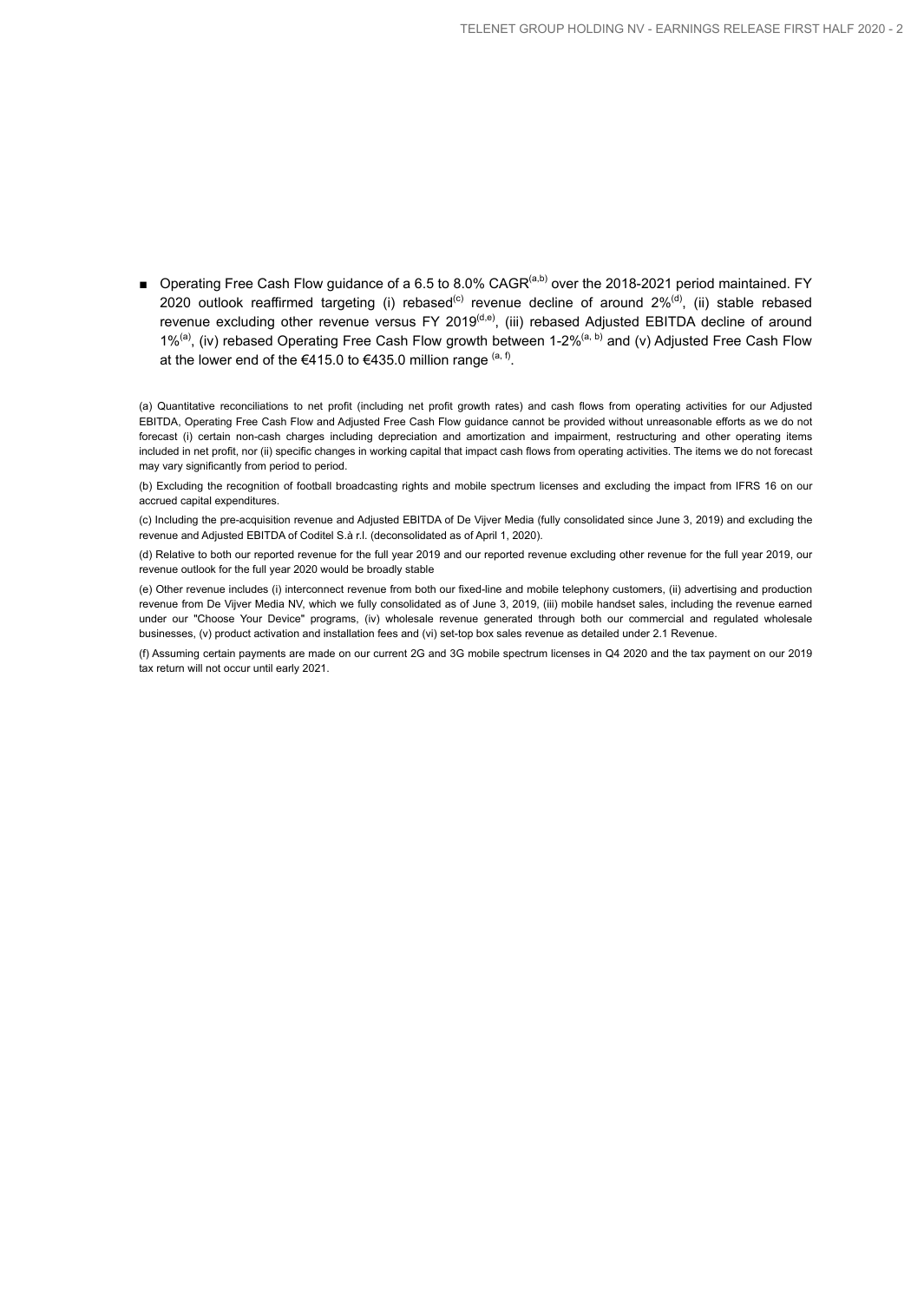| For the six months ended June 30,                                                                                                        | 2020      | 2019      | Change |  |  |  |  |  |  |
|------------------------------------------------------------------------------------------------------------------------------------------|-----------|-----------|--------|--|--|--|--|--|--|
|                                                                                                                                          |           |           |        |  |  |  |  |  |  |
| FINANCIAL HIGHLIGHTS (€ in millions, except per share amounts)                                                                           |           |           |        |  |  |  |  |  |  |
| Revenue                                                                                                                                  | 1,272.2   | 1,261.6   | 1%     |  |  |  |  |  |  |
| Operating profit                                                                                                                         | 302.1     | 324.6     | (7)%   |  |  |  |  |  |  |
| Net profit                                                                                                                               | 184.9     | 56.0      | 230 %  |  |  |  |  |  |  |
| Net profit margin                                                                                                                        | 14.5 %    | 4.4 %     |        |  |  |  |  |  |  |
| Basic earnings per share                                                                                                                 | 1.69      | 0.51      | 231 %  |  |  |  |  |  |  |
| Diluted earnings per share                                                                                                               | 1.69      | 0.51      | 231 %  |  |  |  |  |  |  |
| Adjusted EBITDA <sup>(2)</sup>                                                                                                           | 698.0     | 664.8     | 5 %    |  |  |  |  |  |  |
| Adjusted EBITDA margin %                                                                                                                 | 54.9 %    | 52.7 %    |        |  |  |  |  |  |  |
| Accrued capital expenditures (excluding the recognition of football<br>broadcasting rights and mobile spectrum licenses) <sup>(3)</sup>  | 297.6     | 266.5     | 12 %   |  |  |  |  |  |  |
| Accrued capital expenditures as % of revenue (excluding the recognition<br>of football broadcasting rights and mobile spectrum licenses) | 23.4 %    | 21.1%     |        |  |  |  |  |  |  |
| Operating Free Cash Flow <sup>(4)</sup>                                                                                                  | 400.4     | 398.3     | 1%     |  |  |  |  |  |  |
| Net cash from operating activities                                                                                                       | 571.7     | 499.2     | 15 %   |  |  |  |  |  |  |
| Net cash used in investing activities                                                                                                    | (255.4)   | (206.6)   | 24 %   |  |  |  |  |  |  |
| Net cash used in financing activities                                                                                                    | (346.3)   | (241.3)   | 44 %   |  |  |  |  |  |  |
| Adjusted Free Cash Flow (5)                                                                                                              | 263.9     | 206.7     | 28 %   |  |  |  |  |  |  |
| <b>OPERATIONAL HIGHLIGHTS (Total Services)</b>                                                                                           |           |           |        |  |  |  |  |  |  |
| Video                                                                                                                                    | 1,835,600 | 1,902,200 | (4)%   |  |  |  |  |  |  |
| Basic video <sup>(6)</sup>                                                                                                               | 139,900   | 183,700   | (24)%  |  |  |  |  |  |  |
| Enhanced video <sup>(7)</sup>                                                                                                            | 1,695,700 | 1,718,500 | (1)%   |  |  |  |  |  |  |
| Broadband internet (8)                                                                                                                   | 1,676,500 | 1,661,100 | 1%     |  |  |  |  |  |  |
| Fixed-line telephony <sup>(9)</sup>                                                                                                      | 1,195,400 | 1,234,800 | (3)%   |  |  |  |  |  |  |
| Mobile telephony <sup>(10)</sup>                                                                                                         | 2,795,800 | 2,748,300 | 2%     |  |  |  |  |  |  |
| Postpaid                                                                                                                                 | 2,394,900 | 2,282,000 | 5 %    |  |  |  |  |  |  |
| Prepaid                                                                                                                                  | 400,900   | 466,300   | (14)%  |  |  |  |  |  |  |
| Triple-play customers                                                                                                                    | 1,098,400 | 1,128,600 | (3)%   |  |  |  |  |  |  |
| Services per customer relationship <sup>(11)</sup>                                                                                       | 2.29      | 2.29      | — %    |  |  |  |  |  |  |
| ARPU per customer relationship ( $\varepsilon$ / month) <sup>(11)(12)</sup>                                                              | 58.4      | 57.2      | 2%     |  |  |  |  |  |  |

N.M. - Not Meaningful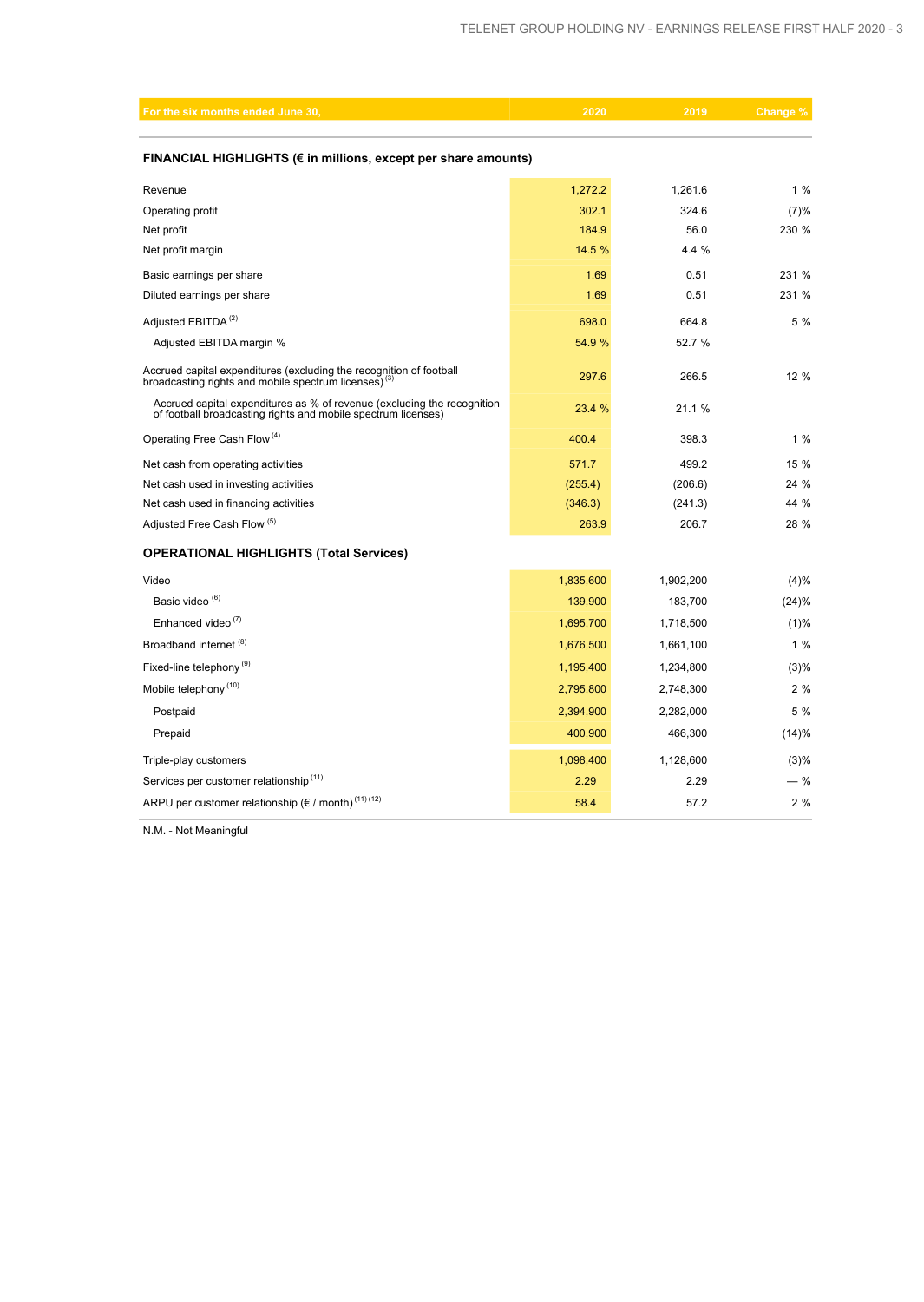#### Commenting on the results, **John Porter, Telenet's Chief Executive Officer**, stated:

*"First of all, we hope you are all well and hopefully returning back to the so called "new normal". I am very pleased with how efficiently our employees have adapted to working-from-home, underlining the superior quality of our HFC giga-network. We continued several initiatives to support all our stakeholders in these difficult times such as prolonging our mobile and fixed double data promotions for all our customers, expanding our TV offering for our Business customers in the care industry, providing free WiFi to students without Internet, laptop donations for Digital4Youth and, amongst many others, a 4G router solution for robots, to help strengthen connectivity in the care homes.*

*Despite the current ongoing Covid crisis, we accelerated positive operational momentum as we saw in the previous quarter. We managed to further grow our broadband customer base with 9,500 net adds while our digital TV customer base remained broadly stable. We further increased our FMC subscriber base, which represents the sum of our "WIGO", "YUGO" and "KLIK" fully converged bundle propositions, to 598,900, an increase of 28% year-on-year resulting in a 29% convergence rate, compared to 22% in the same period last year. Our mobile attach rate increased 3 percentage points to 40% compared to the same period last year.The pursuit of our continuous focus on FMC resulted in 7,300 net postpaid adds, significantly down compared to previous quarters runrate, largely attributable to the closure of our retail stores till the 11th of May and the inclusion of financial churn.*

*Sales of our B2B "KLIK" FMC bundles picked up again during the second half of Q2. We do see impact on our ICT integrator service business from COVID-19 because of the current economic slowdown.* 

*On the entertainment side, we noted the main impact of Covid-19 on our De Vijver Media TV advertising revenues and our Play Sports offering where we lost 20,500 subscribers in Q2 2020 as the national Jupiler Pro League competition was stopped. Meanwhile, thanks to the re-start of several international competitions, we managed to stabilize churn.*

*Our core business remained intact as our total revenues excluding other revenues remained stable for the first half of 2020 year-on-year, confirming our resilience towards the ongoing crisis.*

*Our network is fully resilient during the COVID-19 pandemic, despite increased usage. Upstream data traffic on our HFC network increased 50%, and downstream 20% on average in Q2 2020, without any major outages. Fixed broadband connectivity during Covid-19 was the most reliable at Telenet, as 72% of Telenet customers never encountered any disruption, compared to 62% on average for the total market. The average download speed per customer in Q2 further increased to 206mbps, almost 50% faster compared to the same period last year. This yet again illustrates the solid state of our Gigabit fixed infrastructure and it's our key goal to maintain network leadership in the future as well. In this context, we started talks with network company Fluvius about the realization of a data network of the future in Flanders for everyone in Flanders in the coming years.*

*Assuming no second outbreak would occur in the coming months, we reaffirm the updated full year 2020 guidance we gave post-Q1 2020 results."*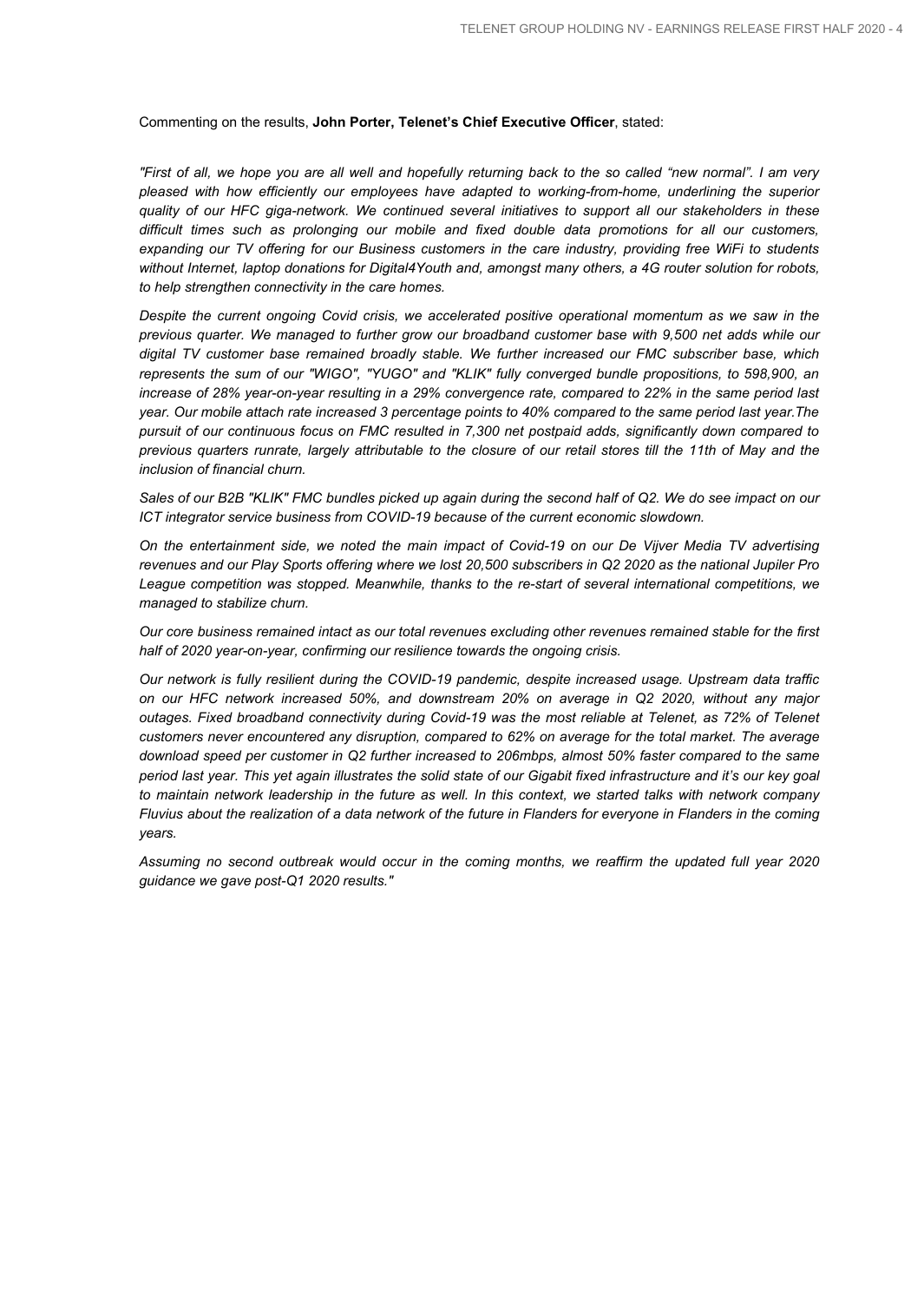#### Commenting on the results, **Erik Van den Enden, Telenet's Chief Financial Officer**, stated:

*"Despite the impact of the COVID-19 pandemic on parts of our business, notably during the second quarter,*  we have seen a strong financial performance over the first six months of the year. For the first six months of *the year, we generated revenue of €1,272 million, which was up 1% year-on-year and included the impacts of our acquisition of De Vijver Media (fully consolidated since June 3, 2019) and our divestiture of our former Luxembourg cable business (deconsolidated as of April 1, 2020). Excluding both inorganic impacts, our top line decreased nearly 3% year-on-year in H1 2020. This mainly reflected a 15% decrease in our other revenue as a result of the COVID-19 pandemic, which includes amongst others interconnect revenue, handset-related revenue and advertising and production revenue at De Vijver Media. In Q2 2020, we generated revenue of €619 million, which represented a 3% decrease year-on-year on a reported basis and a 5% decrease on a rebased basis due to a sharp anticipated decline in our other revenue for the reasons mentioned above. Excluding other revenue in both periods, our top line was stable in both H1 and Q2 2020, which was in line with our revised guidance as presented at the end of April. Lower business services revenue in both periods due to the impact of the COVID-19 pandemic on our ICT integrator business was offset by higher recurring subscription revenue.* 

We once again demonstrated tight cost control in the first half of 2020, with a decrease in our total operating *expenses of almost 8% year-on-year on a rebased basis. All our cost buckets showed an improved trend versus the same period of last year including (i) a 10% rebased decline in our direct costs (-5% on a reported basis), (ii) a 16% rebased decline in sales and marketing expenses (-10% on a reported basis) and (iii) a 14% rebased decline in our other indirect expenses (-12% on a reported basis). As a result, we achieved Adjusted EBITDA of €698 million for the six months ended June 30, 2020, up 5% year-on-year on a reported basis and up nearly 2% on a rebased basis. We succeeded in expanding our rebased Adjusted EBITDA margin by 250 basis points versus the same period of last year to 54.9%. Q2 2020 Adjusted EBITDA was €352 million, up 2% compared to the prior year period. On a rebased basis, our Adjusted EBITDA in Q2 2020 was stable compared to the same period of last year against the backdrop of the aforementioned 5% rebased revenue decline. In line with our full year 2020 outlook, we expect a softer Adjusted EBITDA performance in the second half, which includes a tougher comparison base for the third quarter relative to Q3 last year and an expected increase in certain cost drivers.* 

*Our Operating Free Cash Flow reached €400 million for the six months ended June 30, 2020 (Q2 2020: €228 million), representing a modest 1% increase year-on-year as a 12% increase in our accrued capital expenditures (excluding the recognition in H1 2019 of the UK Premier League football broadcasting rights) was more than offset by the aforementioned increase in our Adjusted EBITDA. Excluding the impact of IFRS 16 and the recognition of the football broadcasting rights, rebased Operating Free Cash Flow growth reached a solid 5% in H1 2020.*

*Finally, the net cash generated by our operating activities totaled €572 million, which was up 15% year-onyear due to timing variances in the payment of our annual corporate income tax and solid Adjusted EBITDA growth. Our Adjusted Free Cash Flow reached €264 million in H1 2020 (Q2 2020: €181 million), up 28% yearon-year due to timing variances in our cash tax payment and healthy Adjusted EBITDA growth. As we expect to settle our cash tax payment in the third quarter of 2020, this will negatively affect the year-on-year comparison in Q3 2020. Our Adjusted Free Cash Flow for the six months ended June 30, 2020 included a nearly €11 million benefit from our vendor financing as compared to a €44 million benefit in H1 2019. Excluding these vendor financing-related impacts, our Adjusted Free Cash Flow growth would have been even higher.*

*Telenet enjoys a very robust liquidity and debt maturity profile with (i) a cash balance of €71 million at June 30, 2020, (ii) undrawn revolving credit facilities of €555 million with certain availabilities up to May 2026, (iii) a weighted average maturity of 8 years and (iv) no debt amortizations prior to March 2028, excluding short-dated commitments on our vendor financing commitments. Our net total leverage at June 30, 2020 remained stable at 4.0x, exactly at the mid-point of our leverage framework as presented during the December 2018 Capital Markets Day. This reflected the payment of a €142 million final dividend in May and €34 million spent under the Share Repurchase Program 2020. As such, we continue to deliver against our shareholder remuneration policy and will propose a next intermediate dividend to the board of directors at the end of October.* 

*Looking back at the first half and looking ahead, we reaffirm both our full year 2020 outlook, as revised at the end of April, and our three-year Operating Free Cash Flow outlook. As a reminder, our full year outlook excludes the impact of any additional lock-down measures throughout the remainder of the year and assumes a gradual economic recovery after most of the COVID-related restrictions got lifted mid-May."*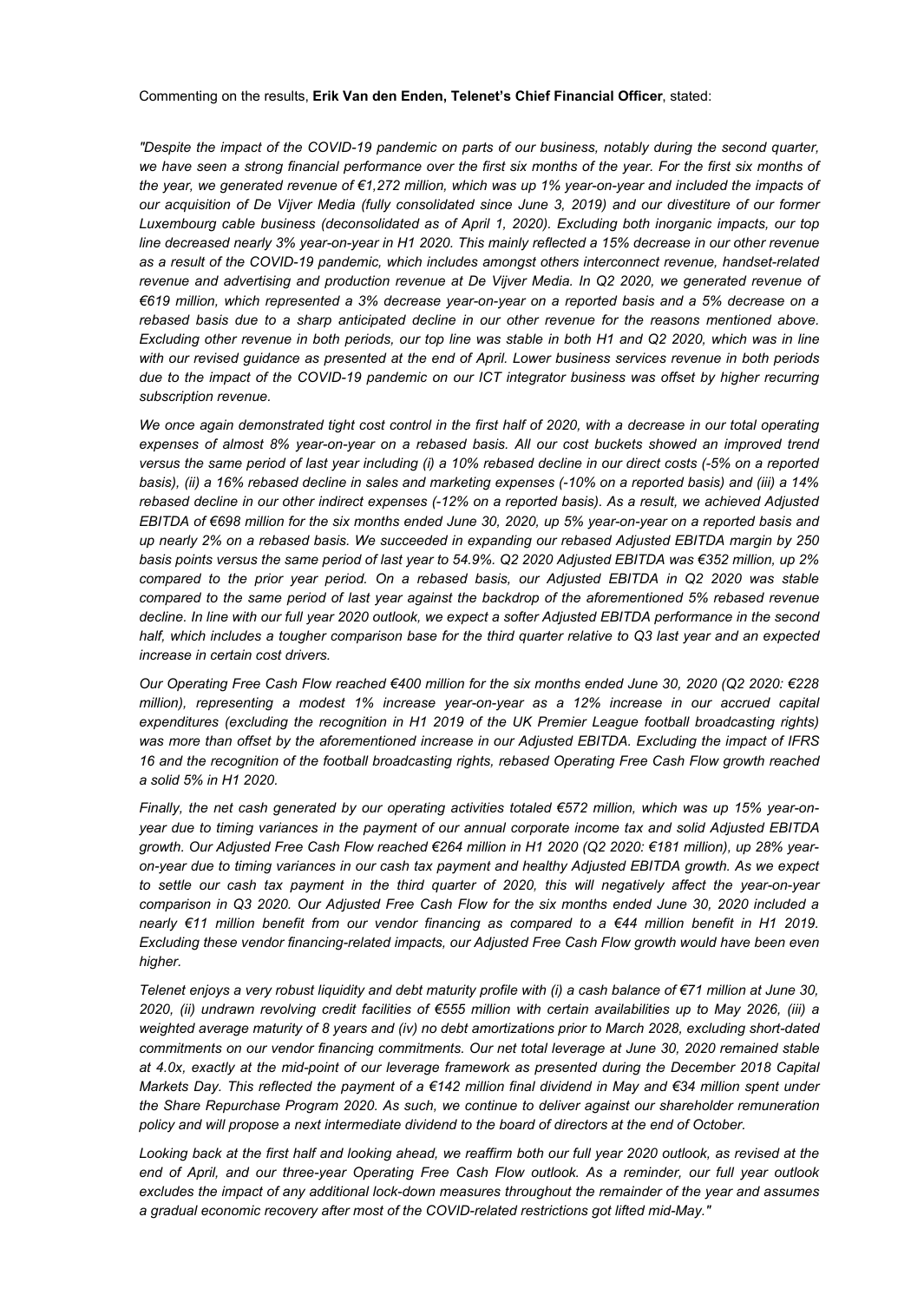## **1 Operational highlights**

## **IMPORTANT REPORTING CHANGES:**

**Merger between SFR-Coditel and Eltrona:** On April 1, 2020, we divested our wholly-owned Luxembourg cable subsidiary Coditel S.à r.l. to Eltrona and acquired a 34% stake in the latter from Post Luxembourg. Following both transactions, we now hold a 50% minus 1 share ownership in Eltrona, which is the largest cable operator in Luxembourg. As of April 1, 2020, SFR-Coditel is no longer consolidated in our operational and financial results. Consequently, we removed 47,700 homes passed, 9,500 customer relationships and 18,500 RGUs (video: 9,200 RGUs, broadband: 5,500 RGUs and fixed-line telephony: 3,800 RGUs) from our consolidated subscriber counts as presented below and under *4. Consolidated interim operating statistics*.

## **1.1 Multiple-play**

#### **OVERVIEW & MULTIPLE-PLAY**

At June 30, 2020, we served 2,052,200 unique customer relationships, which represented approximately 61% of the 3,355,200 homes passed by our leading hybrid fiber coaxial ("HFC") network across our Flemish and Brussels footprint. Our cable network consists of a dense fiber backbone with local loop coaxial cable connections and spectrum of up to 1.2 GHz. Through both EuroDocsis 3.0 and 3.1 technologies, we offer data download speeds of up to 1 Gbps across our entire footprint, reaffirming our leading market position as the fastest internet service provider.

At June 30, 2020, we provided 4,707,500 fixed services ("RGUs") consisting of 1,835,600 video, 1,676,500 broadband internet and 1,195,400 fixed-line telephony subscriptions. Our Q2 2020 quarter-end subscriber numbers included the removal of certain non-paying subscribers in line with our accounting policy, even though we couldn't disconnect such subscribers before July 1, 2020 following specific COVID-19 related regulation imposed by the national telecoms regulator BIPT. In addition, our June 30, 2020 subscriber numbers excluded our former SFR-Coditel customers due to the merger with the Luxembourg cable operator Eltrona as mentioned above. Within our video mix, approximately 92% of our video subscribers had upgraded to our higher ARPU enhanced video platform at June 30, 2020. Enhanced video subscribers enjoy an enriched TV experience with unrestricted access to a wider range of digital, HD and pay television sports, series and movies channels, a vast library of domestic and international video-on-demand ("VOD") content and our over-the-top ("OTT") platform "Yelo Play". At June 30, 2020, we also served 2,795,800 mobile subscribers, of which approximately 86% are subscribed to one of our attractive mobile or fixed mobile converged ("FMC") rate plans. We reached a bundling rate of 2.29 fixed RGUs per unique customer relationship at the end of Q2 2020, which was stable compared to the prior year period. Approximately 32% of our cable customers subscribed to a quadruple-play bundle at June 30, 2020 (excluding mobile subscriptions under the BASE brand), a solid increase of 310 basis points compared to the same period of last year, indicating continued success of our fixed-mobile convergence strategy.

Net subscriber growth for our FMC bundles remained solid at 23,100 in Q2 2020. This represented a softer performance versus preceding quarters as substantially all of our retail locations were forced to close due to the COVID-19 pandemic until mid-May and during the same period last year we had just launched our new "WIGO S" and "WIGO Home" FMC bundles. For the six months ended June 30, 2020, we attracted 51,500 net FMC subscribers, underpinning again the growth potential of our fully integrated fixed-mobile offers. At June 30, 2020, our FMC customer base, which includes our "WIGO", "YUGO" and "KLIK" (B2B) customers, reached a total of 598,900 customers, which was up 28% year-on-year. As such, the penetration of FMC subscribers relative to the total number of customer relationships represented approximately 29% at the Q2 2020 quarter-end as compared to approximately 22% a year ago.

## **ARPU PER CUSTOMER RELATIONSHIP**

The ARPU per customer relationship, which excludes our mobile telephony revenue and certain other types of revenue, is one of our core operating statistics as we seek to obtain a larger share of our customers' telecommunication and entertainment spending. For both the six months ended June 30, 2020 and Q2 2020,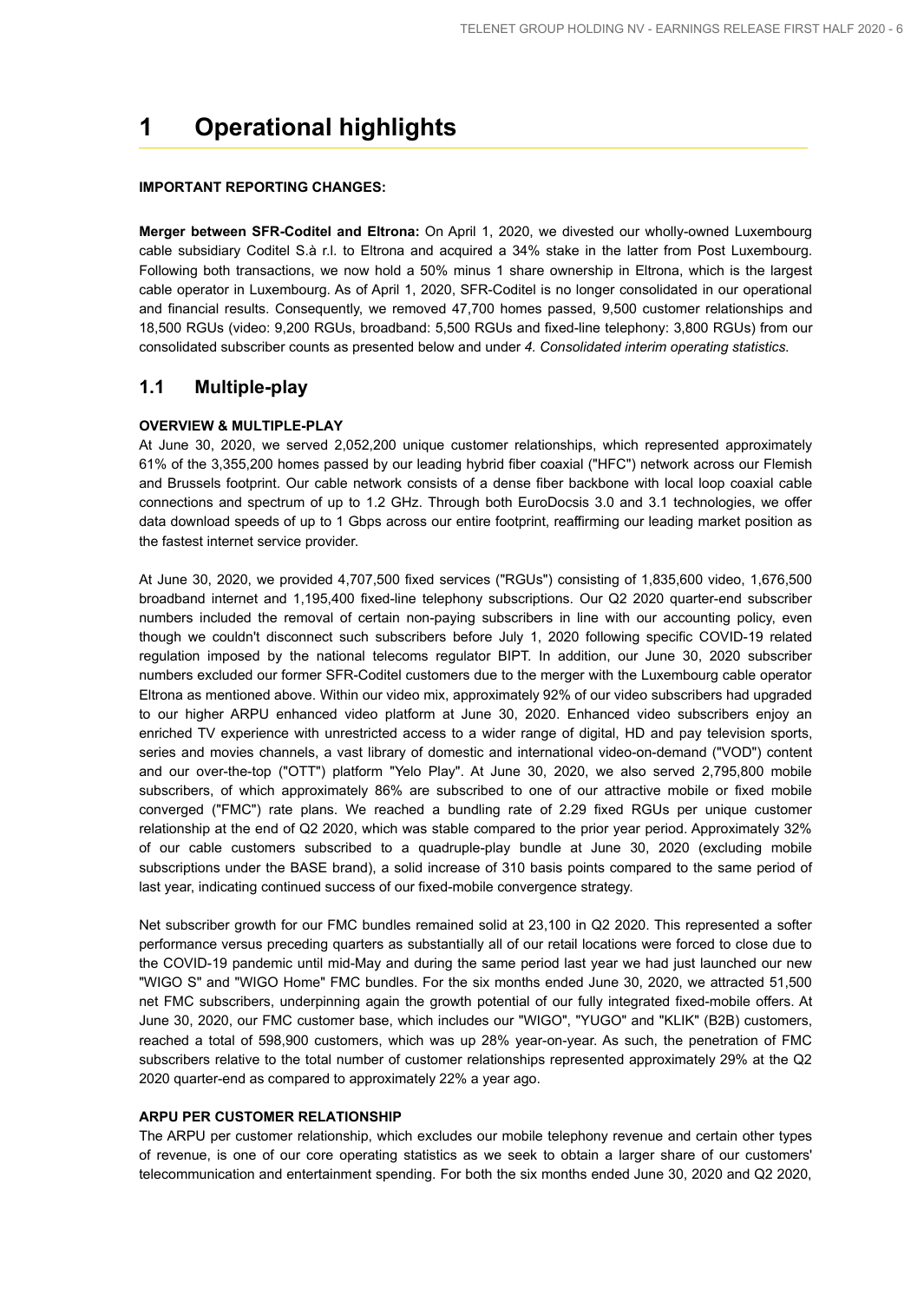we yielded an ARPU per customer relationship of €58.4, which represented a healthy increase of 2% as compared to H1 2019 and Q2 2019. Growth in the ARPU per customer relationship was underpinned by (i) a higher proportion of multiple-play subscribers in our overall customer mix, (ii) a larger share of higher-tier broadband subscribers in our mix and (iii) the benefit from certain price adjustments. This favorable trend was partly offset by (i) a higher proportion of bundle discounts (including fixed-term promotions), (ii) lower out-ofbundle usage-related revenue and (iii) the effect of the changed allocation of bundle-related subscription revenue as further detailed under *2. Financial highlights*.

## **1.2 Broadband internet**

At June 30, 2020, we served 1,676,500 broadband internet subscribers, including the removal of 5,500 RGUs following the merger of Coditel S.à r.l. with the Luxembourg cable operator Eltrona as mentioned above. Excluding this effect, we recorded a robust 9,500 net organic subscriber additions in Q2 2020 (H1 2020: 17,600), which represented our strongest quarterly achievement since Q4 2015 and included a strong pick-up in the consumer segment. As such, we continued to see improved commercial momentum for our leading broadband services on the back of our improved product line-up and a growing customer demand for reliable high-speed connectivity solutions during the COVID-19 pandemic. Annualized churn decreased significantly from 8.3% in Q2 2019 to 6.4% in Q2 2020. As mentioned before, substantially all of our retail locations were forced to close until mid-May as a result of the COVID-19 pandemic, which favorably impacted our churn rates across all products.

As we continue to focus on maximizing the in-home connectivity customer experience, we distributed over 51,000 WiFi boosters to our customers during Q2 2020, totaling an impressive installed base of 645,000, which equals approximately 38% of our broadband customer base. Five years after the start of our fixed network upgrade program "De Grote Netwerf", we have started to commercialize data download speeds of 1 gigabit per second throughout our entire footprint through the "GIGA Speedboost" option for an additional €15 per month. Our Gigabit Speedboost customer base at June 30, 2020 grew 23% compared to the preceding quarter, underpinning the customer need for reliable and high-speed broadband services which we are able to provide thanks to our leading HFC network. Thanks to the continued uptiering of our broadband internet customer base, we further drove increases in the weighted average data download speed, reaching 206 Mbps at June 30, 2020. This represents an impressive growth of almost 50% compared to the same period a year ago. During the COVID-19 lockdown, we also observed a sharp increase in both download and upload offpeak traffic of 50% year-on-year during Q2 2020, while the monthly average volume used per user increased 47% in Q2 2020 compared to the same period last year.

## **1.3 Fixed-line telephony**

At June 30, 2020, we served 1,195,400 fixed-line telephony subscribers, representing a 3% decrease compared to the same period of last year, reflecting an overall declining market trend and the removal of 3,800 RGUs following the aforementioned merger of our Luxembourg cable business with Eltrona. Relative to March 31, 2020, our fixed-line telephony subscriber base contracted by 7,100 RGUs on a net organic basis in Q2 2020 (H1 2020: -13,300). Since the outbreak of the COVID-19 pandemic, we have seen an increased fixed voice usage across our customer base. Similar to broadband internet, annualized churn for our fixedline telephony service improved significantly compared to the same period of last year, improving 330 basis points to 7.1% in Q2 2020.

## **1.4 Mobile telephony**

Our mobile telephony subscriber base, which excludes subscribers under our commercial wholesale partnerships and our SME customers, totaled 2,795,800 SIMs at the end of Q2 2020, including 2,394,900 postpaid subscribers. The remaining 400,900 mobile subscribers are prepaid subscribers under the BASE brand. Net mobile postpaid subscriber growth in Q2 2020 was significantly impacted by the closure of our physical retail outlets until mid-May. This particularly affected our standalone mobile business, which was only partly compensated by continued growth of our FMC subscriber base. Consequently, we achieved 7,300 net postpaid additions in Q2 2020 (H1 2020: 31,100).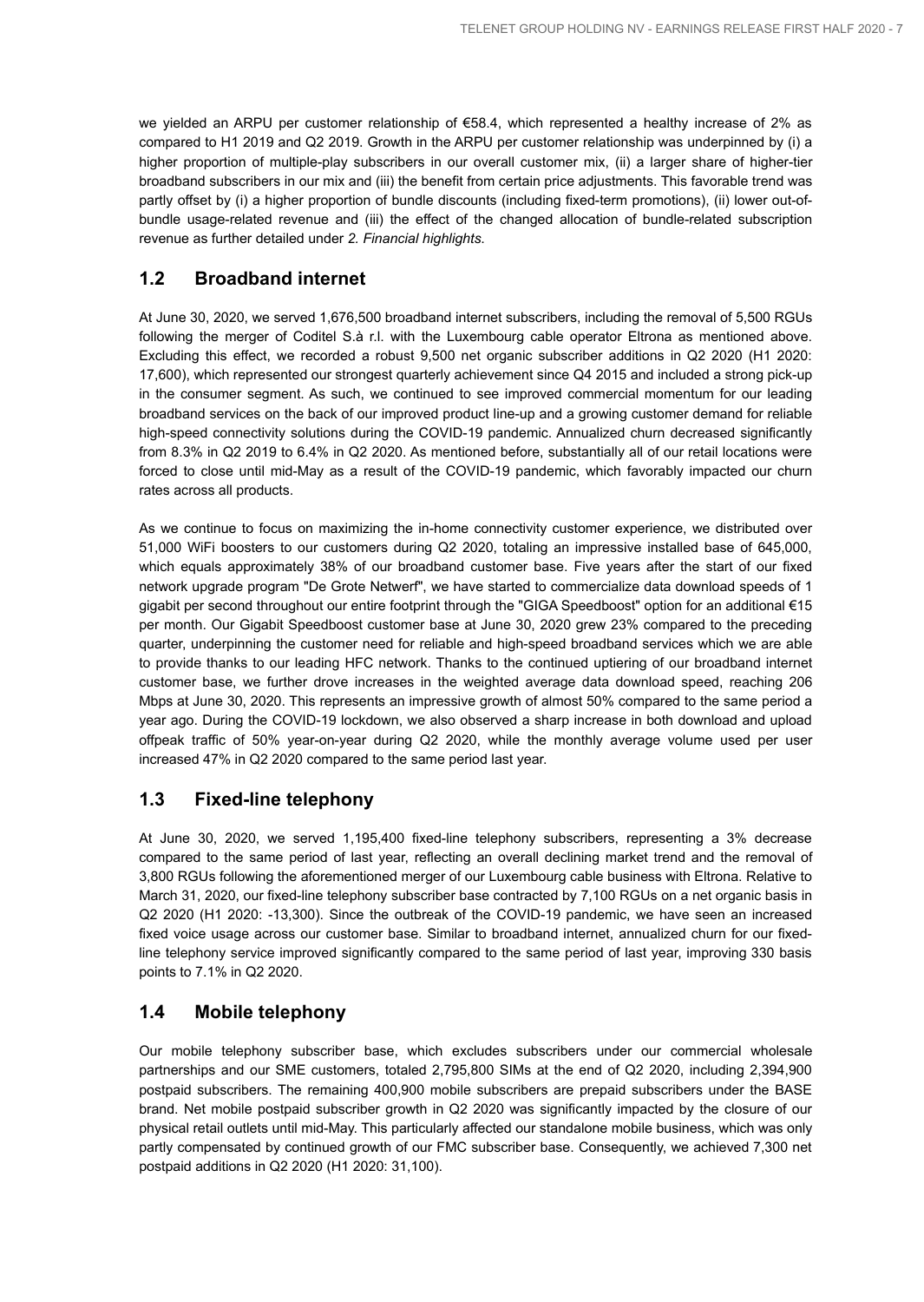## **1.5 Video**

## **TOTAL VIDEO**

At June 30, 2020, our total basic and enhanced video customer base reached 1,835,600 RGUs and included the removal of 9,200 video subscribers following the merger of SFR-Coditel with Eltrona as mentioned above. This represented a net organic loss of 7,200 video subscribers during Q2 2020 (H1 2020: -21,800), which represented our best quarterly result since Q2 2016. The aforementioned net loss excludes migrations to our enhanced video service and represents customers churning to competitors' platforms, such as other digital television, OTT and satellite providers, or customers terminating their video service or having moved out of our service footprint. In October 2019, we launched our "Signal Switch" campaign in order to prepare for the switch-off of both the analog radio and video signals between 2020 and 2021. This will free up capacity on the network for the ever-increasing digital traffic. We decided to temporarily postpone this project as a result of the precautionary measures taken for the COVID-19 crisis. This project will be relaunched again depending on further developments of the current ongoing crisis.

#### **ENHANCED VIDEO**

At June 30, 2020, 1,695,700 of our video customers had upgraded to our higher ARPU enhanced video services, so they can enjoy a much richer TV experience, including free and unrestricted access to our "Yelo Play" app, through which they can enjoy a unique content experience on multiple connected devices in the home and out-of-home. This includes our latest digital TV platform, including our next-generation cloud-based set-top box with voice recognition capabilities, which we launched at the end of April 2019. At the end of Q2 2020, our enhanced video customer base remained broadly stable compared to March 31, 2020 (H1 2020: 3,000 net organic additions).

Our subscription VOD packages "Play" and "Play More" reached 421,200 customers in Q2 2020, which was broadly stable compared to the previous quarter-end. As in Q1 2020, our sports offering "Play Sports" continued to be impacted in Q2 2020 by the temporary halt of both national and international football championships and other major sports events due to the COVID-19 pandemic. At the end of Q2 2020, we had 198,300 "Play Sports" customers, representing a net loss of 20,500 subscribers compared to March 31, 2020. With certain international football leagues having resumed after the Q2 quarter-end, we've noted an improved trend in our "Play Sports" customer base.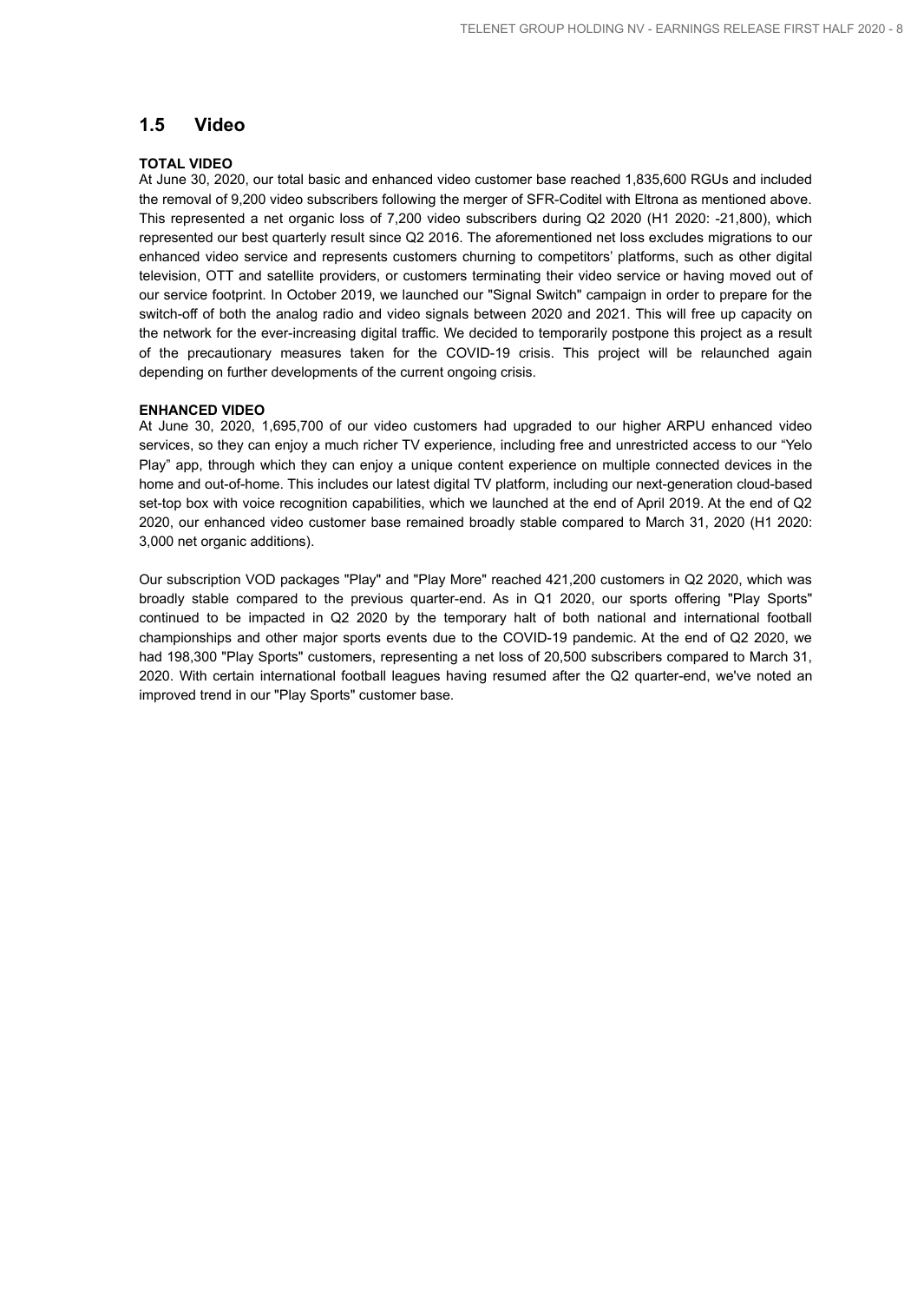## **2 Financial highlights**

#### **IMPORTANT REPORTING CHANGES:**

**Rebased growth:** For purposes of calculating rebased growth rates on a comparable basis for the three months ended June 30, 2020 and the six months ended June 30, 2020, we have adjusted our historical revenue and Adjusted EBITDA to (i) include the pre-acquisition revenue and Adjusted EBITDA of De Vijver Media (fully consolidated since June 3, 2019) in our rebased amounts and (ii) exclude the revenue and Adjusted EBITDA of our former Luxembourg cable subsidiary Coditel S.à r.l. (deconsolidated as of April 1, 2020) from our rebased amounts for the three months ended June 30, 2019 and the six months ended June 30, 2019 to the same extent that the revenue and Adjusted EBITDA of such entities was included in our results for the three months ended June 30, 2020 and the six months ended June 30, 2020. See *Definitions* for more disclosures. For more information regarding the variance between our reported and rebased financial results, we refer to the Appendix in this press release.

**Allocation of bundle-related subscription revenue:** Following the recent revamp of our broadband internet standalone portfolio, a lower revenue share from our fixed and FMC bundles is allocated to broadband internet revenue as of January 1, 2020. This adversely impacts our broadband internet revenue, fully offset by a higher allocation to our video, fixed-line telephony and mobile telephony revenue. The aforementioned change also impacts the ARPU per customer relationship (as this excludes mobile telephony revenue), yet does not impact our total subscription revenue.

**Restated statement of financial position December 31, 2019:** In the course of Q1 2020, Telenet completed its accounting for the step acquisition of De Vijver Media concluded on June 3, 2019 ("purchase price allocation"), which resulted in the recognition of €4.6 million deferred tax liabilities through goodwill. The condensed consolidated statement of financial position as per December 31, 2019 has been restated accordingly.

**Purchase price allocation for the Native Nation acquisition:** The Company's December 31, 2019 statement of financial position has been restated, reflecting the retrospective impact of the purchase price allocation ("PPA") and accounting policies alignment for the Native Nation acquisition, which was not yet available at year-end 2019. The fair value adjustment on intangible assets (€6.8 million) mainly related to the acquired trade names (€2.7 million), customer relationships (€2.4 million) and technology (€1.7 million). Together with the deferred tax impact of the above mentioned adjustments (€1.7 million), goodwill was reduced by €5.1 million. The recognition of the fair value of the intangible assets did not result in any material additional amortization expense for the period between the acquisition date (October 18, 2019) and December 31, 2019, and consequently, the consolidated statement of profit and loss and other comprehensive income for the twelve months ended December 31, 2019 has not been restated.

## **2.1 Revenue**

For the six months ended June 30, 2020, we generated revenue of €1,272.2 million, which was up 1% versus €1,261.6 million in the prior year period. Our H1 2020 revenue included a full six-month contribution from the local media company De Vijver Media NV, of which we acquired the remaining 50% stake on June 3, 2019 and which has been fully consolidated as of then. As of April 1, 2020, our financial results no longer include the contribution of our Luxembourg cable subsidiary Coditel S.à r.l., which has been merged into Eltrona as mentioned above and in which we hold a 50% minus 1 share shareholding. Excluding both inorganic effects, our rebased H1 2020 revenue decreased nearly 3% (-2.7%) as compared to the same period last year and mainly reflected a 15% decrease in our other revenue as a result of the COVID-19 pandemic, as further described below.

Excluding other revenue, our rebased revenue for the six months ended June 30, 2020 was stable, in line with our revised full year guidance as presented at the end of April. Our total subscription revenue, including both cable and mobile subscription revenue, increased nearly 1% both on a reported and rebased basis. This solid performance was driven by (i) continued solid momentum for our FMC bundles in both the residential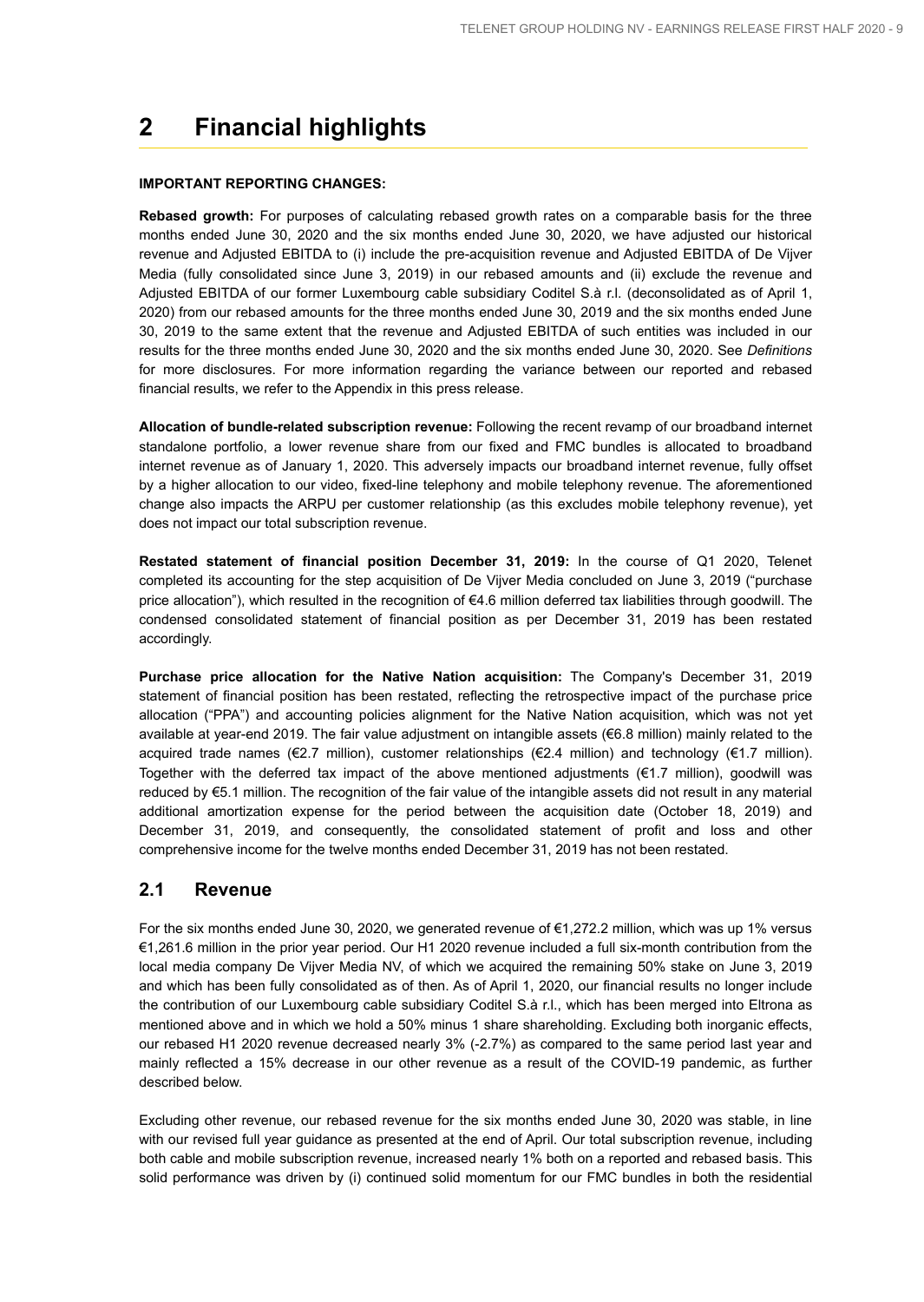and the business segments, (ii) the uptiering of broadband customers to higher speed bundles and (iii) the benefit of the August 2019 rate adjustments. This effect was almost fully offset by lower business services revenue, reflecting the negative effects from COVID-19 primarily on our ICT integrator business.

In Q2 2020, our operations yielded €619.2 million of revenue, which represented a 3% decrease versus Q2 2019 and reflected a more outspoken anticipated effect of the COVID-19 pandemic on our financial profile as compared to the preceding quarter. Excluding the aforementioned inorganic effects, our top line in the quarter contracted over 5% (-5.4%) on a rebased basis as compared to the prior year period on the back of a 26% decrease in our other revenue, largely reflecting the same factors as mentioned below. Excluding other revenue, our rebased revenue in Q2 2020 was stable compared to Q2 2019.

#### **VIDEO**

Our video revenue represents the monthly fee paid by our video subscribers for the channels they receive in the basic tier and the revenue generated by our enhanced video subscribers which primarily includes (i) recurring set-top box rental fees, (ii) fees for supplemental premium content offerings, including our subscription VOD packages "Play", "Play More" and "Play Sports" and (iii) transactional and broadcasting-ondemand services. In H1 2020, our video revenue amounted to €284.0 million (Q2 2020: €139.6 million), representing a 1% decrease compared to H1 last year, both on a reported and rebased basis. A higher revenue share from our FMC bundles as mentioned above and the benefit from certain rate adjustments were more than offset by the continued net loss of video subscribers and the strong decrease in our "Play Sports" sports pay-television subscriber base following the COVID-19 pandemic as described above under *1.5 Video*.

#### **BROADBAND INTERNET**

The revenue generated by our residential and small business broadband internet RGUs totaled €323.5 million in H1 2020 (Q2 2020: €163.3 million), which was broadly stable compared to the same period of last year, both on a reported and rebased basis. Following the recent revamp of our broadband standalone portfolio, a lower revenue share from our fixed and FMC bundles is allocated to broadband internet revenue since January 1, 2020. This had an adverse impact on our broadband internet revenue, fully offset by a higher allocation to our video, fixed-line telephony and mobile telephony revenue. This shift in our revenue mix fully offset (i) higher SOHO B2B-related broadband revenue, (ii) the August 2019 price adjustment and (iii) the continued uptiering of our broadband internet customer base.

#### **FIXED-LINE TELEPHONY**

Our fixed-line telephony revenue includes recurring subscription-based revenue from our fixed-line telephony subscribers and variable usage-related revenue, but excludes the interconnect revenue generated by these customers which is reported under other revenue. For the six months ended June 30, 2020, our fixed-line telephony revenue increased 4% year-on-year on both a reported and rebased basis to €113.8 million (Q2 2020: €57.0 million). The increase was mainly attributable to the favorable impact from the aforementioned reallocation of our fixed and FMC bundle revenue, the August 2019 price adjustment and higher usagerelated revenue in a result of increased fixed-line calling behavior during the COVID-19 pandemic.

#### **MOBILE TELEPHONY**

Our mobile telephony revenue represents the subscription-based revenue generated by our direct mobile telephony subscribers and out-of-bundle revenue, but excludes (i) the interconnect revenue generated by these customers, (ii) the revenue earned from handset sales and (iii) revenue recognized under our "Choose Your Device" programs which are all recorded in other revenue. In H1 2020, we generated mobile telephony revenue of €223.0 million (Q2 2020: €109.4 million), representing a 3% year-on-year increase on both a reported and rebased basis. The increase was mainly attributable to the favorable impact from the aforementioned reallocation of our fixed and FMC bundle revenue and continued solid net postpaid subscriber growth, driven by up -and cross-sell to our high-tier FMC bundles. These elements more than offset (i) lower out-of-bundle revenue generated by our mobile subscribers in excess of their monthly bundle on the back of our improved "WIGO" quad-play bundles, the shift to unlimited standalone mobile offers on both Telenet and BASE brands and the double data offer which we extended till the end of May because of the lockdown measures, (ii) higher bundle-related discounts following the success of our quad-play "WIGO" propositions and (iii) a continued decline in the number of prepaid subscribers.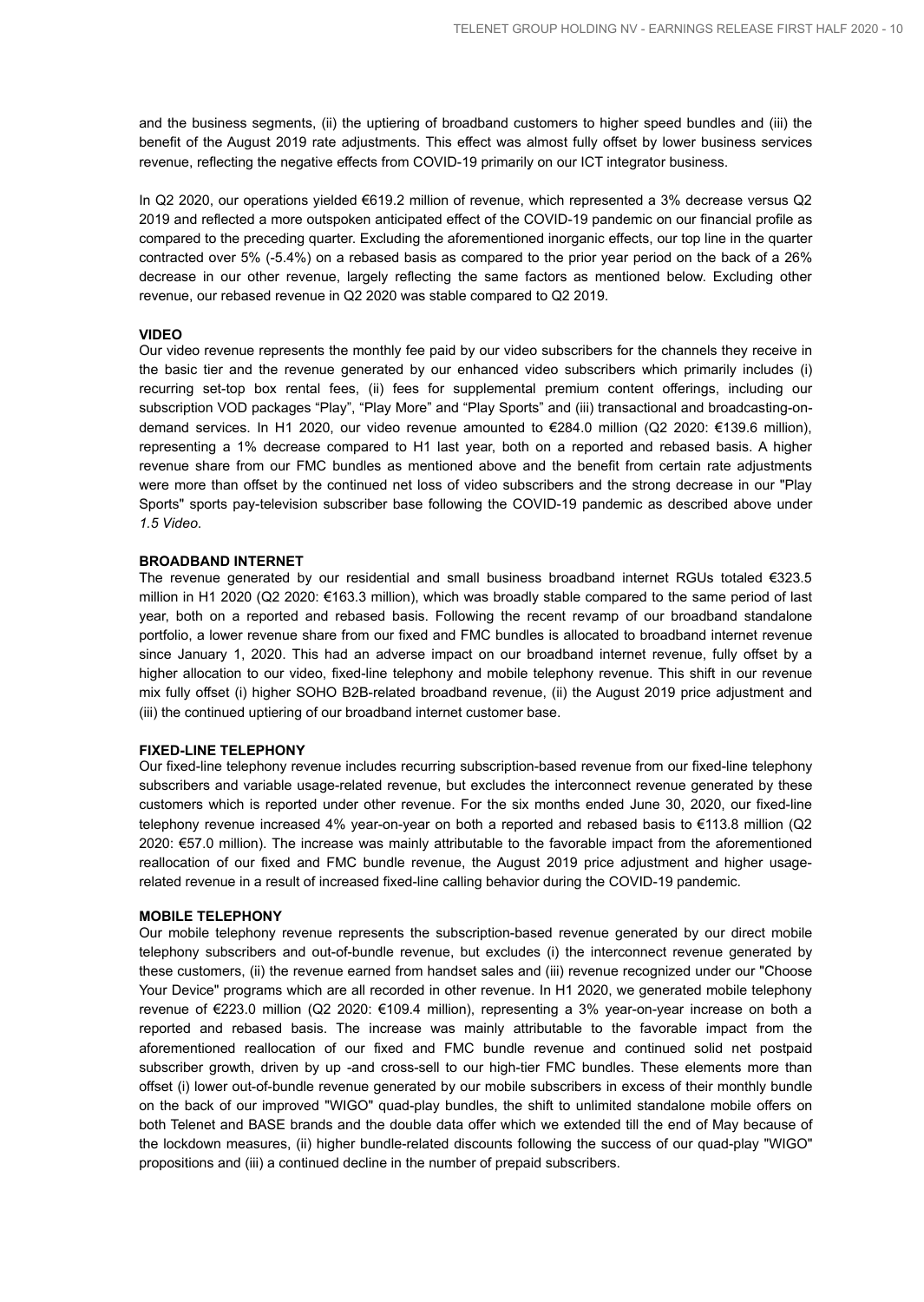#### **BUSINESS SERVICES**

The revenue reported under business services relates to (i) the revenue generated on non-coax products, including fiber and leased DSL lines, (ii) mobile telephony revenue generated by our SME customers, (iii) our carrier business and (iv) value-added services such as network hosting and managed data security. Our business services revenue also includes the revenue generated by the local ICT integrator Nextel, which we acquired on May 31, 2018. Revenue generated by our business customers on all coax-related products, such as our flagship "KLIK" bundle (formerly called "WIGO Business"), is allocated to our cable subscription revenue lines and is not captured within Telenet Business, our business services division.

Telenet Business generated revenue of €98.3 million for the six months ended June 30, 2020 (Q2 2020: €48.3 million), representing a 4% decrease on both a reported and rebased basis as compared to the prior year period. The decline was mainly caused by (i) a lower contribution from our May 2018 acquired ICT integrator business with COVID-19 resulting in certain project delays and postponements, (ii) lower out-ofbundle revenue generated by our SME mobile subscribers and (iii) a gradual shift from one-time revenue, such as equipment sales or project-related revenue, by recurring revenue earned on such transactions.

## **OTHER**

Other revenue primarily includes (i) interconnect revenue from both our fixed-line and mobile telephony customers, (ii) advertising and production revenue from De Vijver Media NV, which we fully consolidated as of June 3, 2019, (iii) mobile handset sales, including the revenue earned under our "Choose Your Device" programs, (iv) wholesale revenue generated through both our commercial and regulated wholesale businesses, (v) product activation and installation fees and (vi) set-top box sales revenue.

Our other revenue reached €229.6 million in H1 2020 (Q2 2020: €101.6 million), a 4% year-on-year increase on a reported basis following a full six-month contribution from De Vijver Media as mentioned above. On a rebased basis, our other revenue sharply declined by 15% year-on-year, reflecting (i) a rebased 23% decline in advertising and production revenue at De Vijver Media, (ii) a rebased 19% decline in revenue from handset sales and (iii) a rebased 17% decline in interconnect revenue. The same factors drove a 26% decrease in our other revenue in Q2 2020 versus last year on a rebased basis.

## **2.2 Expenses**

For the six months ended June 30, 2020, we incurred total expenses of  $\epsilon$ 970.1 million, representing a 4% increase compared to the prior year period. Our total expenses in H1 2020 reflected (i) the aforementioned inorganic impacts from the De Vijver Media acquisition and the merger of SFR-Coditel into Eltrona and (ii) a €18.5 million goodwill impairment charge on De Vijver Media following the re-assessment of their strategic long-range plan in Q2 2020, reflecting the impact of the COVID-19 pandemic on its financial profile. Total expenses represented approximately 76% of revenue for the six months ended June 30, 2020 (H1 2019: approximately 74%). Cost of services provided as a percentage of revenue represented approximately 55% in H1 2020 (H1 2019: approximately 54%), while selling, general and administrative expenses represented approximately 21% of our total revenue in H1 2020 (H1 2019: approximately 21%).

Our operating expenses, which include our (i) network operating expenses, (ii) direct costs, (iii) staff-related expenses, (iv) sales and marketing expenses, (v) outsourced labor and professional services and (vi) other indirect expenses, decreased nearly 4% on a reported basis for the six months ended June 30, 2020 despite the aforementioned inorganic impacts. On a rebased basis, our H1 2020 operating expenses decreased by almost 8% compared to the same period of last year. This was predominantly driven by (i) a 10% decrease in our direct costs due to significantly lower interconnect expenses and lower costs related to handset purchases during the COVID-19 pandemic, (ii) a 14% decrease in our indirect costs, mainly driven by lower facility-related costs and tight cost control and (iii) a 16% reduction in our sales and marketing expenses, including a lower spend in the second quarter due to COVID-19.

In Q2 2020, total expenses were €470.3 million compared to €461.9 million in Q2 2019. Our total expenses in the quarter reflected (i) the aforementioned inorganic impacts from De Vijver Media acquisition and the SFR-Coditel merger into Eltrona and (ii) the aforementioned €18.5 million goodwill impairment charge. Our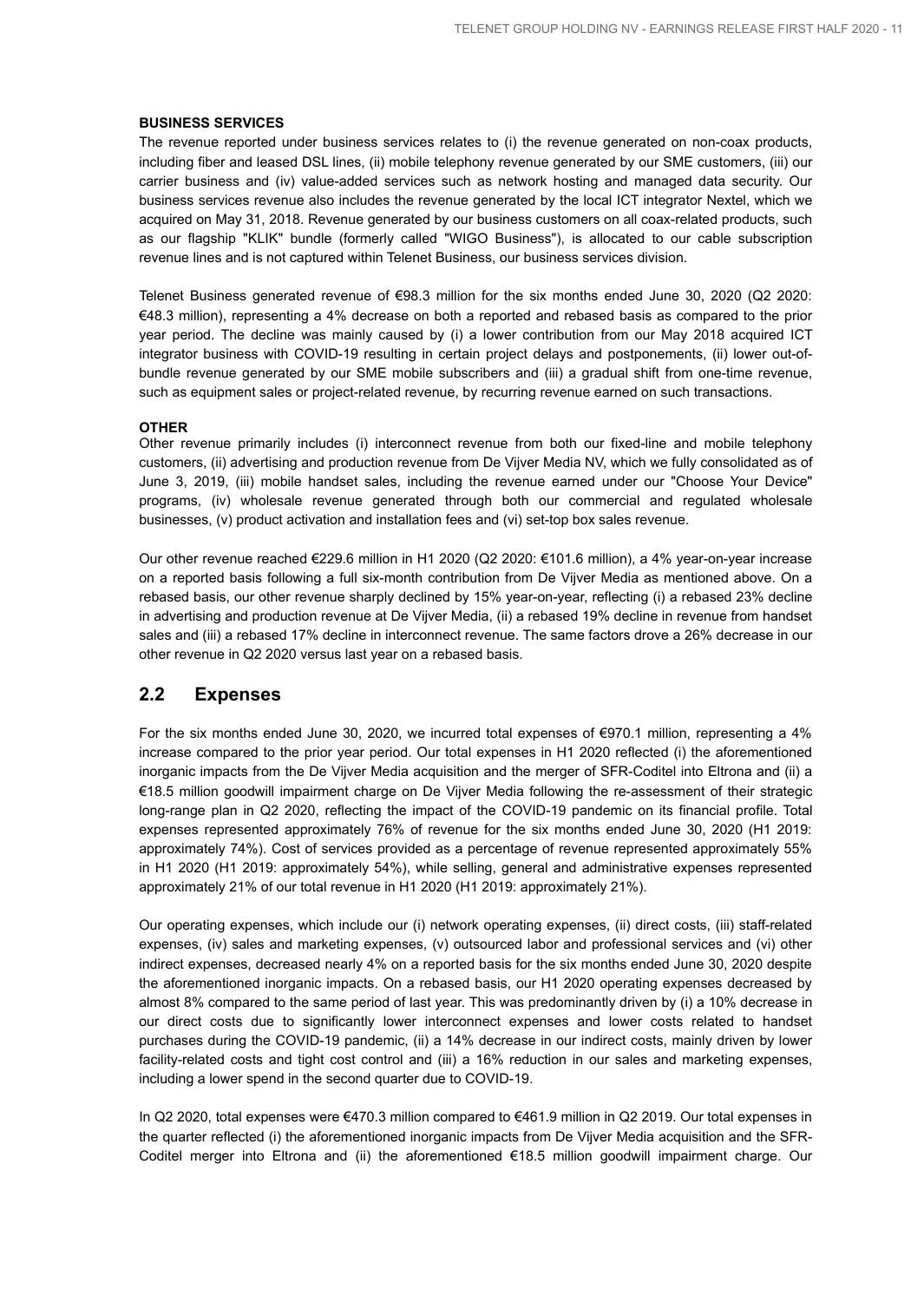operating expenses in the quarter decreased just over 8% and 11% year-on-year on a reported and rebased basis, respectively, predominantly reflecting the same drivers as mentioned above.

## **NETWORK OPERATING EXPENSES**

Network operating expenses for the six months ended June 30, 2020 were €100.7 million (Q2 2020: €46.4 million), a decrease of 1% year-on-year on both a reported and a rebased basis.

#### **DIRECT COSTS (PROGRAMMING AND COPYRIGHTS, INTERCONNECT AND OTHER)**

Our direct costs include all of our direct expenses such as (i) programming and copyright costs, (ii) interconnect costs and (iii) handset sales and subsidies. For the six months ended June 30, 2020, our direct costs were €242.5 million, a 5% decrease compared to H1 2019. On a rebased basis, our direct costs for the six months ended June 30, 2020 decreased 10% year-on-year due to significantly lower interconnect expenses and lower costs related to handset purchases during the COVID-19 pandemic. In Q2 2020, our direct costs were €112.2 million, representing a 13% decline compared to the prior year period. On a rebased basis, our direct costs showed a 17% year-on-year decrease, largely reflecting the same drivers as mentioned above.

#### **STAFF-RELATED EXPENSES**

Staff-related expenses for the six months ended June 30, 2020 were €133.2 million (Q2 2020: €64.5 million), which represented an increase of 4% compared to the prior year period and reflected the aforementioned inorganic impacts. On a rebased basis, staff-related expenses for the six months ended June 30, 2020 decreased almost 3% relative to the same period of last year, as a result of continued tight cost control, a lower headcount as compared to last year and the impact of the COVID-19 pandemic on our staff-related expenses.

#### **SALES AND MARKETING EXPENSES**

Our sales and marketing expenses for the six months ended June 30, 2020 were €40.0 million (Q2 2020: €18.8 million), representing a 10% year-on-year decrease due to phasing in certain marketing campaigns versus the same period of last year such as the SFR migration campaign and the impact of COVID-19 on our marketing and retail activity. On a rebased basis, sales and marketing expenses decreased 16% year-onyear for the same period and reflected primarily the same drivers as mentioned above.

#### **OUTSOURCED LABOR AND PROFESSIONAL SERVICES**

Costs related to outsourced labor and professional services for the six months ended June 30, 2020 were €14.3 million (Q2 2020: €4.8 million), an 18% decrease both on a reported and rebased basis as a result of the COVID-19 pandemic and continued tight cost control.

## **OTHER INDIRECT EXPENSES**

Other indirect expenses reached €43.5 million for the six months ended June 30, 2020 (Q2 2020: €20.1 million), representing a robust 12% decrease compared to the prior year period on a reported basis. On a rebased basis, other indirect expenses decreased 14% year-on-year, driven by lower facility-related expenses and reflecting our continued focus on operating leverage and tight cost control.

#### **DEPRECIATION, AMORTIZATION AND RESTRUCTURING, INCL. IMPAIRMENT OF LONG-LIVED ASSETS AND GAIN ON DISPOSAL OF SUBSIDIARIES**

Depreciation and amortization, including impairment of long-lived assets, gain on disposal of subsidiaries and restructuring charges, reached €386.8 million for the six months ended June 30, 2020 compared to €332.7 million for the prior year period and included the aforementioned €18.5 million goodwill impairment charge.

## **2.3 Net result**

### **FINANCE INCOME AND EXPENSES**

For the six months ended June 30, 2020, net finance expense totaled €97.8 million compared to net finance expense of €230.7 million in the prior year period. Finance income in H1 2020 increased to €27.7 million as compared to €0.5 million last year, primarily due to a €22.7 million increase in our non-cash gain on derivatives. Finance expenses for the six months ended June 30, 2020 decreased sharply to €125.5 million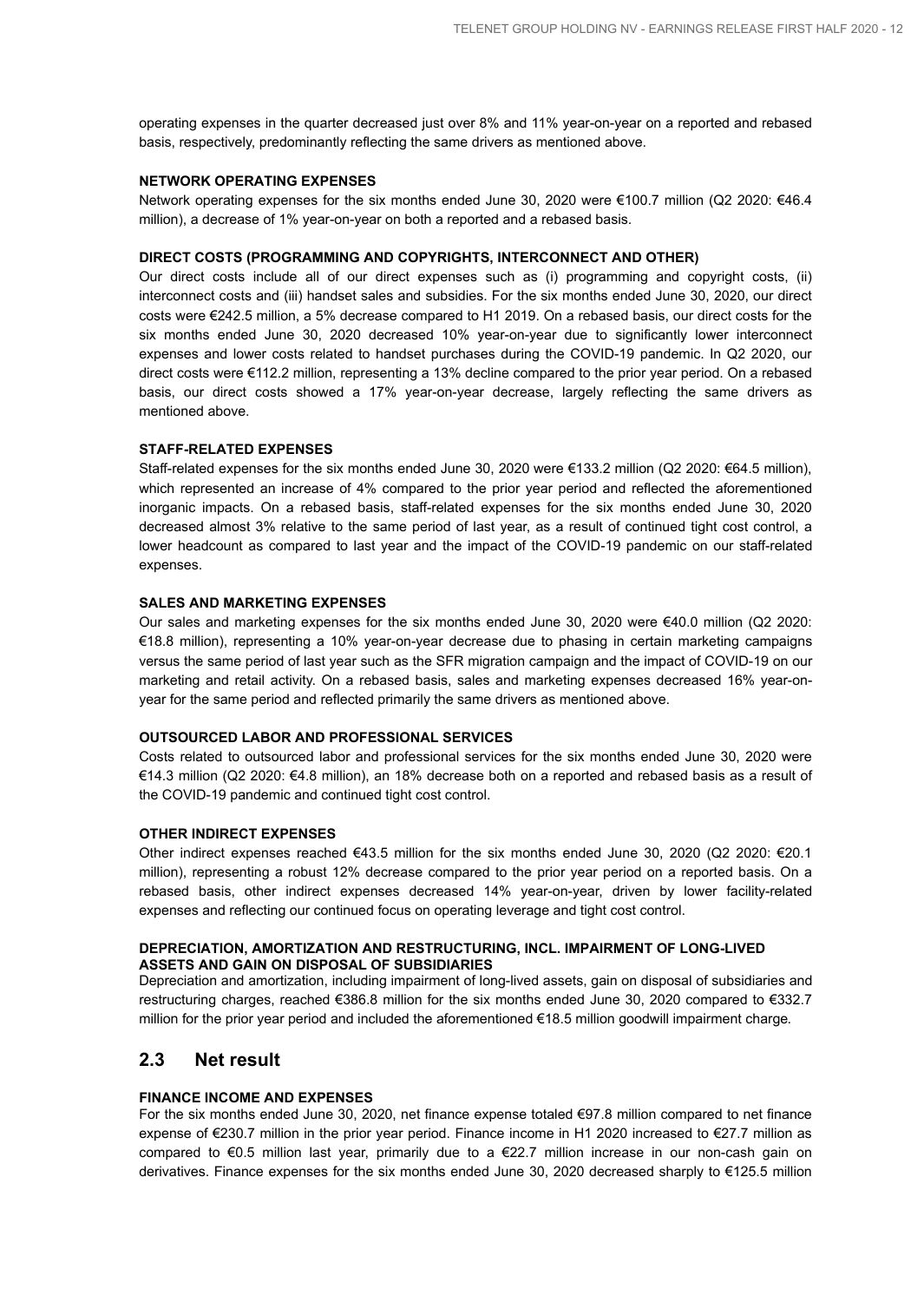from €231.2 million in H1 2019, primarily due to the net effect of (i) a decrease of €78.7 million in non-cash loss on derivatives, (ii) a decrease of €18.3 million in non-cash foreign exchange loss on our USDdenominated debt and (iii) an increase of €15.2 million in loss on the extinguishment of debt following the January 2020 refinancing of both our euro and USD-denominated term loan facilities.

Net finance expense in Q2 2020 amounted to €103.6 million compared to €115.7 million in Q2 last year and included a €73.6 million non-cash foreign exchange gain on our USD-denominated debt versus a €35.2 million non-cash foreign exchange gain in Q2 last year. Net finance expense in Q2 2020 also reflected a €129.2 million non-cash loss on our derivatives versus €82.5 million in Q2 last year.

## **INCOME TAXES**

We recorded income tax expense of €16.4 million for the six months ended June 30, 2020 (Q2 2020: €10.2 million) compared to €36.6 million in H1 2019. Our income tax expense for the six months ended June 30, 2020 was favorably impacted by the recognition of the innovation income tax deduction in the first quarter of 2020, including a one-time effect of deductions related to prior periods.

## **NET PROFIT**

We realized a net profit of €184.9 million for the six months ended June 30, 2020 (Q2 2020: €31.7 million) compared to a net profit of €56.0 million in the prior year period. The substantial increase in our net profit was primarily driven by significantly lower net finance expense in the period and lower income tax expense as mentioned above. For the six months ended June 30, 2020, we achieved a healthy net profit margin of 14.5% (Q2 2020: 5.1%) compared to a net profit margin of 4.4% last year.

## **2.4 Adjusted EBITDA**

For the six months ended June 30, 2020, we achieved Adjusted EBITDA of €698.0 million, representing a 5% increase versus the €664.8 million we delivered in H1 2019. Our Adjusted EBITDA included the impacts of our acquisition of De Vijver Media (fully consolidated since June 3, 2019) and our divestiture of our former Luxembourg cable business (deconsolidated as of April 1, 2020). On a rebased basis, excluding these inorganic impacts, our Adjusted EBITDA increased nearly 2% for the first six months of 2020, driven by (i) lower sales and marketing expenses due to the impact of the COVID-19 pandemic and last year's impact of the SFR customer migration and (ii) continued tight cost control as demonstrated by lower other indirect expenses, lower costs related to outsourced labor and professional services and lower staff-related expenses. We achieved an Adjusted EBITDA margin of 54.9% in H1 2020 as compared to 52.7% in H1 2019. On a rebased basis, we succeeded in expanding our Adjusted EBITDA margin by 250 basis points versus the same period of last year. In line with our full year 2020 outlook, we expect a softer Adjusted EBITDA performance in the second half, which includes a tougher comparison base for the third quarter relative to Q3 last year and an expected increase in certain cost drivers.

In Q2 2020, we realized Adjusted EBITDA of €352.4 million, which was up 2% compared to the prior year period when we achieved Adjusted EBITDA of €345.3 million and reflected the aforementioned inorganic impacts. On a rebased basis, our Adjusted EBITDA in Q2 2020 was stable compared to the same period of last year against the backdrop of the aforementioned 5% rebased revenue decline. Growth in our Adjusted EBITDA was mainly driven by (i) lower sales and marketing expenses in the quarter as a result of the COVID-19 pandemic, (ii) lower costs related to outsourced labor and professional services, (iii) lower staffrelated expenses and (iv) lower other indirect costs as a result of our tight cost control. Consequently, we achieved an exceptional Adjusted EBITDA margin of 56.9% in the quarter compared to 54.3% a year ago, on a reported basis. As such, we obtained our best quarterly margin performance in more than six years' time. On a rebased basis, we managed to grow our Adjusted EBITDA margin by 290 basis points.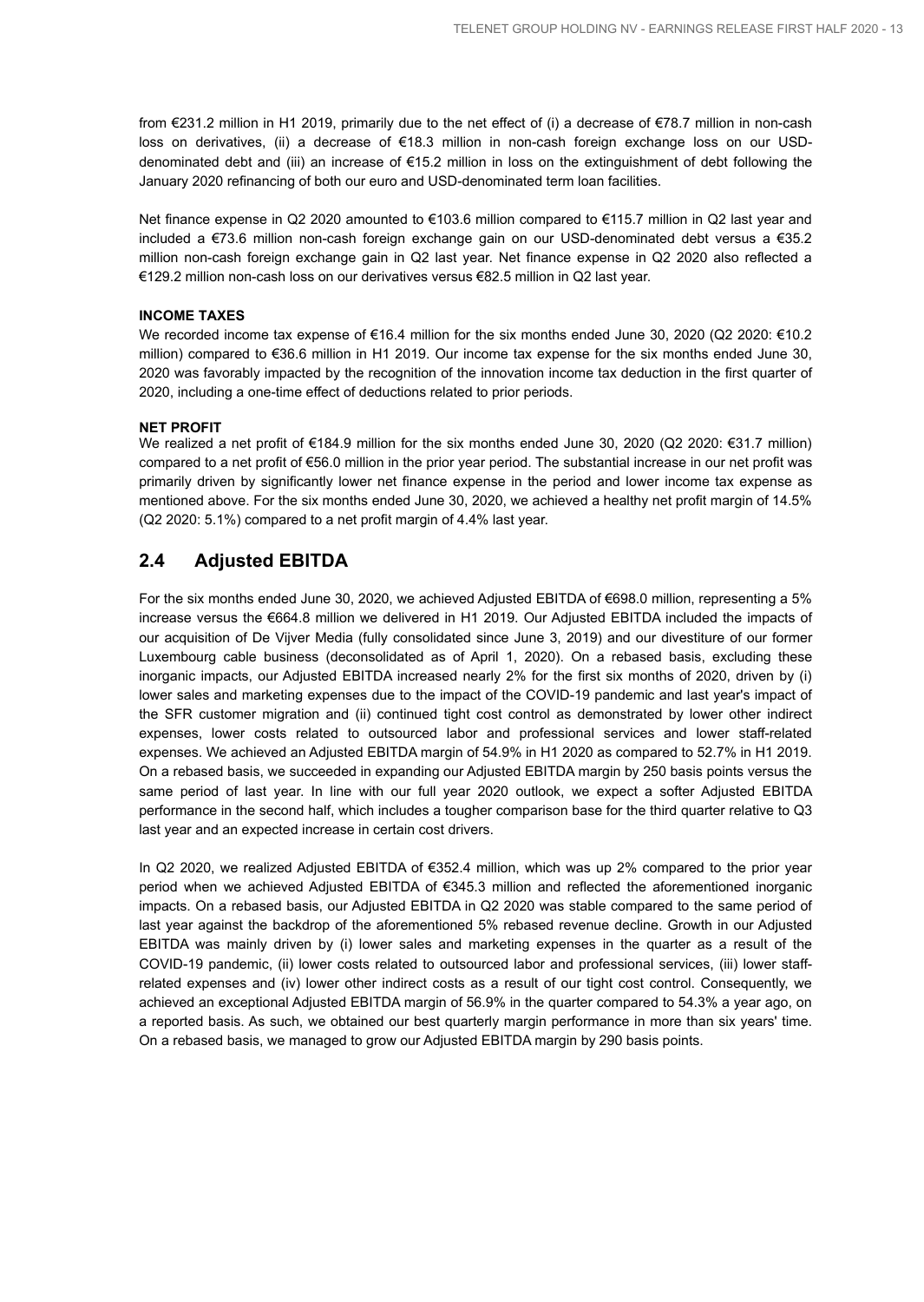|                                                                                 | For the three months<br>ended |        |           | For the six months ended |        |          |
|---------------------------------------------------------------------------------|-------------------------------|--------|-----------|--------------------------|--------|----------|
| $(\epsilon$ in millions)                                                        | <b>June 30.</b>               |        |           | June 30.                 |        |          |
|                                                                                 | 2020                          | 2019   | Change %  | 2020                     | 2019   | Change % |
| <b>Profit for the period</b>                                                    | 31.7                          | 42.0   | (25)%     | 184.9                    | 56.0   | 230 %    |
| Income tax expense                                                              | 10.2                          | 15.7   | $(35) \%$ | 16.4                     | 36.6   | $(55)$ % |
| Share of the result of equity accounted investees                               | (0.9)                         | 0.3    | N.M.      | (1.3)                    | 1.4    | N.M.     |
| Loss (gain) on disposal of assets related to a<br>subsidiary or a joint venture | 4.3                           |        | 100%      | 4.3                      | (0.1)  | N.M.     |
| Net finance expense (income)                                                    | 103.6                         | 115.7  | $(10)\%$  | 97.8                     | 230.7  | $(58)$ % |
| Depreciation, amortization, impairment and gain on<br>disposal of subsidiaries  | 193.3                         | 166.3  | 16 %      | 381.8                    | 331.6  | 15 %     |
| <b>EBITDA</b>                                                                   | 342.2                         | 340.0  | 1%        | 683.9                    | 656.2  | 4 %      |
| Share based compensation                                                        | 6.2                           | 4.4    | 41 %      | 8.0                      | 6.9    | 16 %     |
| Operating charges related to acquisitions or<br>divestitures                    | 0.6                           | 0.2    | 200 %     | 1.7                      | 0.6    | 183 %    |
| Restructuring charges                                                           | 4.0                           | 0.7    | 471 %     | 5.0                      | 1.1    | 355 %    |
| Post measurement period adjustments related to<br>business acquisitions         | (0.6)                         |        | 100%      | (0.6)                    |        | 100%     |
| <b>Adjusted EBITDA</b>                                                          | 352.4                         | 345.3  | 2%        | 698.0                    | 664.8  | 5%       |
| <b>Adjusted EBITDA margin</b>                                                   | 56.9%                         | 54.3 % |           | 54.9 %                   | 52.7 % |          |
| Net profit margin                                                               | 5.1%                          | 6.6%   |           | 14.5 %                   | 4.4%   |          |

#### **Exhibit 1: Reconciliation between profit for the period and Adjusted EBITDA (unaudited)**

N.M. - Not Meaningful

## **2.5 Capital expenditures**

Accrued capital expenditures for the six months ended June 30, 2020 reached €297.6 million, which marked a 3% decrease versus the same period of last year and equivalent to approximately 23% of revenue for the first six months of the year. We had a much higher investment profile in the first quarter as detailed in our Q1 2020 earnings release, which was more than offset by a lower investment profile in Q2 2020 due to COVID. Our H1 2020 accrued capital expenditures included the impacts of our acquisition of De Vijver Media (fully consolidated since June 3, 2019) and our divestiture of our former Luxembourg cable business (deconsolidated as of April 1, 2020), while our accrued capital expenditures in H1 2019 included the recognition of the UK Premier League broadcasting rights for a period of three seasons. Under EU IFRS, these football broadcasting rights have been capitalized as an intangible asset and will be amortized as the seasons progress. Excluding the recognition of the football broadcasting rights in H1 2019, our accrued capital expenditures for the six months ended June 30, 2020 increased 12% year-on-year.

In Q2 2020, our accrued capital expenditures decreased 8% to €124.9 million from €135.1 million in Q2 last year, equivalent to approximately 20% of revenue. With the exception of capital expenditures for products and services, all our investment buckets trended lower compared to same period of last year including lower network-related investments and lower customer-related capital expenditures as a result of the COVID-19 pandemic.

Capital expenditures related to customer premises equipment, which includes our spending on set-top boxes, modems and WiFi powerlines, amongst others, represented €52.4 million in H1 2020 (Q2 2020: €22.7 million). This represented a 11% decrease compared to the prior year period, which reflected higher investments related to our successful in-home connectivity campaigns and the launch of our next-gen set-top box, while the first half of 2020 reflected the impact of the COVID-19 pandemic. Capital expenditures related to customer premises equipment for the six months ended June 30, 2020 represented approximately 18% of our total accrued capital expenditures.

Accrued capital expenditures for network growth and upgrades amounted to €38.6 million in H1 2020 (Q2 2020: €15.9 million), marking a 29% decrease compared to the prior year period and predominantly reflected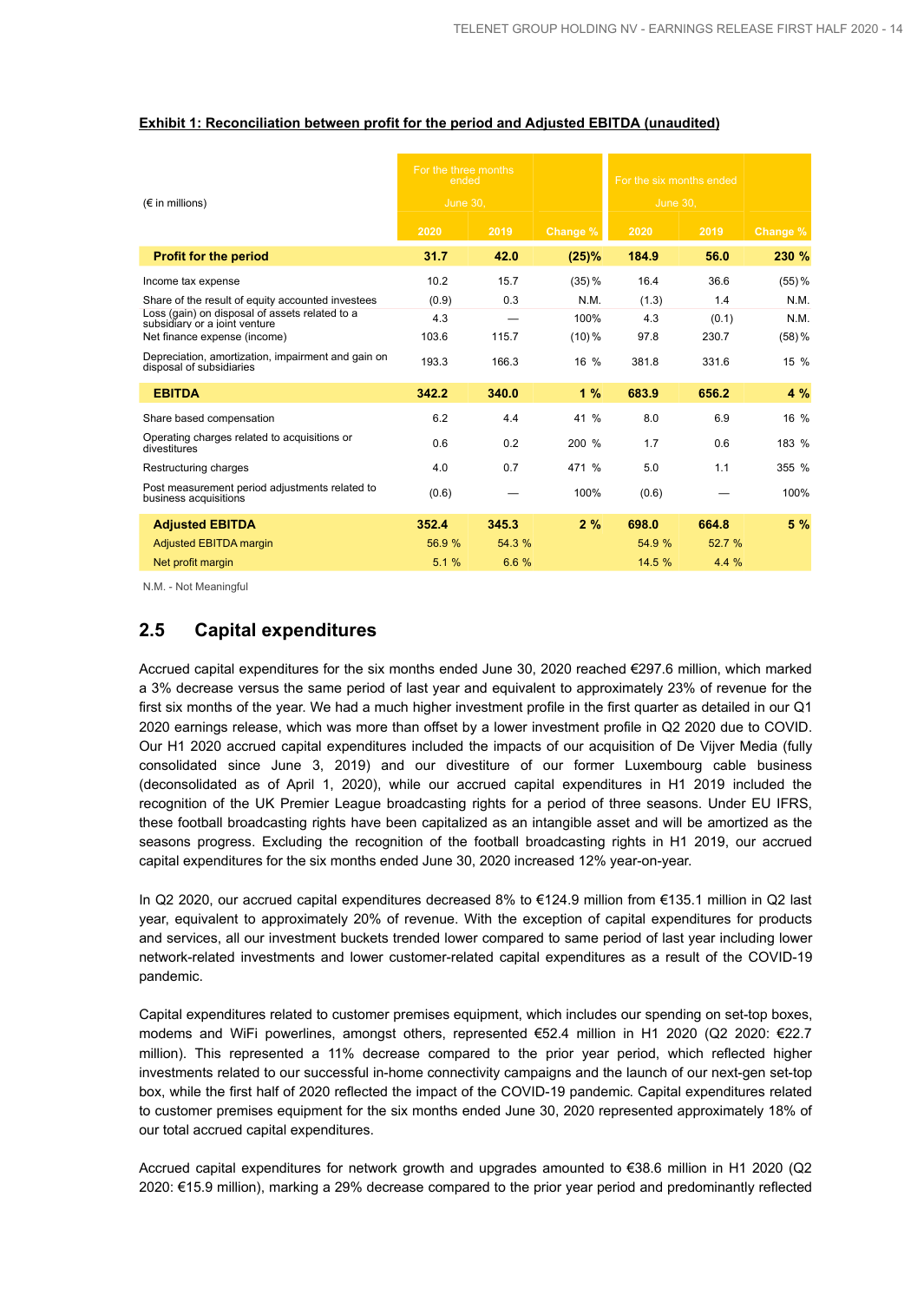the substantial completion of both our fixed and mobile network infrastructure improvement programs and to a lesser extent the impact of COVID-19 on our field operations. For the six months ended June 30, 2020, network-related capital expenditures represented approximately 13% of total accrued capital expenditures.

Capital expenditures for products and services, which reflects our investments in product development and the upgrade of our IT platforms and systems, amongst others, totaled €75.4 million in H1 2020 (Q2 2020: €39.4 million). This represents a strong 30% year-on-year increase, reflecting higher spending on our IT upgrade program. Capital expenditures for products and services represented approximately 25% of total accrued capital expenditures for the six months ended June 30, 2020.

The remainder of our accrued capital expenditures includes (i) refurbishments and replacements of network equipment, (ii) sports and programming acquisition costs, including certain content acquired by De Vijver Media, (iii) certain recurring investments in our IT platform and systems and (iv) lease additions under IFRS 16. These reached €131.2 million for the six months ended June 30, 2020 (Q2 2020: €46.9 million).

The above implies that approximately 56% of our accrued capital expenditures for the six months ended June 30, 2020 (Q2 2020: 62%) were scalable and subscriber growth related. We will continue to closely monitor our capital expenditures in order to make sure that they drive incremental returns.

## **Exhibit 2: Reconciliation between accrued capital expenditures and cash capital expenditures (unaudited)**

|                                                                        | For the three months<br>ended |        |          | For the six months ended |         |           |
|------------------------------------------------------------------------|-------------------------------|--------|----------|--------------------------|---------|-----------|
| $(\epsilon$ in millions)                                               | <b>June 30.</b>               |        |          | <b>June 30.</b>          |         |           |
|                                                                        | 2020                          | 2019   | Change % | 2020                     | 2019    | Change %  |
| <b>Accrued capital expenditures</b>                                    | 124.9                         | 135.1  | $(8)\%$  | 297.6                    | 307.8   | (3)%      |
| Assets acquired under capital-related vendor<br>financing arrangements | (19.3)                        | (39.7) | $(51)$ % | (49.1)                   | (107.8) | $(54) \%$ |
| Assets acquired under leases                                           | (12.2)                        | (18.9) | $(35)$ % | (39.3)                   | (38.0)  | 3%        |
| Changes in current liabilities related to capital<br>expenditures      | 21.3                          | 11.8   | 81 %     | 23.0                     | 28.9    | $(20)\%$  |
| <b>Cash capital expenditures</b>                                       | 114.7                         | 88.3   | 30%      | 232.2                    | 190.9   | 22%       |

## **2.6 Operating Free Cash Flow**

The sum of our Adjusted EBITDA and accrued capital expenditures yielded an Operating Free Cash Flow of €400.4 million for the six months ended June 30, 2020. Compared to H1 2019, our Operating Free Cash Flow increased slightly by 1% as a 12% increase in our accrued capital expenditures (excluding the recognition of the UK Premier League football broadcasting rights) was more than offset by the aforementioned 5% increase in our Adjusted EBITDA. Excluding the impact of IFRS 16 and the recognition of the football broadcasting rights, our rebased Operating Free Cash Flow would have grown 5% in the first half of 2020, representing a solid result relative to our full year 2020 outlook.

In Q2 2020, we generated €227.5 million of Operating Free Cash Flow, representing a robust 8% increase versus the same period of last year on the back of both lower accrued capital expenditures and higher Adjusted EBITDA. Excluding the impact of IFRS 16 in both periods, our rebased Operating Free Cash Flow growth reached a robust 11% in Q2 2020 versus Q2 2019.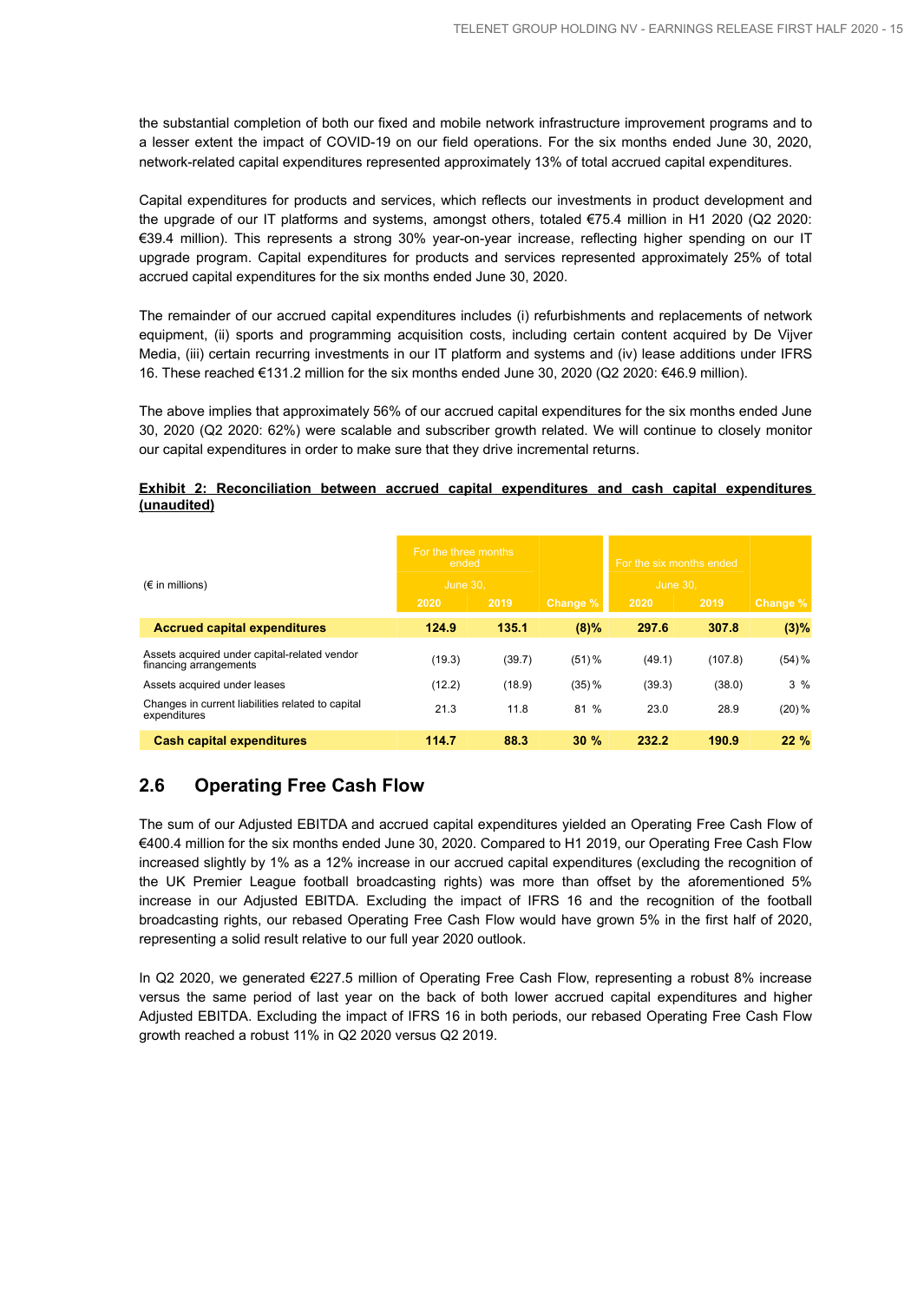|  | <b>Exhibit 3: Reconciliation to Operating Free Cash Flow (unaudited)</b> |  |  |  |  |  |
|--|--------------------------------------------------------------------------|--|--|--|--|--|
|--|--------------------------------------------------------------------------|--|--|--|--|--|

| $(\epsilon$ in millions)                                                                                              | For the three months<br>ended<br><b>June 30.</b> |         |                  | For the six months ended<br><b>June 30.</b> |                 |                      |
|-----------------------------------------------------------------------------------------------------------------------|--------------------------------------------------|---------|------------------|---------------------------------------------|-----------------|----------------------|
|                                                                                                                       | 2020                                             | 2019    | Change %         | 2020                                        | 2019            | Change %             |
| <b>Adjusted EBITDA</b>                                                                                                | 352.4                                            | 345.3   | 2%               | 698.0                                       | 664.8           | 5%                   |
| Accrued capital expenditures<br>Recognition of football broadcasting rights                                           | (124.9)                                          | (135.1) | $(8)\%$<br>$-$ % | (297.6)                                     | (307.8)<br>41.3 | $(3) \%$<br>$100 \%$ |
| Accrued capital expenditures excluding<br>recognition of football broadcasting<br>rights and mobile spectrum licenses | (124.9)                                          | (135.1) | $(8)\%$          | (297.6)                                     | (266.5)         | 12%                  |
| <b>Operating Free Cash Flow</b>                                                                                       | 227.5                                            | 210.2   | 8%               | 400.4                                       | 398.3           | 1%                   |

## **2.7 Cash flow and liquidity**

## **NET CASH FROM OPERATING ACTIVITIES**

For the six months ended June 30, 2020, our operations yielded €571.7 million of net cash compared to the €499.2 million we generated during the prior year period. The net cash from our operating activities for the six months ended June 30, 2020 included the impacts of our acquisition of De Vijver Media (fully consolidated since June 3, 2019) and our divestiture of our former Luxembourg cable business (deconsolidated as of April 1, 2020). Our net operating cash flow was up a strong 15% year-on-year, driven by a timing variance in our annual cash tax payment and the aforementioned increase in our Adjusted EBITDA.

In Q2 2020, the net cash generated by our operating activities reached €289.2 million, representing a 13% decrease compared to Q2 2019 due to a worsened trend in our working capital versus the same period of last year.

## **NET CASH USED IN INVESTING ACTIVITIES**

We used €255.4 million of net cash in investing activities for the six months ended June 30, 2020 compared to €206.6 million in H1 2019. The 24% increase in our net cash used in investing activities reflected both higher cash capital expenditures following a lower amount of assets procured through our vendor financing program as well as the aforementioned acquisition of a 34% shareholding in the Luxembourg cable operator Eltrona from Post Luxembourg. In Q2 2020, we used €138.0 million of net cash in investing activities, which was up 32% compared to the same period of last year and primarily reflected the same drivers as mentioned above.

We utilize a vendor financing program through which we are able to extend our payment terms for certain suppliers to 360 days at an attractive all-in cost. During H1 2020, we acquired €49.1 million of assets through capital-related vendor financing arrangements (Q2 2020: €19.3 million), favorably impacting our net cash used in investing activities for the equivalent amount. This represented a decline of 54% and 51% year-onyear, respectively, versus H1 and Q2 2019. Please refer to Section 2.5 - *Capital expenditures* for a reconciliation between accrued capital expenditures and cash capital expenditures.

#### **NET CASH USED IN FINANCING ACTIVITIES**

For the six months ended June 30, 2020, the net cash used in financing activities was €346.3 million compared to €241.3 million of net cash used in financing activities in H1 2019. The net cash used in financing activities for the six months ended June 30, 2020 reflected a net cash outflow of €107.4 million related to loan repayments including the voluntary 10% redemption of our 3.50% €600.0 million Senior Secured Fixed Rate Notes due March 2028 for an aggregate amount of €56.6 million and scheduled repayments of our short-term vendor financing commitments. In addition, the net cash used in financing activities for the six months ended June 30, 2020 reflected the continued delivery against our shareholder remuneration policy as presented during the December 2018 Capital Markets Day. In May 2020, we paid a gross final dividend of €1.3050 per share (€142.3 million in aggregate) and in the first half of 2020 we also spent €34.4 million on share repurchases as part of our Share Repurchase Program 2020. Under this program, we acquired 1.1 million shares during March 2020 at an average price of €30.43. We also paid €13.4 million related to debt issuance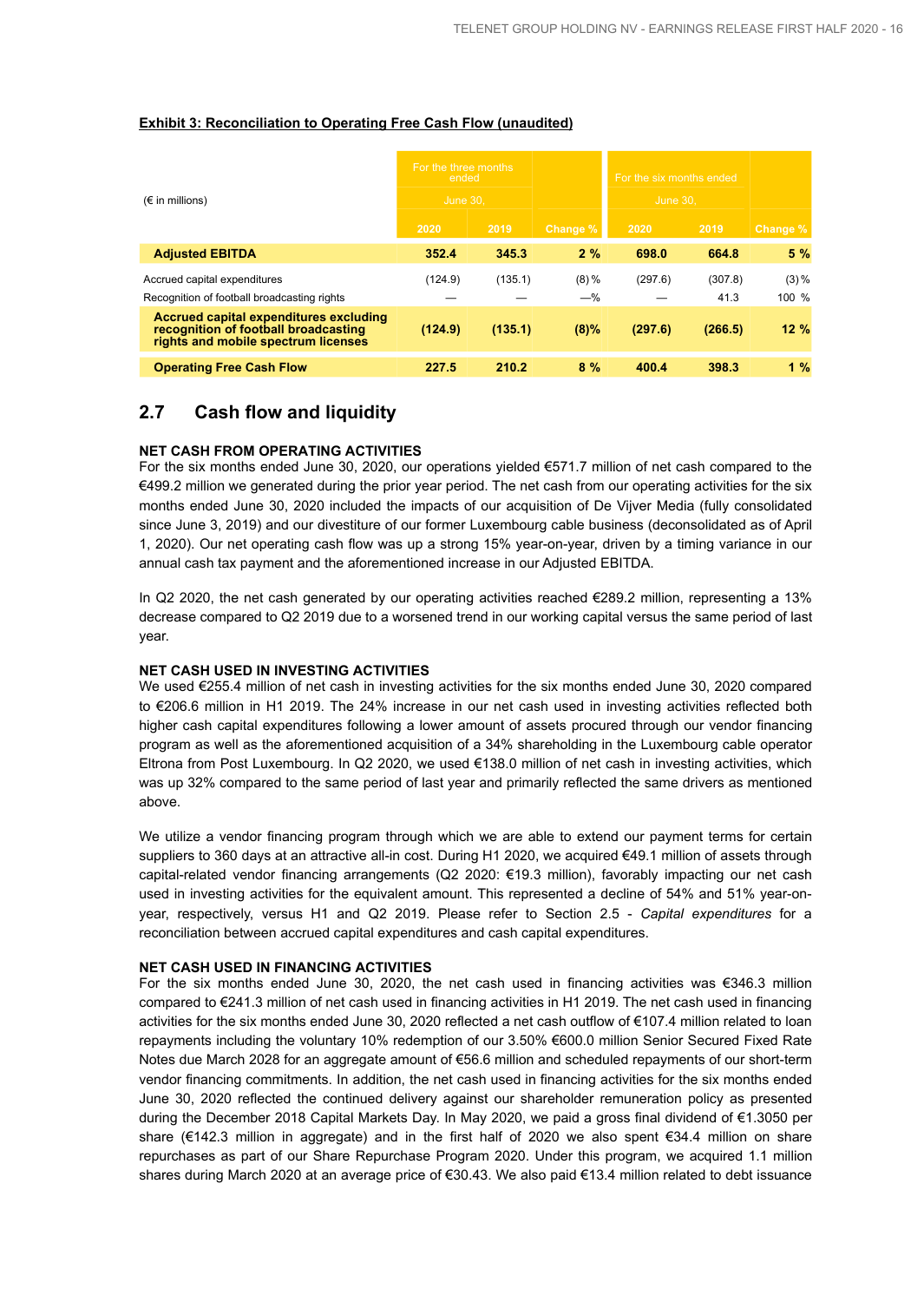costs for debt refinancings completed in the first half of 2020. The remainder of the net cash used in financing activities primarily consisted of finance lease repayments and other financial payments.

In Q2 2020, we used €217.3 million of net cash in financing activities, which included the aforementioned dividend payment and the voluntary redemption of part of our Senior Secured Fixed Rate Notes, amongst other items.

## **ADJUSTED FREE CASH FLOW**

For the six months ended June 30, 2020, we generated Adjusted Free Cash Flow of €263.9 million compared to €206.7 million in H1 last year. Relative to the same period of last year, our Adjusted Free Cash Flow increased 28% due to the aforementioned phasing in our cash tax payment and robust Adjusted EBITDA growth. As we expect to settle our cash tax payment in the third quarter of 2020, this will negatively affect the year-on-year comparison in Q3 2020. Our Adjusted Free Cash Flow for the six months ended June 30, 2020 included a €10.6 million benefit from our vendor financing as compared to a €43.9 million benefit in H1 2019. Excluding these vendor financing-related impacts, our Adjusted Free Cash Flow growth would have been even higher.

Our Adjusted Free Cash Flow in Q2 2020 was €180.5 million versus €186.9 million in the same period a year ago and included a €36.9 million higher contribution from our vendor financing program as compared to Q2 2019.

## **2.8 Debt profile, cash balance and net leverage ratio**

## **DEBT PROFILE**

At June 30, 2020, we carried a total debt balance (including accrued interest) of €5,660.4 million, of which €1,429.4 million principal amount is related to the € and USD-denominated Senior Secured Fixed Rate Notes due March 2028 and €3,151.2 million principal amount is owed under our 2020 Amended Senior Credit Facility with maturities ranging from April 2028 through April 2029. Our total debt balance at June 30, 2020 also included a principal amount of €365.5 million related to our vendor financing program and €4.0 million for the outstanding portion of the 2G and 3G mobile spectrum licenses. The remainder primarily represents lease obligations associated with the Interkabel Acquisition and lease liabilities following the adoption of IFRS 16 as of January 1, 2019.

At June 30, 2020, we carried €365.5 million of short-term debt related to our vendor financing program, all of which is maturing within less than twelve months. This represented an increase of €10.6 million and €36.9 million versus December 31, 2019 and March 31, 2020, respectively. For the full year 2020, we still anticipate our vendor financing program to remain relatively stable compared to the end of 2019. As of February 2020, we have reduced the applicable margin on our future short-dated commitments under the vendor financing program by 15 basis points to 2.10% over EURIBOR floored at 0%. Given the aforementioned size of the program, this will have a modest accretive impact on our Adjusted Free Cash Flow.

In the first half of 2020, we finalized several accretive (re)financing transactions. In January 2020, we successfully issued and priced a new 8.25-year USD 2,295 million Term Loan ("Facility AR") and a new 9.25 year €1,110 million Term Loan ("Facility AQ"). We have used the net proceeds of these issuances to redeem in full the previous Term Loans AN and AO of USD 2,295 million and €1,110 million, respectively. Through this leverage-neutral transaction, we succeeded in reducing the margin on both term loans by 25 basis points, which further solidifies our Adjusted Free Cash Flow profile after the October 2019 refinancing of the 4.875% Senior Secured Notes due 2027.

In April 2020, we successfully issued a new 6.2-year €510.0 million revolving credit facility, replacing our former €460.0 million revolving credit facilities with certain availabilities up to June 2023. As such, we succeeded in extending and upsizing our revolving credit facilities, further strengthening our liquidity profile. The new RCF has the following characteristics: (i) maturity of May 31, 2026, (ii) a margin of 2.25% over EURIBOR (floored at 0%) and (iii) a commitment fee of 40% of the margin. The new RCF can be used for general corporate purposes, which may include acquisitions, distributions to shareholders and general working capital requirements of the Company.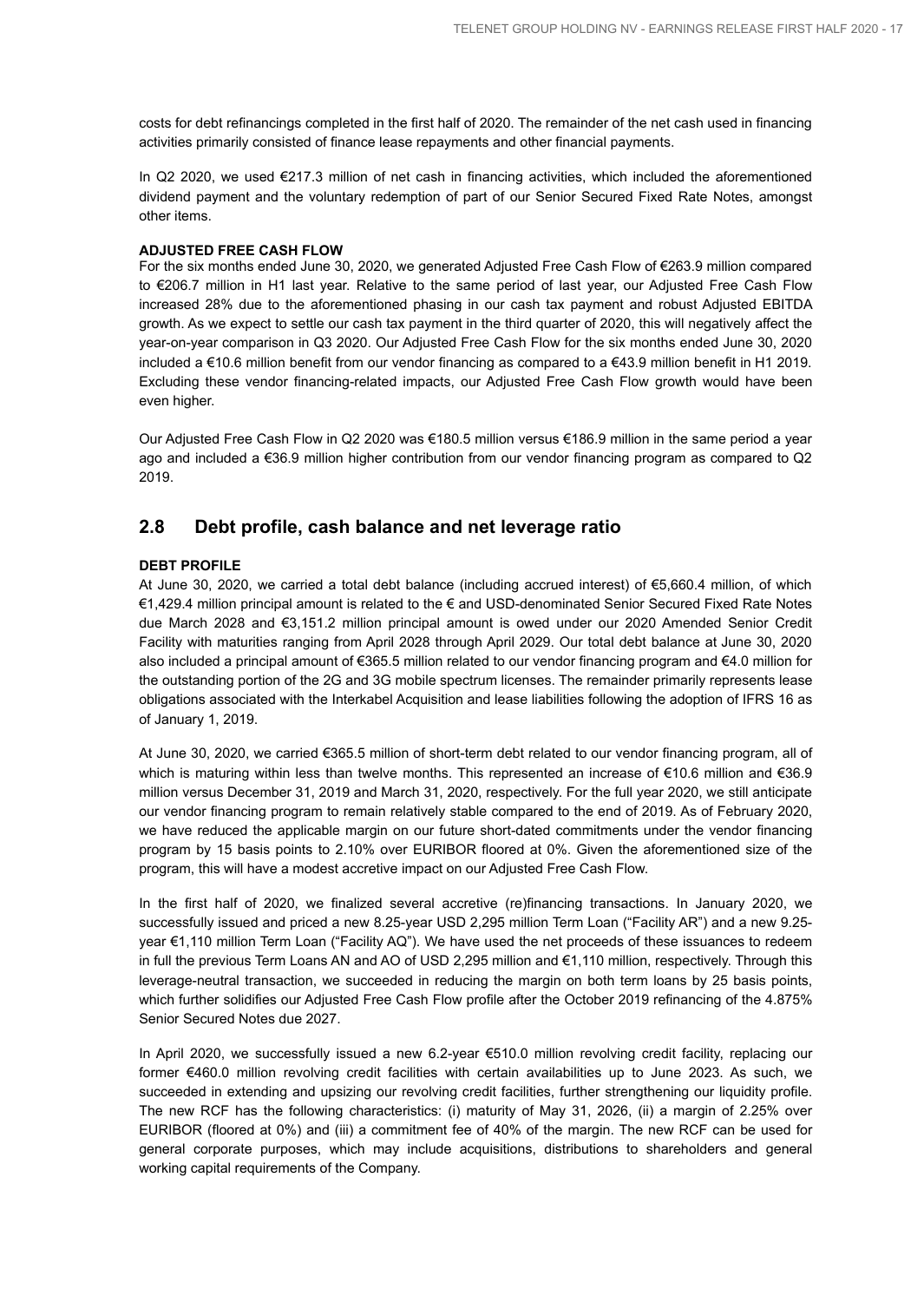In April 2020, we also completed the 10% repurchase of our 3.50% €600.0 million Senior Secured Fixed Rate Notes due March 2028. As a result of this transaction, the principal amount under these Notes decreased to €540.0 million, leading to annual cash interest savings of €2.1 million further adding to our robust Adjusted Free Cash Flow profile.

Excluding short-term liabilities related to our vendor financing program, we face no debt maturities prior to March 2028 with a weighted average maturity of 8.0 years at June 30, 2020. In addition, we also had full access to €555.0 million of undrawn commitments under our revolving credit facilities at June 30, 2020 with certain availabilities up to May 2026.

#### **DEBT OVERVIEW AND PAYMENT SCHEDULES**

The table below provides an overview of our debt instruments and payment schedule at June 30, 2020.

#### **Exhibit 4: Debt maturity table as of June 30, 2020**

|                                                                   | <b>Total</b><br><b>Facility</b><br>as per | <b>Drawn</b><br>amount            | <b>Undrawn</b><br>amount | <b>Maturity Date</b>  | <b>Interest rate</b>                                 | Interest payments due          |
|-------------------------------------------------------------------|-------------------------------------------|-----------------------------------|--------------------------|-----------------------|------------------------------------------------------|--------------------------------|
|                                                                   |                                           | <b>June 30, 2020</b>              |                          |                       |                                                      |                                |
|                                                                   |                                           | $(E \in \mathbb{R})$ in millions) |                          |                       |                                                      |                                |
| 2020 Amended Senior<br><b>Credit Facility</b>                     |                                           |                                   |                          |                       |                                                      |                                |
| Term Loan AR                                                      | 2.041.2                                   | 2.041.2                           |                          | April 30, 2028        | Floating   6-month<br>LIBOR $(0\%$ floor) +<br>2.00% | Semi-annual (Jan. and<br>July) |
| Term Loan AQ                                                      | 1,110.0                                   | 1,110.0                           |                          | April 30, 2029        | Floating   6-month<br>EURIBOR (0% floor)<br>$+2.25%$ | Semi-annual (Jan. and<br>July) |
| <b>Revolving Credit Facility</b><br>(Facility AS)                 | 510.0                                     |                                   | 510.0                    | May 31, 2026          | Floating   6-month<br>EURIBOR (0% floor)<br>$+2.25%$ | Quarterly                      |
| <b>Senior Secured Fixed</b><br><b>Rate Notes</b>                  |                                           |                                   |                          |                       |                                                      |                                |
| €600 million Senior<br>Secured Notes due 2028<br>(Facility AK)    | 540.0                                     | 540.0                             |                          | March 1, 2028         | Fixed   3.50%                                        | Semi-annual (Jan. and<br>July) |
| USD 1.0 billion Senior<br>Secured Notes due 2028<br>(Facility AJ) | 889.4                                     | 889.4                             |                          | March 1, 2028         | Fixed   5.50%                                        | Semi-annual (Jan. and<br>July) |
| Other                                                             |                                           |                                   |                          |                       |                                                      |                                |
| <b>Revolving Credit Facility</b>                                  | 20.0                                      |                                   | 20.0                     | September 30,<br>2021 | Floating   1-month<br>EURIBOR (0% floor)<br>$+2.00%$ | Quarterly                      |
| Overdraft Facility                                                | 25.0                                      |                                   | 25.0                     | June 30, 2021         | Floating   1-month<br>EURIBOR (0% floor)<br>$+1.60%$ | Not applicable                 |
| <b>Total notional amount</b>                                      | 5,135.6                                   | 4.580.6                           | 555.0                    |                       |                                                      |                                |

Note: In the table above, Telenet's USD-denominated debt has been converted into € using the June 30, 2020 EUR/USD exchange rate. As Telenet has entered into several derivative transactions to hedge both the underlying floating interest rate and exchange risks, the €-equivalent hedged amounts were €2,041.5 million (USD 2,295.0 million Term Loan AR) and €882.8 million (USD 1.0 billion Senior Secured Notes due 2028), respectively. For the calculation of its net leverage ratio, Telenet uses the €-equivalent hedged amounts given the underlying economic risk exposure.

## **CASH BALANCE AND AVAILABILITY OF FUNDS**

At June 30, 2020, we held €71.4 million of cash and cash equivalents compared to €137.5 million at March 31, 2020 and €101.4 million at December 31, 2019. To minimize the concentration of counterparty risk, our cash equivalents and AAA-rated money market funds are placed with highly rated European and US financial institutions and we strive to invest at least 75% of our cash and cash equivalents in AAA-rated money market funds in order to limit banking counterparty exposure.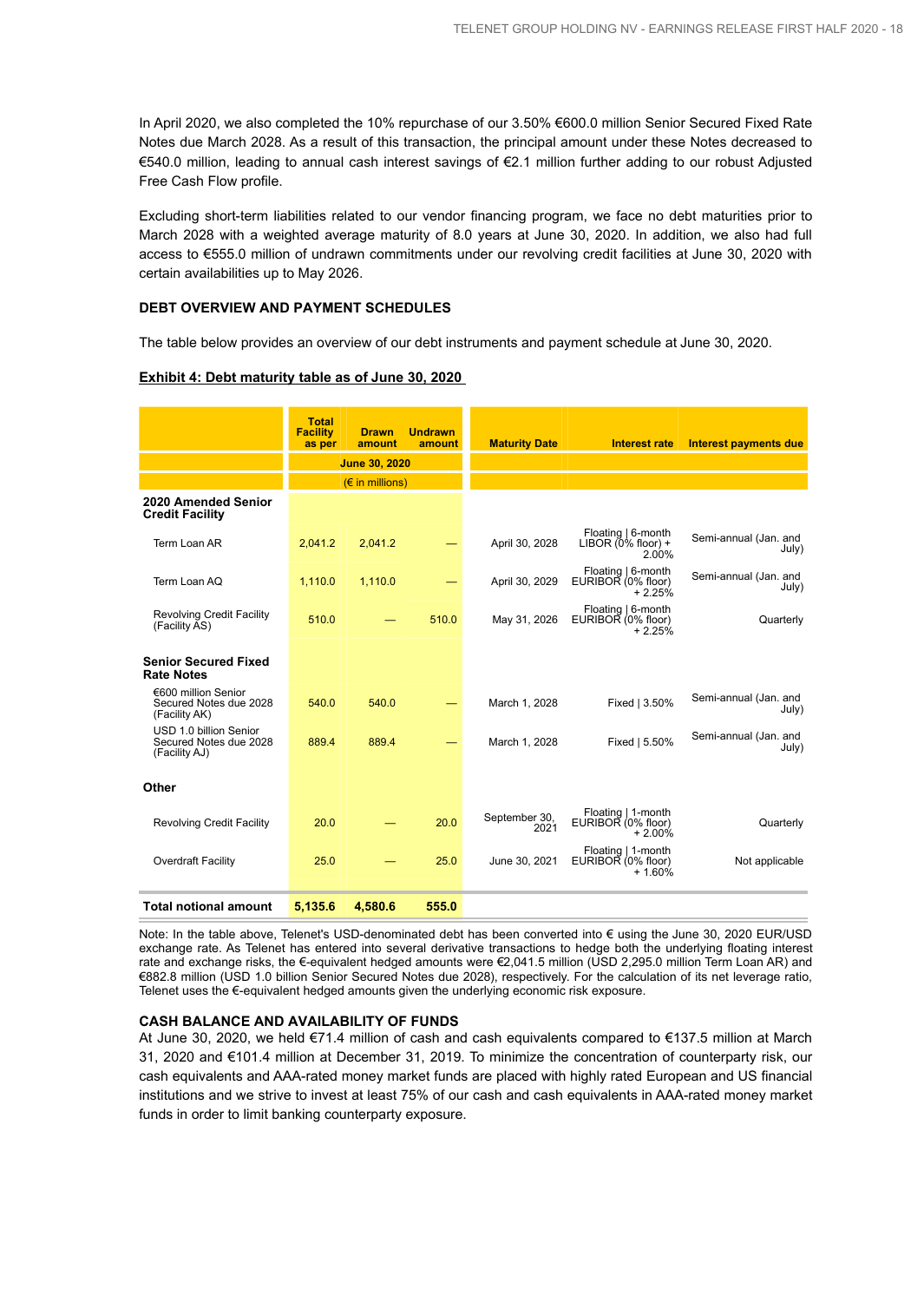Relative to both March 31, 2020 and December 31, 2019, our cash balance decreased despite a robust Adjusted Free Cash Flow generation in the first half of the year. In the first half of 2020, a substantial part of our cash flow has been used under our shareholder remuneration policy, including the payment of a final gross dividend per share of €1.3050 (€142.3 million in aggregate) in May 2020 and €34.4 million of net cash used under the Share Repurchase Program 2020, which has been completed end-March 2020. We also redeemed 10% of our 3.50% €600.0 million Senior Secured Fixed Rate Notes due March 2028 in April for an aggregate amount of €56.6 million. Finally, we incurred a €13.4 million payment related to debt issuance costs for debt refinancings completed in the first half of 2020. In addition to our available cash balance, we also had access to €555.0 million of available commitments under our 2020 Amended Senior Credit Facility and our other revolving credit facilities at June 30, 2020, subject to compliance with the covenants mentioned below.

#### **NET LEVERAGE RATIO**

At the occasion of the December 2018 Capital Markets Day, we reconfirmed our leverage framework, maintained at 3.5x to 4.5x Net Total Debt to Consolidated Annualized Adjusted EBITDA ("net total leverage"). In absence of any material acquisitions and/or significant changes in our business or regulatory environment, we intend to stay around the 4.0x mid-point through an attractive and sustainable level of shareholder disbursements. At June 30, 2020, net total leverage was 4.0x, which was unchanged compared to March 31, 2020. This reflected the aforementioned final dividend payment in May 2020, amongst other items that impacted our cash balance at June 30, 2020, as further described above.

Our net covenant leverage, as calculated under the 2020 Amended Senior Credit Facility, differs from our net total leverage as it excludes (i) lease-related liabilities, (ii) any vendor financing-related short-term liabilities and includes (iii) the Credit Facility Excluded Amount (which is the greater of €400.0 million and 0.25x Consolidated Adjusted Annualized EBITDA). Our net covenant leverage reached 2.9x at June 30, 2020. This represented a decrease versus the 3.2x we reported at March 31, 2020 due to the adoption of our 2020 Amended Senior Credit Facility and the inclusion of the Credit Facility Excluded Amount. Our current net covenant leverage ratio is significantly below the springing maintenance covenant of 6.0x and the incurrence test of 4.5x net senior leverage. The aforementioned maintenance covenant only applies, however, in case we would draw 40% or more under our revolving credit facilities. At June 30, 2020, our revolving credit facilities were fully undrawn as mentioned above.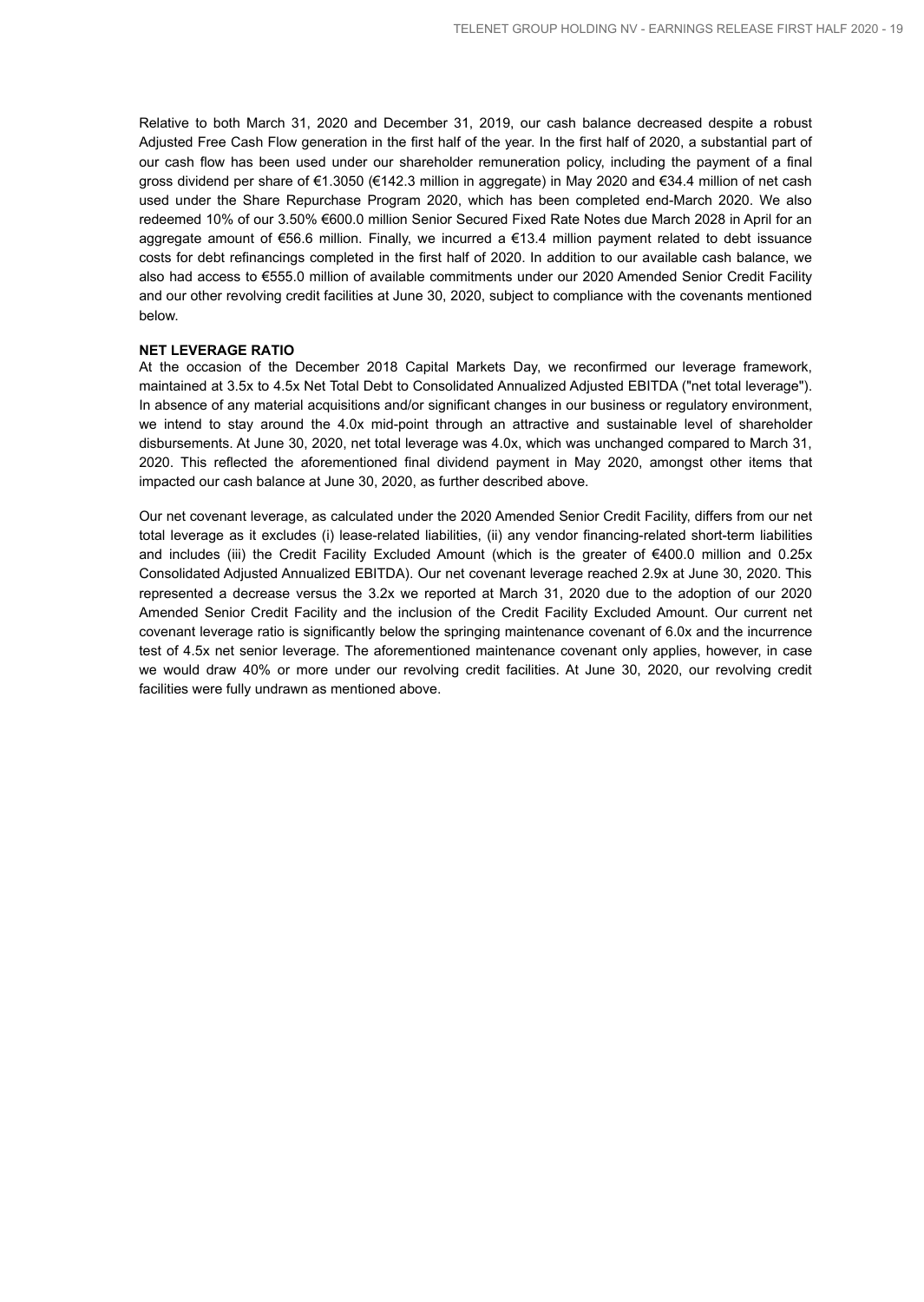## **3 Outlook and other information**

## **3.1 Outlook**

We delivered a solid financial performance in the first half of 2020 relative to our revised full year 2020 outlook as presented at the end of April. For the first six months of the year, our revenue was up 1% year-onyear and included the impacts of our acquisition of De Vijver Media (fully consolidated since June 3, 2019) and our divestiture of our former Luxembourg cable business (deconsolidated as of April 1, 2020). Excluding these inorganic impacts, our revenue decreased nearly 3% over the first six months of the year on a rebased basis. As detailed in our revenue section, the decline was primarily attributable to our other revenue line, which includes (i) interconnect revenue, (ii) revenue related to the sale of handsets and (iii) advertising and production revenue from our media company De Vijver Media NV. Excluding our other revenue, which is most impacted by the COVID-19 pandemic, our revenue was stable on both a reported and rebased basis, which is in line with our current forecast. Despite a sharp reduction in cable wholesale rates as of July 1, 2020, we expect our other revenue to gradually recover in the second half of the year. Hence, we continue to see an overall revenue decline of around 2% on a rebased basis for the full year.

Year-to-date, we delivered a healthy 5% growth in our Adjusted EBITDA, which included the aforementioned inorganic effects. Excluding these impacts, our rebased Adjusted EBITDA increased nearly 2% in H1 2020, driven by (i) lower sales and marketing expenses due to the impact of the COVID-19 pandemic and last year's impact of the SFR customer migration and (ii) continued tight cost control. Given a tougher headline comparison base relative to the third quarter of last year and the aforementioned regulatory headwinds, we expect a softer Adjusted EBITDA performance in the second half, leading to an expected decrease of around 1% for the full year on a rebased basis.

Given the robust nature of both our fixed and mobile infrastructure and our demonstrated track record of carefully balancing our future investments, we still expect our Operating Free Cash Flow to grow, more specifically between 1 and 2% on a rebased basis with Operating Free Cash Flow up 5% year-on-year for the first six months of the year. Finally, we continue to target Adjusted Free Cash Flow of €415.0 - €435.0 million, skewed however towards the lower end of this range. We are well on track given achieved Adjusted Free Cash Flow of €263.9 million for in the first half of 2020.

Finally, we reconfirm our intention to maintain net total leverage around the 4.0x mid-point, while continuing to deliver on our shareholder remuneration strategy as presented during the December 2018 Capital Markets Day. Following the payment of both an intermediate and final dividend in December 2019 and May 2020 over 2019's Adjusted Free Cash Flow, respectively, we intend to distribute another intermediate dividend in December this year and a final dividend in May next year, both subject to board and shareholder approval. As part of our capital allocation framework, we aim to distribute between 50% and 70% of the prior year Adjusted Free Cash Flow to shareholders through intermediate and final dividends. Within the boundaries of the aforementioned net total leverage framework and in absence of any of the above factors, the remaining part of our Adjusted Free Cash Flow may be considered for incremental share buy-backs, extraordinary dividends, deleveraging, accretive acquisitions or a combination thereof.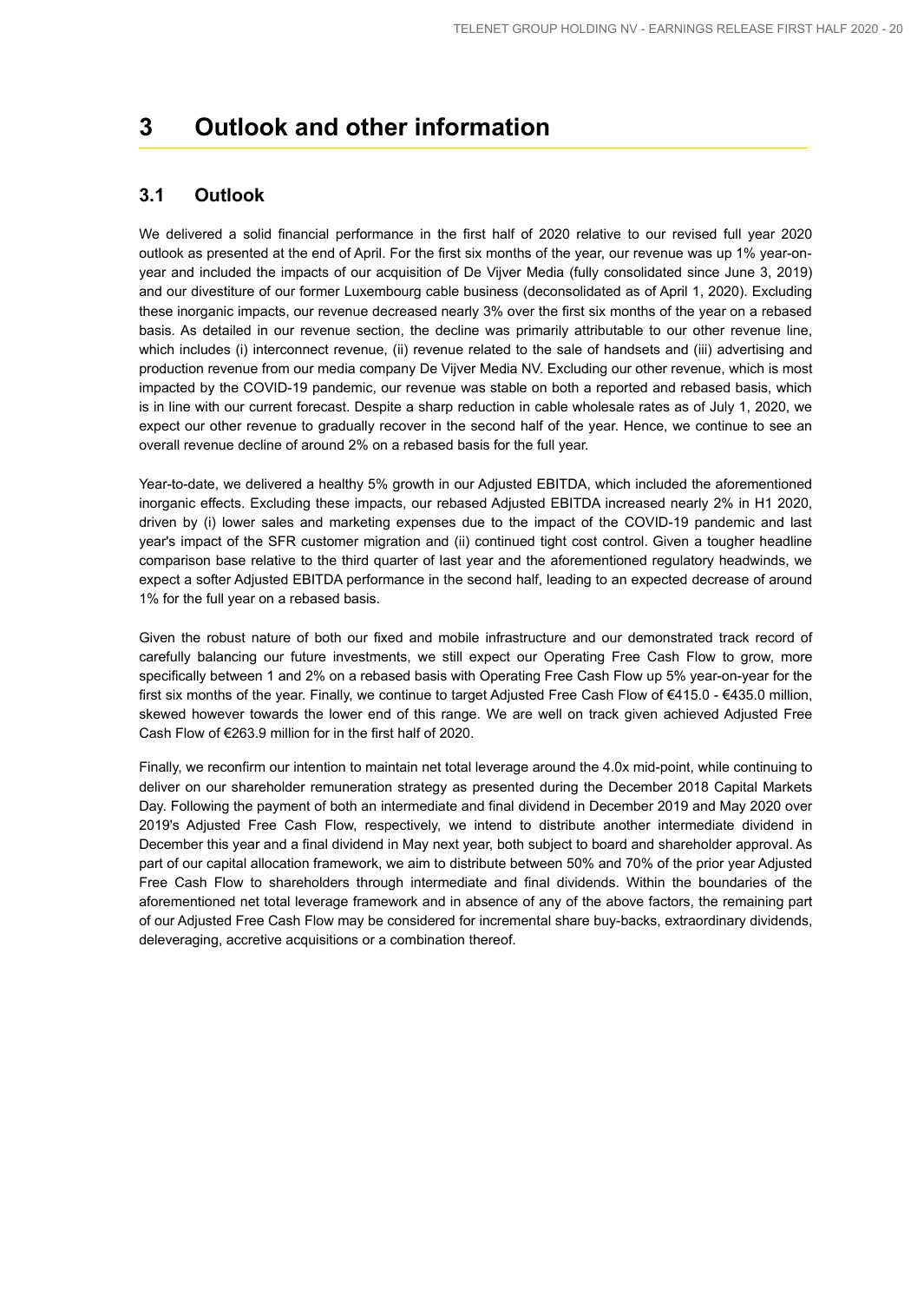## **Exhibit 5: Outlook**

| <b>Outlook FY 2018 -</b><br>2021                               | As presented on December 4, 2018  |                                             | As reaffirmed on April 30, 2020                    |
|----------------------------------------------------------------|-----------------------------------|---------------------------------------------|----------------------------------------------------|
| Operating Free Cash Flow<br>CAGR (rebased) (a, b)              | Between 6.5% - 8.0%               |                                             | Between 6.5% - 8.0%                                |
| <b>Outlook FY 2020</b>                                         | FY 2019<br>Rebased <sup>(c)</sup> | As presented on<br><b>February 12, 2020</b> | As amended on<br>April 30, 2020                    |
| Revenue (rebased) <sup>(d)</sup>                               | €2.626.0 million                  | <b>Broadly stable</b>                       | Around -2%                                         |
| Revenue, excluding other<br>revenue (rebased) (d, e)           | €2,089.4 million                  |                                             | Broadly stable                                     |
| Adjusted EBITDA growth<br>(rebased) $(a)$                      | €1.394.2 million                  | Around 1%                                   | Around -1%                                         |
| Operating Free Cash Flow<br>growth (rebased) <sup>(a, b)</sup> | €838.0 million                    | Around 2%                                   | Between 1 - 2%                                     |
| Adjusted Free Cash Flow                                        |                                   | €415.0 - 435.0 million                      | Lower end of the $€415.0 - 435.0$ million<br>range |

(a) Quantitative reconciliations to net profit (including net profit growth rates) and cash flows from operating activities for our Adjusted EBITDA, Operating Free Cash Flow and Adjusted Free Cash Flow guidance cannot be provided without unreasonable efforts as we do not forecast (i) certain non-cash charges including depreciation and amortization and impairment, restructuring and other operating items included in net profit, nor (ii) specific changes in working capital that impact cash flows from operating activities. The items we do not forecast may vary significantly from period to period.

(b) Excluding the recognition of football broadcasting rights and mobile spectrum licenses and excluding the impact from IFRS 16 on our accrued capital expenditures.

(c) Including the pre-acquisition revenue and Adjusted EBITDA of De Vijver Media (fully consolidated since June 3, 2019) and excluding the revenue and Adjusted EBITDA of Coditel S.à r.l. (deconsolidated as of April 1, 2020).

(d) Relative to both our reported revenue for the full year 2019 and our reported revenue excluding other revenue for the full year 2019, our revenue outlook for the full year 2020 would be broadly stable

(e) Other revenue includes (i) interconnect revenue from both our fixed-line and mobile telephony customers, (ii) advertising and production revenue from De Vijver Media NV, which we fully consolidated as of June 3, 2019, (iii) mobile handset sales, including the revenue earned under our "Choose Your Device" programs, (iv) wholesale revenue generated through both our commercial and regulated wholesale businesses, (v) product activation and installation fees and (vi) set-top box sales revenue as detailed under 2.1 Revenue.

(f) Assuming certain payments are made on our current 2G and 3G mobile spectrum licenses in Q4 2020 and the tax payment on our 2019 tax return will not occur until early 2021.

## **3.2 Subsequent events**

There were no significant events subsequent to June 30, 2020 that would require adjustment to or disclosure in the financial information included in this press release.

## **3.3. Procedures of the independent auditor**

The statutory auditor, KPMG Bedrijfsrevisoren - Réviseurs d'Entreprises CVBA, represented by Götwin Jackers, has confirmed that their review procedures, which have been substantially completed, have not revealed any significant matters requiring adjustment of the condensed consolidated interim financial information included in this press release as of and for the six months ended June 30, 2020.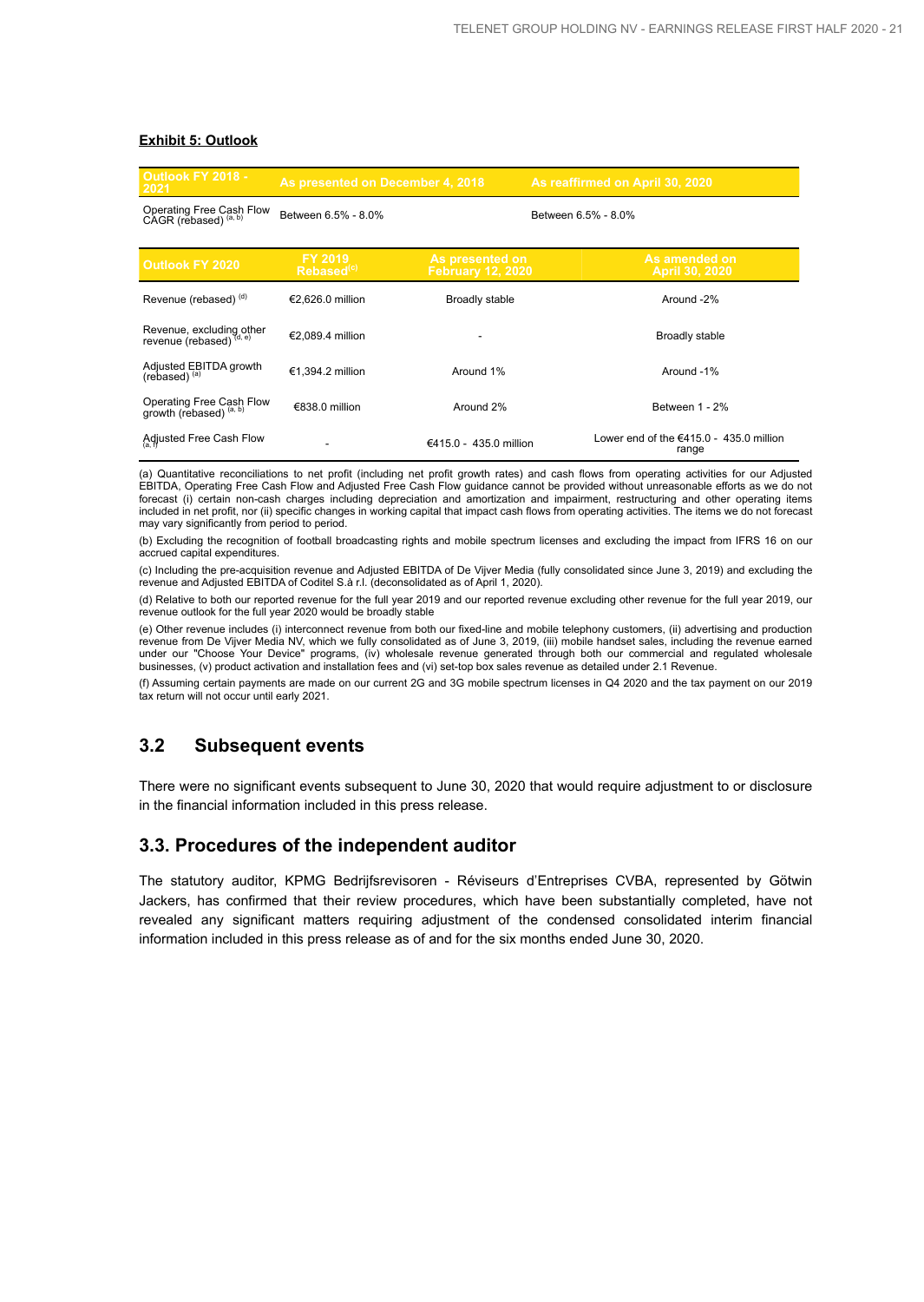## **4 Telenet Group Holding NV – Consolidated interim operating statistics**

| As of and for the three months ended June 30,                    | 2020      | 2019      | <b>Change %</b> |
|------------------------------------------------------------------|-----------|-----------|-----------------|
| <b>Total Services - Combined Network</b>                         |           |           |                 |
| Homes passed (13)                                                | 3,355,200 | 3,366,100 | - %             |
| Video                                                            |           |           |                 |
| Basic video <sup>(6)</sup>                                       | 139,900   | 183,700   | $(24) \%$       |
| Enhanced video <sup>(7)</sup>                                    | 1,695,700 | 1,718,500 | $(1) \%$        |
| <b>Total video</b>                                               | 1,835,600 | 1,902,200 | (4)%            |
| Internet                                                         |           |           |                 |
| Residential broadband internet                                   | 1,450,100 | 1,453,900 | — %             |
| Business broadband internet                                      | 226,400   | 207,200   | 9 %             |
| Total broadband internet (8)                                     | 1,676,500 | 1,661,100 | 1%              |
| <b>Fixed-line telephony</b>                                      |           |           |                 |
| Residential fixed-line telephony                                 | 1,056,500 | 1,104,000 | $(4) \%$        |
| Business fixed-line telephony                                    | 138,900   | 130,800   | 6 %             |
| Total fixed-line telephony <sup>(9)</sup>                        | 1,195,400 | 1,234,800 | (3)%            |
| Total RGUs <sup>(14)</sup>                                       | 4,707,500 | 4,798,100 | $(2)\%$         |
| Churn <sup>(15)</sup>                                            |           |           |                 |
| Video                                                            | 6.8%      | 8.6 %     |                 |
| <b>Broadband internet</b>                                        | 6.4 %     | 8.3 %     |                 |
| Fixed-line telephony                                             | 7.1%      | 10.4 %    |                 |
| <b>Customer relationship information</b>                         |           |           |                 |
| Triple-play customers                                            | 1,098,400 | 1,128,600 | $(3) \%$        |
| Total customer relationships (11)                                | 2,052,200 | 2,091,600 | $(2) \%$        |
| Services per customer relationship <sup>(11)</sup>               | 2.29      | 2.29      | $-$ %           |
| ARPU per customer relationship (in $\epsilon$ / month) (11) (12) | 58.4      | 57.2      | 2%              |
| As of and for the three months ended June 30,                    | 2020      | 2019      | Change %        |
| <b>Mobile statistics</b>                                         |           |           |                 |
| <b>Mobile telephony</b>                                          |           |           |                 |
| Postpaid subscribers                                             | 2,394,900 | 2,282,000 | 5 %             |
| Prepaid subscribers                                              | 400,900   | 466,300   | $(14) \%$       |
| Total mobile subscribers (10)                                    | 2,795,800 | 2,748,300 | 2%              |

**Note**: Our Q2 2020 quarter-end subscriber numbers included the removal of certain non-paying subscribers in line with our accounting policy, even though we couldn't disconnect such subscribers before July 1, 2020 following specific COVID-19 related regulation imposed by the national telecoms regulator BIPT. In addition, our June 30, 2020 subscriber numbers excluded our former SFR-Coditel customers due to the merger into the Luxembourg cable operator Eltrona.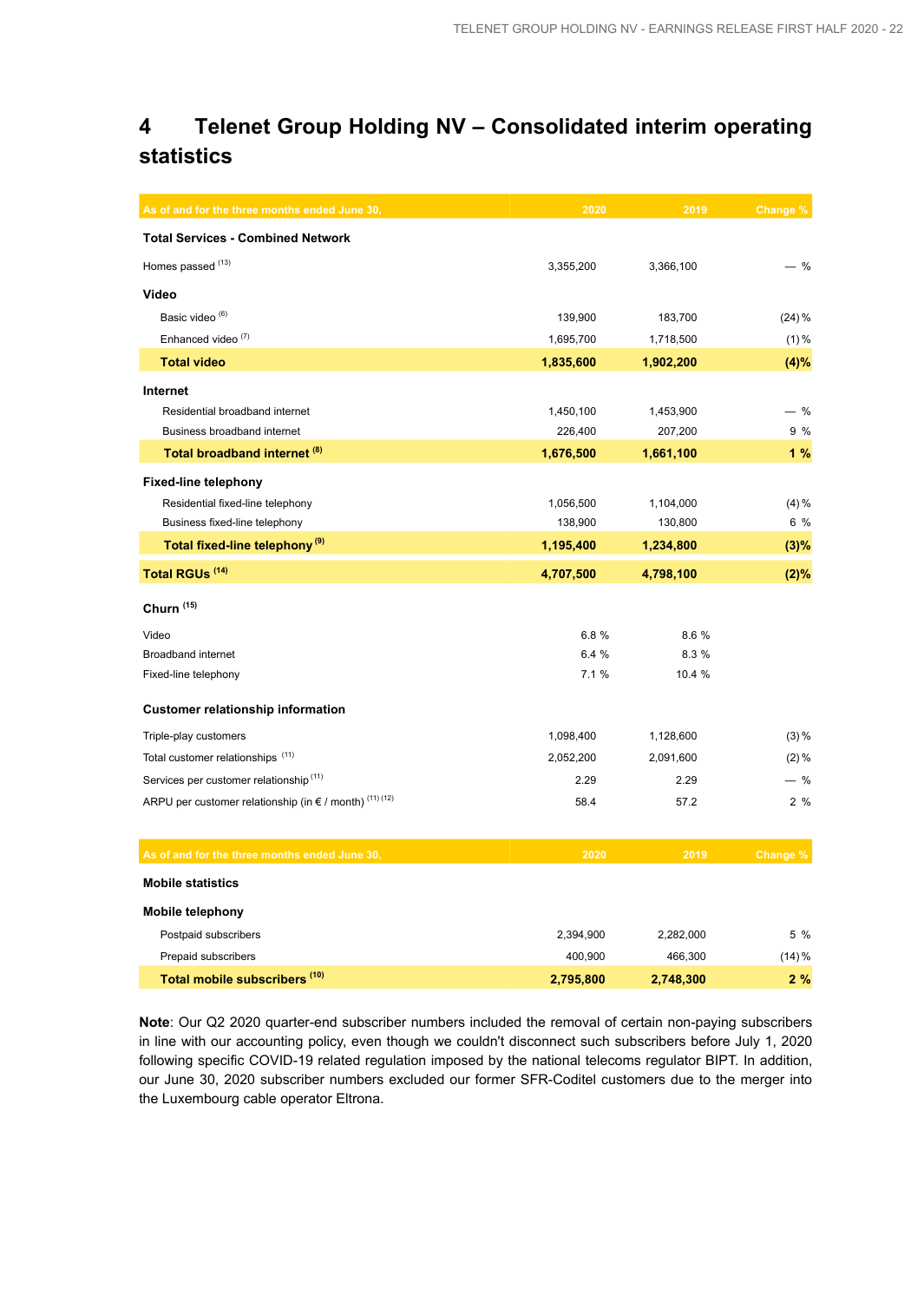## **5 Telenet Group Holding NV – Selected EU IFRS condensed consolidated interim financial statements**

## **5.1 EU IFRS condensed consolidated interim statement of profit or loss and other comprehensive income (unaudited)**

| $(\epsilon$ in millions, except shares and per share<br>amounts)                                                 | For the three months ended<br><b>June 30,</b> |         |           |         | For the six months ended<br><b>June 30,</b> |           |
|------------------------------------------------------------------------------------------------------------------|-----------------------------------------------|---------|-----------|---------|---------------------------------------------|-----------|
| <b>Profit for the period</b>                                                                                     | 2020                                          | 2019    | Change %  | 2020    | 2019                                        | Change %  |
|                                                                                                                  | 619.2                                         | 635.6   | (3)%      | 1,272.2 | 1,261.6                                     | 1%        |
| <b>Revenue</b>                                                                                                   |                                               |         |           |         |                                             |           |
| <b>Expenses</b>                                                                                                  |                                               |         |           |         |                                             |           |
| Cost of services provided                                                                                        | (332.7)                                       | (332.3) | $-$ %     | (701.8) | (677.1)                                     | 4 %       |
| <b>Gross profit</b>                                                                                              | 286.5                                         | 303.3   | $(6)$ %   | 570.4   | 584.5                                       | (2)%      |
| Selling, general & administrative expenses                                                                       | (137.6)                                       | (129.6) | 6 %       | (268.3) | (259.9)                                     | 3%        |
| <b>Operating profit</b>                                                                                          | 148.9                                         | 173.7   | (14)%     | 302.1   | 324.6                                       | (7)%      |
| Finance income                                                                                                   | 76.6                                          | 0.3     | 25,433 %  | 27.7    | 0.5                                         | 5,440 %   |
| Net interest income and foreign exchange                                                                         |                                               |         |           |         |                                             |           |
| gain                                                                                                             | 73.8                                          | 0.3     | 24,500 %  | 5.0     | 0.5                                         | 900 %     |
| Net gain on derivative financial instruments                                                                     |                                               |         | $-\%$     | 22.7    |                                             | 100%      |
| Net gain on extinguishment of debt                                                                               | 2.8                                           |         | 100%      |         |                                             | 100%      |
| Finance expenses                                                                                                 | (180.2)                                       | (116.0) | 55 %      | (125.5) | (231.2)                                     | $(46)$ %  |
| Net interest expense, foreign exchange loss<br>and other finance expenses                                        | (51.0)                                        | (33.5)  | 52 %      | (110.3) | (152.5)                                     | $(28)$ %  |
| Net loss on derivative financial instruments                                                                     | (129.2)                                       | (82.5)  | 57 %      |         | (78.7)                                      | $(100)\%$ |
| Net loss on extinguishment of debt                                                                               |                                               |         | $-\%$     | (15.2)  |                                             | 100%      |
| Net finance income (expense)                                                                                     | (103.6)                                       | (115.7) | $(10)\%$  | (97.8)  | (230.7)                                     | $(58)$ %  |
| Share of the result of equity accounted<br>investees                                                             | 0.9                                           | (0.3)   | N.M.      | 1.3     | (1.4)                                       | N.M.      |
| Gain (loss) on disposal of assets related to a<br>subsidiary or a joint venture                                  | (4.3)                                         |         | 100%      | (4.3)   | 0.1                                         | N.M.      |
| <b>Profit before income tax</b>                                                                                  | 41.9                                          | 57.7    | (27)%     | 201.3   | 92.6                                        | 117 %     |
| Income tax expense                                                                                               | (10.2)                                        | (15.7)  | $(35)$ %  | (16.4)  | (36.6)                                      | $(55)$ %  |
| <b>Profit for the period</b>                                                                                     | 31.7                                          | 42.0    | (25)%     | 184.9   | 56.0                                        | 230 %     |
| Other comprehensive income (loss)<br>for the period, net of income tax<br>Items that will not be reclassified to |                                               |         |           |         |                                             |           |
| profit or loss                                                                                                   |                                               |         |           |         |                                             |           |
| Remeasurements of defined benefit liability/<br>(asset), net of tax                                              | (12.5)                                        |         | 100%      | (12.5)  |                                             | 100%      |
| Other comprehensive income for the<br>period, net of income tax                                                  | (12.5)                                        |         | 100%      | (12.5)  |                                             | 100%      |
| Total comprehensive income for the<br>period                                                                     | 19.2                                          | 42.0    | (54)%     | 172.4   | 56.0                                        | 208 %     |
| Profit attributable to:                                                                                          | 31.7                                          | 42.0    | (25)%     | 184.9   | 56.0                                        | 230 %     |
| Owners of the Company                                                                                            | 31.9                                          | 42.0    | $(24) \%$ | 185.2   | 55.9                                        | 231 %     |
| Non-controlling interests                                                                                        | (0.2)                                         |         | 100%      | (0.3)   | 0.1                                         | N.M.      |
| Total comprehensive income for the<br>period, attributable to:                                                   | 19.2                                          | 42.0    | (54)%     | 172.4   | 56.0                                        | 208 %     |
| Owners of the Company                                                                                            | 19.4                                          | 42.0    | $(54) \%$ | 172.7   | 55.9                                        | 209 %     |
| Non-controlling interests                                                                                        | (0.2)                                         |         | 100%      | (0.3)   | 0.1                                         | N.M.      |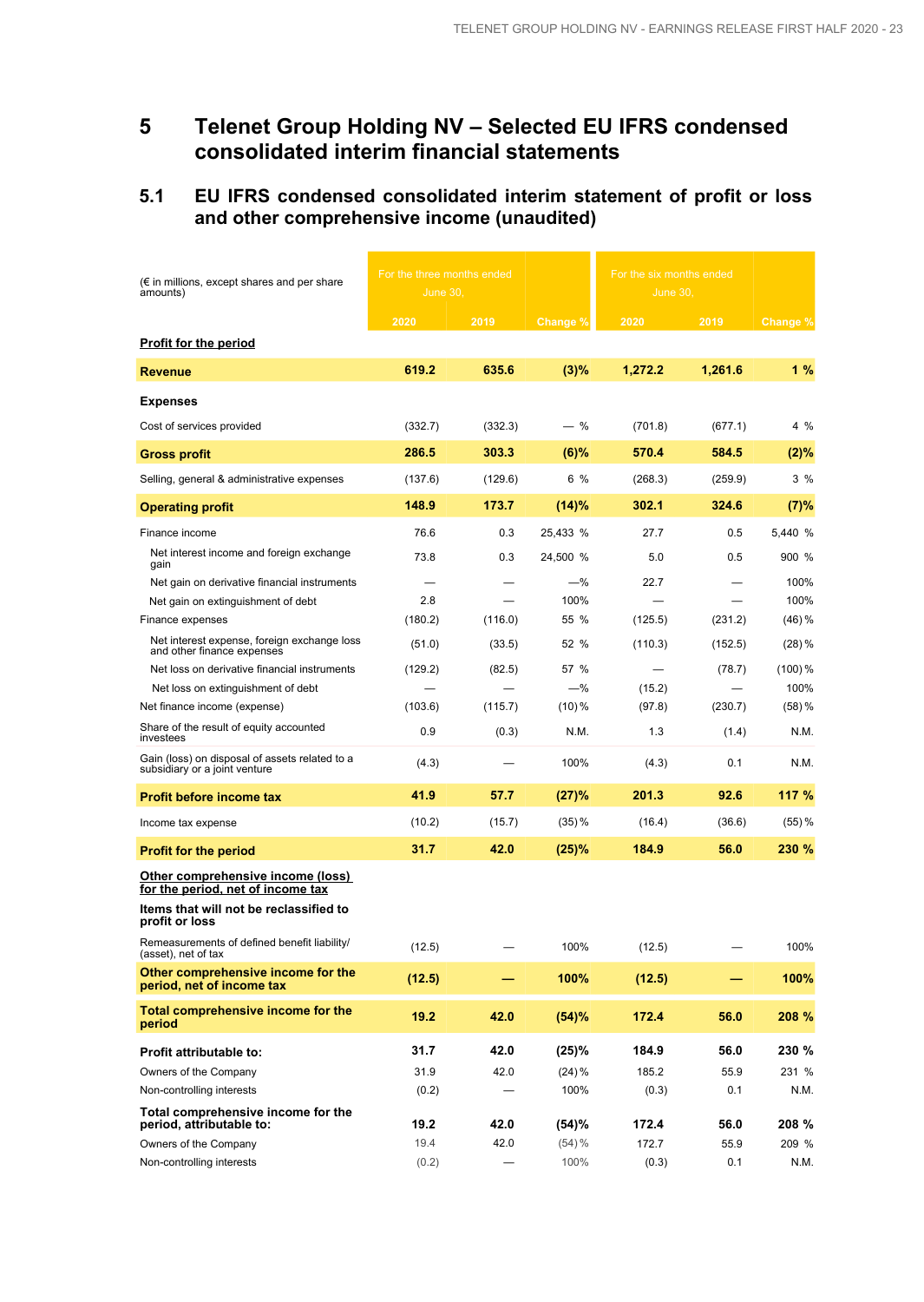| $(\epsilon$ in millions, except shares and per share<br>amounts)        | For the three months ended<br>June 30, |             |           | For the six months ended<br>June 30, |             |          |
|-------------------------------------------------------------------------|----------------------------------------|-------------|-----------|--------------------------------------|-------------|----------|
|                                                                         | 2020                                   | 2019        | Change %  | 2020                                 | 2019        | Change % |
| Weighted average shares outstanding                                     | 109,043,372                            | 109,613,988 |           | 109,545,183                          | 110,014,822 |          |
| Basic earnings per share                                                | 0.30                                   | 0.38        | $(21)\%$  | 1.69                                 | 0.51        | 231 %    |
| Diluted earnings per share                                              | 0.30                                   | 0.38        | $(21)$ %  | 1.69                                 | 0.51        | 231 %    |
| <b>Revenue by Nature</b>                                                |                                        |             |           |                                      |             |          |
| Subscription revenue:                                                   |                                        |             |           |                                      |             |          |
| Video                                                                   | 139.6                                  | 143.0       | $(2)\%$   | 284.0                                | 287.9       | $(1)\%$  |
| Broadband internet                                                      | 163.3                                  | 161.9       | $1\%$     | 323.5                                | 323.1       | - %      |
| Fixed-line telephony                                                    | 57.0                                   | 54.2        | 5 %       | 113.8                                | 109.8       | 4 %      |
| <b>Cable subscription revenue</b>                                       | 359.9                                  | 359.1       | — %       | 721.3                                | 720.8       | - %      |
| Mobile telephony                                                        | 109.4                                  | 110.1       | $(1)\%$   | 223.0                                | 217.3       | 3%       |
| <b>Total subscription revenue</b>                                       | 469.3                                  | 469.2       | — %       | 944.3                                | 938.1       | 1%       |
| <b>Business services</b>                                                | 48.3                                   | 50.6        | $(5) \%$  | 98.3                                 | 102.7       | $(4) \%$ |
| Other                                                                   | 101.6                                  | 115.8       | $(12)\%$  | 229.6                                | 220.8       | 4 %      |
| <b>Total Revenue</b>                                                    | 619.2                                  | 635.6       | (3)%      | 1,272.2                              | 1,261.6     | 1%       |
| <b>Expenses by Nature</b>                                               |                                        |             |           |                                      |             |          |
| Network operating expenses                                              | (46.4)                                 | (47.6)      | $(3) \%$  | (100.7)                              | (101.9)     | $(1) \%$ |
| Direct costs (programming, copyrights,<br>interconnect and other)       | (112.2)                                | (128.3)     | $(13)$ %  | (242.5)                              | (255.3)     | $(5) \%$ |
| Staff-related expenses                                                  | (64.5)                                 | (63.9)      | $1\%$     | (133.2)                              | (128.4)     | $4\%$    |
| Sales and marketing expenses                                            | (18.8)                                 | (20.9)      | $(10)\%$  | (40.0)                               | (44.4)      | $(10)\%$ |
| Outsourced labor and professional services                              | (4.8)                                  | (8.4)       | $(43)$ %  | (14.3)                               | (17.4)      | $(18)$ % |
| Other indirect expenses                                                 | (20.1)                                 | (21.2)      | $(5) \%$  | (43.5)                               | (49.4)      | $(12)\%$ |
| Restructuring charges                                                   | (4.0)                                  | (0.7)       | 471 %     | (5.0)                                | (1.1)       | 355 %    |
| Post measurement period adjustments related<br>to business acquisitions | 0.6                                    |             | 100%      | 0.6                                  |             | 100%     |
| Operating charges related to acquisitions or<br>divestitures            | (0.6)                                  | (0.2)       | 200 %     | (1.7)                                | (0.6)       | 183 %    |
| Share-based payments granted to directors<br>and employees              | (6.2)                                  | (4.4)       | 41 %      | (8.0)                                | (6.9)       | 16 %     |
| Depreciation                                                            | (112.4)                                | (105.3)     | 7%        | (213.1)                              | (208.8)     | 2%       |
| Amortization                                                            | (46.5)                                 | (42.5)      | 9<br>$\%$ | (92.3)                               | (84.5)      | 9%       |
| Amortization of broadcasting rights                                     | (16.5)                                 | (19.0)      | (13) %    | (56.1)                               | (39.0)      | 44 %     |
| Impairment of long-lived assets - Intangible<br>assets and goodwill     | (18.5)                                 |             | 100%      | (21.3)                               |             | 100%     |
| Gain on disposal of subsidiaries                                        | 0.9                                    | 0.6         | 50 %      | 3.0                                  | 1.0         | 200 %    |
| Impairment of long-lived assets - Property and<br>equipment             | (0.3)                                  | (0.1)       | 200 %     | (2.0)                                | (0.3)       | 567 %    |
| <b>Total Expenses</b>                                                   | (470.3)                                | (461.9)     | 2%        | (970.1)                              | (937.0)     | 4 %      |

N.M. - Not Meaningful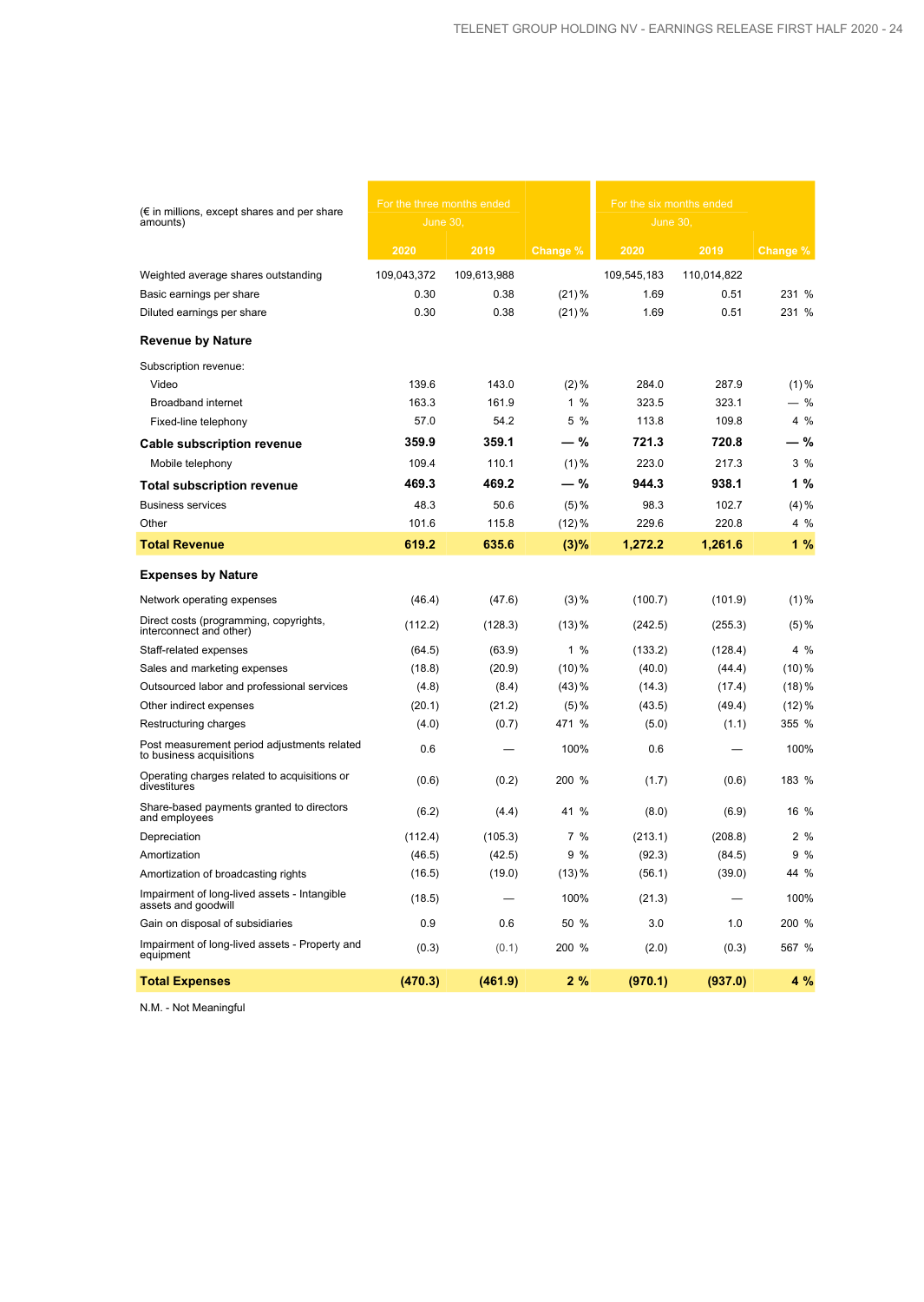## **5.2 EU IFRS condensed consolidated interim statement of cash flows (unaudited)**

|                                                                                 | For the three months ended |         |           | For the six months ended |         |             |
|---------------------------------------------------------------------------------|----------------------------|---------|-----------|--------------------------|---------|-------------|
| $(\epsilon$ in millions)                                                        | June 30.                   |         |           | June 30                  |         |             |
|                                                                                 | 2020                       | 2019    | Change %  | 2020                     | 2019    | Change %    |
| Cash flows from operating                                                       |                            |         |           |                          |         |             |
| activities<br>Profit for the period                                             | 31.7                       | 42.0    | (25) %    | 184.9                    | 56.0    | 230 %       |
| Depreciation, amortization, impairment and<br>restructuring charges             | 197.2                      | 167.0   | $18\%$    | 386.7                    | 332.7   | 16 %        |
| Working capital changes and other non<br>cash items                             | (48.3)                     | 4.5     | N.M.      | (16.3)                   | 102.2   | N.M.        |
| Income tax expense                                                              | 10.2                       | 15.7    | $(35)$ %  | 16.4                     | 36.6    | $(55)$ %    |
| Net interest expense, foreign exchange loss<br>and other finance expenses       | (22.7)                     | 34.9    | N.M.      | 105.4                    | 152.5   | $(31)$ %    |
| Net loss (gain) on derivative financial<br>instruments                          | 129.2                      | 82.5    | 57 %      | (22.7)                   | 78.7    | N.M.        |
| Loss (gain) on extinguishment of debt                                           | (2.9)                      |         | 100%      | 15.1                     |         | 100%        |
| Loss (gain) on disposal of assets related to<br>a subsidiary or a joint venture | 4.3                        |         | 100%      | 4.3                      | (0.1)   | $(4,400)\%$ |
| Cash interest expenses and cash<br>derivatives                                  | (9.3)                      | (11.0)  | (15) %    | (101.6)                  | (101.1) | $-$ %       |
| Income taxes paid                                                               | (0.2)                      | (1.9)   | $(89)$ %  | (0.5)                    | (158.3) | $(100)$ %   |
| Net cash from operating activities                                              | 289.2                      | 333.7   | (13)%     | 571.7                    | 499.2   | 15 %        |
|                                                                                 |                            |         |           |                          |         |             |
| Cash flows from investing activities                                            |                            |         |           |                          |         |             |
| Purchases of property and equipment                                             | (72.6)                     | (61.6)  | $18\%$    | (144.1)                  | (134.7) | 7%          |
| Purchases of intangibles                                                        | (42.1)                     | (26.7)  | 58 %      | (88.1)                   | (56.2)  | 57 %        |
| Acquisitions of and loans to equity<br>accounted investees                      | (20.3)                     | (0.7)   | 2,800 %   | (20.5)                   | (0.9)   | 2,178 %     |
| Acquisition of subsidiaries, net of cash<br>acquired                            | (3.5)                      | (16.0)  | (78)%     | (3.5)                    | (16.0)  | (78) %      |
| Proceeds from sale of property and<br>equipment                                 | 0.5                        | 0.7     | $(29)$ %  | 0.8                      | 1.2     | $(33)$ %    |
| Net cash used in investing<br>activities                                        | (138.0)                    | (104.3) | 32%       | (255.4)                  | (206.6) | 24 %        |
| Cash flows from financing activities                                            |                            |         |           |                          |         |             |
| Repayments of loans and borrowings                                              | (195.3)                    | (185.4) | 5 %       | (332.8)                  | (379.2) | $(12)\%$    |
| Proceeds from loans and borrowings                                              | 143.6                      | 56.9    | 152 %     | 225.4                    | 211.2   | 7 %         |
| Repurchase of own shares                                                        | (5.4)                      | (50.7)  | $(89)$ %  | (34.4)                   | (101.1) | $(66)$ %    |
| Sale of own shares                                                              |                            | 37.6    | $(100)\%$ |                          | 43.8    | $(100)\%$   |
| Payments related to capital reductions and<br>dividends                         | (142.3)                    |         | 100%      | (142.3)                  |         | 100%        |
| Payments for debt issuance costs                                                | (2.8)                      |         | 100%      | (13.4)                   |         | 100%        |
| Other financing activities (incl. leases)                                       | (15.1)                     | 4.5     | N.M.      | (48.8)                   | (16.0)  | 205 %       |
| Net cash used in financing<br>activities                                        | (217.3)                    | (137.1) | 58 %      | (346.3)                  | (241.3) | 44 %        |
| Net increase (decrease) in cash and<br>cash equivalents                         |                            |         |           |                          |         |             |
| Cash at beginning of period                                                     | 137.5                      | 47.2    | 191 %     | 101.4                    | 88.2    | 15 %        |
| Cash at end of period                                                           | 71.4                       | 139.5   | (49) %    | 71.4                     | 139.5   | (49) %      |
| Net cash generated (used)                                                       | (66.1)                     | 92.3    | N.M.      | (30.0)                   | 51.3    | <b>N.M.</b> |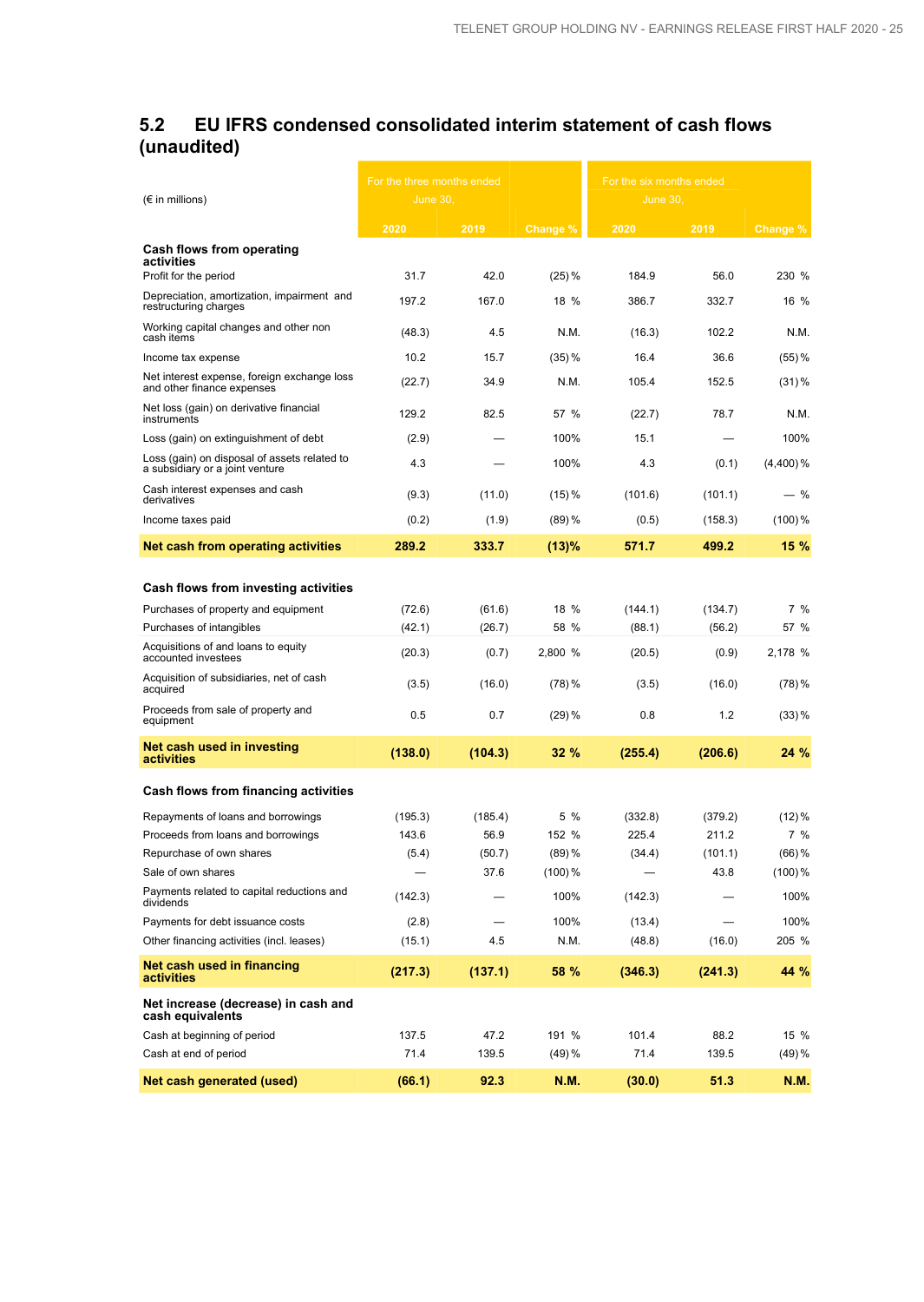|                                                                                               | For the three months ended |        |           | For the six months ended |         |          |
|-----------------------------------------------------------------------------------------------|----------------------------|--------|-----------|--------------------------|---------|----------|
| $(\epsilon$ in millions)                                                                      | <b>June 30,</b>            |        |           | <b>June 30,</b>          |         |          |
|                                                                                               | 2020                       | 2019   | Change %  | 2020                     | 2019    | Change % |
| <b>Adjusted Free Cash Flow</b>                                                                |                            |        |           |                          |         |          |
| Net cash from operating activities                                                            | 289.2                      | 333.7  | $(13) \%$ | 571.7                    | 499.2   | 15 %     |
| Cash payments for direct acquisition and<br>divestiture costs                                 | 0.7                        | 0.1    | 600 %     | 0.9                      | 0.3     | 200 %    |
| Expenses financed by an intermediary                                                          | 88.6                       | 56.9   | 56 %      | 170.4                    | 116.2   | 47 %     |
| Purchases of property and equipment                                                           | (72.6)                     | (61.6) | 18 %      | (144.1)                  | (134.7) | 7%       |
| Purchases of intangibles                                                                      | (42.1)                     | (26.7) | 58 %      | (88.1)                   | (56.2)  | 57 %     |
| Principal payments on amounts financed by<br>vendors and intermediaries                       | (71.1)                     | (96.6) | $(26)$ %  | (207.6)                  | (180.1) | 15 %     |
| Principal payments on leases (excluding<br>network-related leases assumed in<br>acquisitions) | (4.5)                      | (12.1) | $(63)$ %  | (17.6)                   | (25.4)  | $(31)\%$ |
| Principal payments on post acquisition<br>additions to network leases                         | (7.7)                      | (6.8)  | 13 %      | (21.7)                   | (12.6)  | 72 %     |
| <b>Adjusted Free Cash Flow</b>                                                                | 180.5                      | 186.9  | (3)%      | 263.9                    | 206.7   | 28 %     |

N.M. - Not Meaningful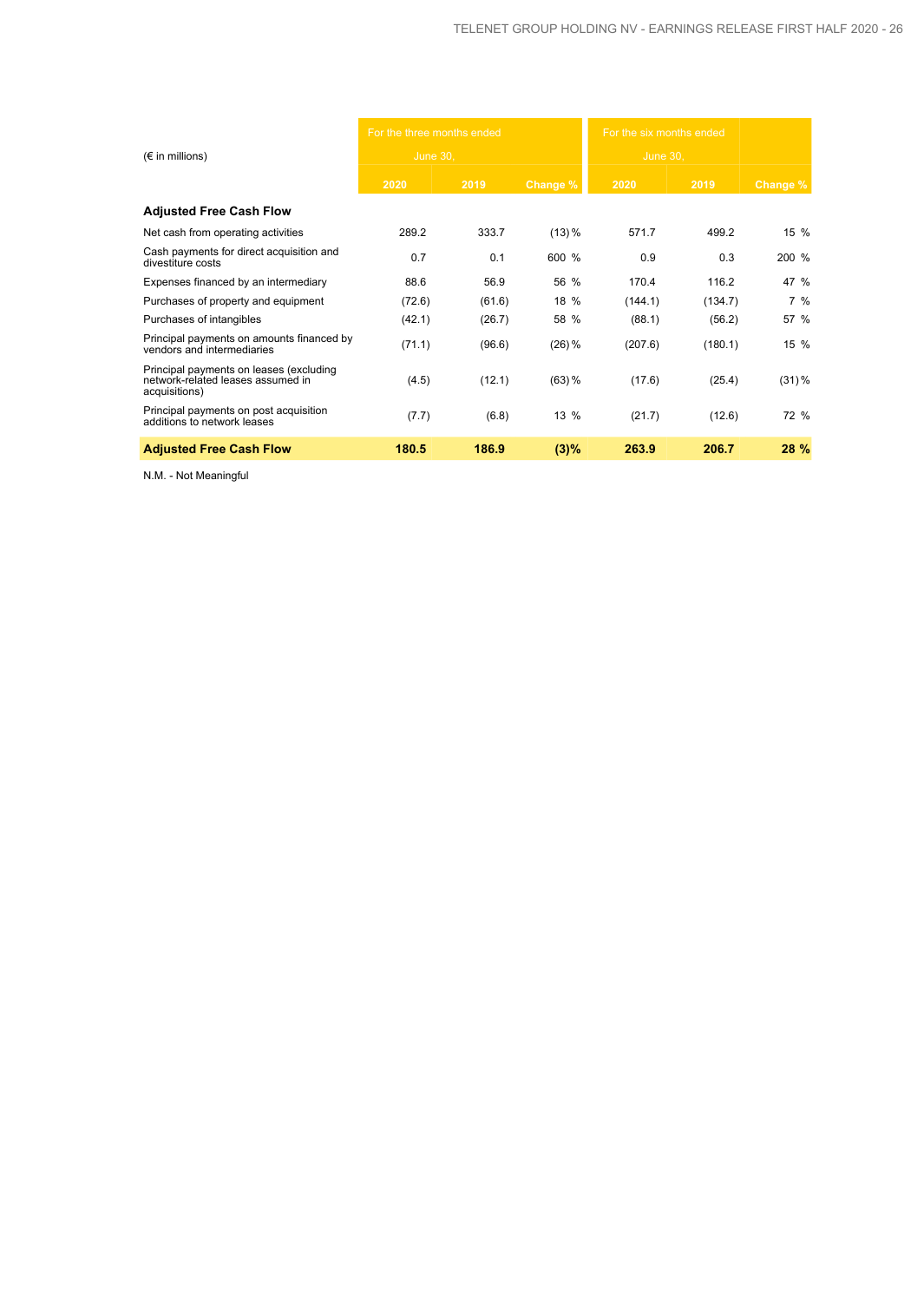## **5.3 EU IFRS condensed consolidated interim statement of financial position (unaudited)**

|                                                        | <b>June 30.</b> | December 31.    | Change  |
|--------------------------------------------------------|-----------------|-----------------|---------|
| $(\epsilon$ in millions)                               | 2020            | 2019 - Restated |         |
| <b>ASSETS</b>                                          |                 |                 |         |
| <b>Non-current Assets:</b>                             |                 |                 |         |
| Property and equipment                                 | 2,319.1         | 2,366.8         | (47.7)  |
| Goodwill                                               | 1,832.9         | 1,874.1         | (41.2)  |
| Other intangible assets                                | 718.4           | 797.1           | (78.7)  |
| Deferred tax assets                                    | 211.1           | 261.4           | (50.3)  |
| Investments in and loans to equity accounted investees | 79.1            | 16.3            | 62.8    |
| Other investments                                      | 6.1             | 6.1             |         |
| Derivative financial instruments                       | 111.7           | 55.3            | 56.4    |
| Other assets                                           | 20.7            | 27.9            | (7.2)   |
| <b>Total non-current assets</b>                        | 5,299.1         | 5,405.0         | (105.9) |
| <b>Current Assets:</b>                                 |                 |                 |         |
| Inventories                                            | 32.5            | 25.2            | 7.3     |
| Trade receivables                                      | 194.0           | 204.5           | (10.5)  |
| Other current assets                                   | 135.7           | 130.4           | 5.3     |
| Cash and cash equivalents                              | 71.4            | 101.4           | (30.0)  |
| Derivative financial instruments                       | 45.2            | 61.7            | (16.5)  |
|                                                        | 478.8           | 523.2           | (44.4)  |
| Assets held for sale                                   | 29.9            |                 | 29.9    |
| <b>Total current assets</b>                            | 508.7           | 523.2           | (14.5)  |
| <b>TOTAL ASSETS</b>                                    | 5,807.8         | 5,928.2         | (120.4) |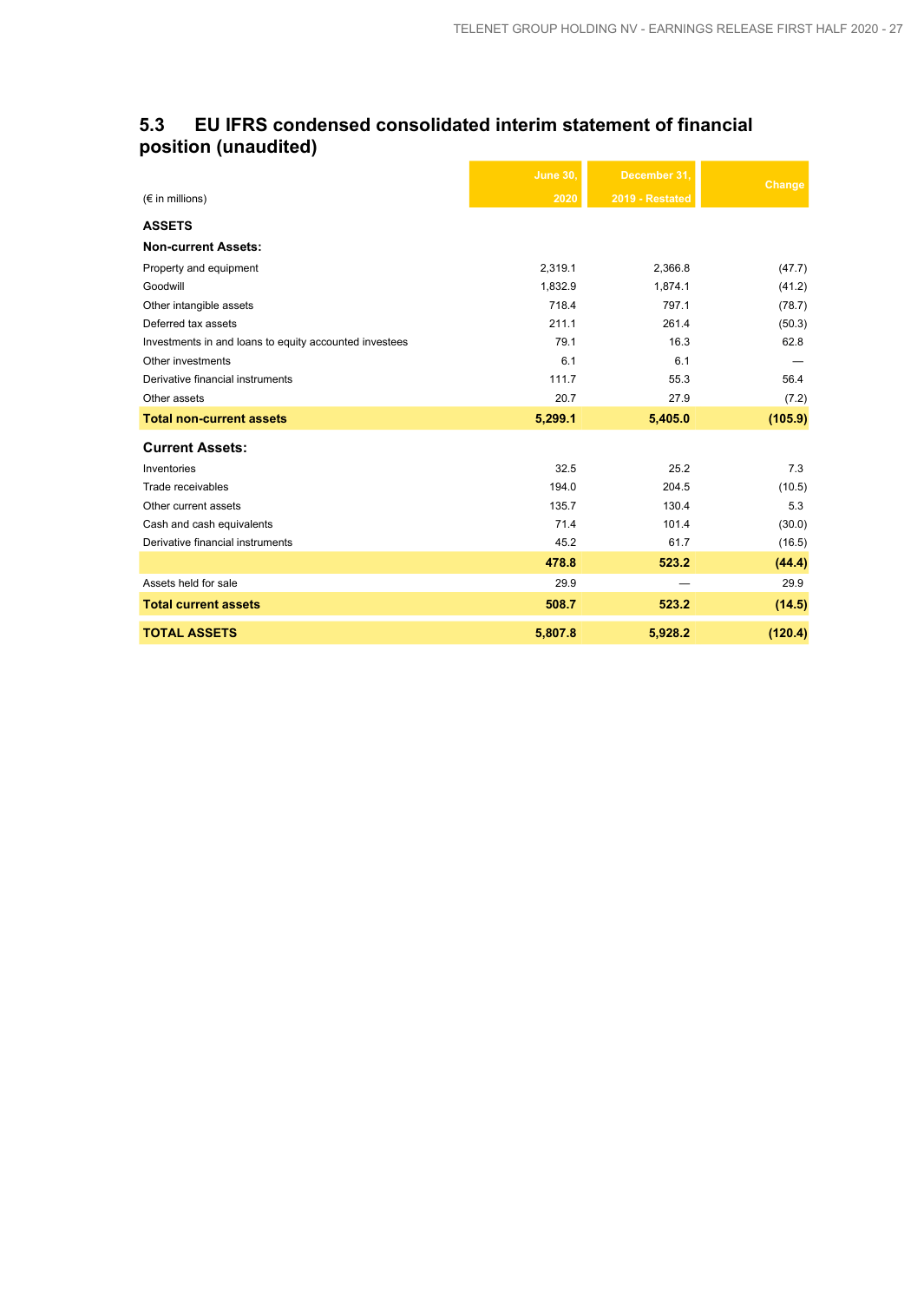|                                                               | June 30,   | December 31     | Change  |
|---------------------------------------------------------------|------------|-----------------|---------|
| $(\epsilon$ in millions)                                      | 2020       | 2019 - Restated |         |
| <b>EQUITY AND LIABILITIES</b>                                 |            |                 |         |
| Equity:                                                       |            |                 |         |
| Share capital                                                 | 12.8       | 12.8            |         |
| Share premium                                                 | 80.7       | 80.7            |         |
| Other reserves                                                | 666.1      | 695.7           | (29.6)  |
| <b>Retained loss</b>                                          | (2, 244.9) | (2, 287.8)      | 42.9    |
| Remeasurements                                                | (26.0)     | (13.5)          | (12.5)  |
| Total equity attributable to owners of the Company            | (1, 511.3) | (1, 512.1)      | 0.8     |
| Non-controlling interests                                     | 25.2       | 25.1            | 0.1     |
| <b>Total equity</b>                                           | (1,486.1)  | (1,487.0)       | 0.9     |
| <b>Non-current Liabilities:</b>                               |            |                 |         |
| Loans and borrowings                                          | 5,144.9    | 5,206.0         | (61.1)  |
| Derivative financial instruments                              | 283.0      | 261.4           | 21.6    |
| Deferred revenue                                              | 3.5        | 3.8             | (0.3)   |
| Deferred tax liabilities                                      | 126.5      | 178.7           | (52.2)  |
| Other non-current liabilities                                 | 73.5       | 63.1            | 10.4    |
| Provisions                                                    | 15.6       | 17.6            | (2.0)   |
| <b>Total non-current liabilities</b>                          | 5,647.0    | 5,730.6         | (83.6)  |
| <b>Current Liabilities:</b>                                   |            |                 |         |
| Loans and borrowings                                          | 515.5      | 527.0           | (11.5)  |
| Trade payables                                                | 196.1      | 247.7           | (51.6)  |
| Accrued expenses and other current liabilities                | 409.0      | 418.4           | (9.4)   |
| Provisions                                                    | 80.8       | 70.9            | 9.9     |
| Deferred revenue                                              | 121.3      | 107.8           | 13.5    |
| Derivative financial instruments                              | 70.8       | 69.5            | 1.3     |
| Current tax liability                                         | 248.4      | 243.3           | 5.1     |
|                                                               | 1,641.9    | 1,684.6         | (42.7)  |
| Liabilities directly associated with the assets held for sale | 5.0        |                 | 5.0     |
| <b>Total current liabilities</b>                              | 1,646.9    | 1,684.6         | (37.7)  |
| <b>Total liabilities</b>                                      | 7,293.9    | 7,415.2         | (121.3) |
| <b>TOTAL EQUITY AND LIABILITIES</b>                           | 5,807.8    | 5,928.2         | (120.4) |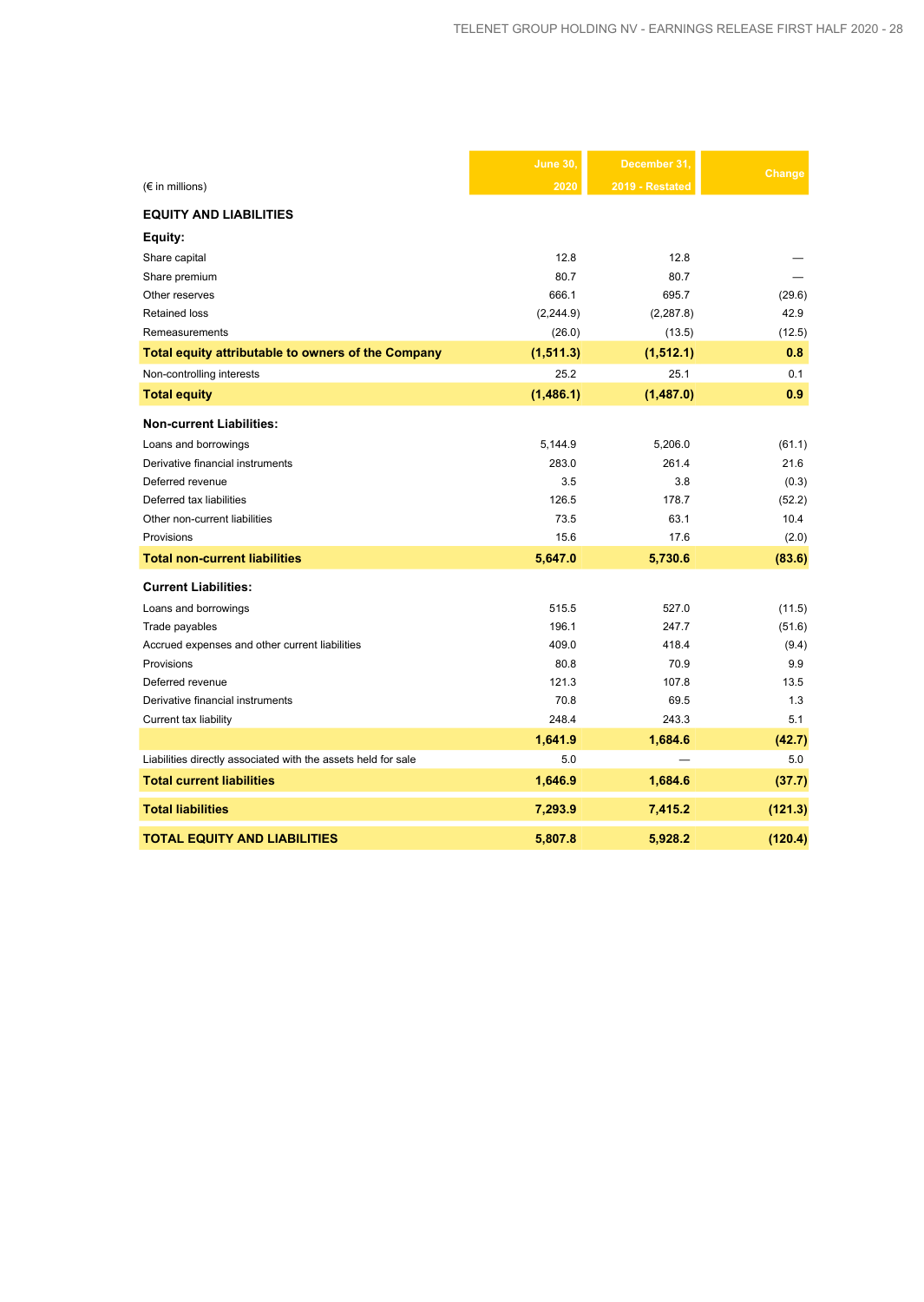## **6 Appendix**

## **6.1 Reconciliation reported versus rebased financial information (unaudited)**

| $(\epsilon$ in millions)                                             |         | Reported |         |                          | <b>Acquisition impact De Vijver</b><br>Media NV and divestment Coditel<br>S.à r.l. |         |         | <b>Rebased</b> |         |
|----------------------------------------------------------------------|---------|----------|---------|--------------------------|------------------------------------------------------------------------------------|---------|---------|----------------|---------|
|                                                                      | Q1 2019 | Q2 2019  | H1 2019 | Q1 2019                  | Q2 2019                                                                            | H1 2019 | Q1 2019 | Q2 2019        | H1 2019 |
| Revenue by nature                                                    |         |          |         |                          |                                                                                    |         |         |                |         |
| Video                                                                | 144.9   | 143.0    | 287.9   |                          | (1.3)                                                                              | (1.3)   | 144.9   | 141.7          | 286.6   |
| <b>Broadband internet</b>                                            | 161.2   | 161.9    | 323.1   |                          | (0.2)                                                                              | (0.2)   | 161.2   | 161.7          | 322.9   |
| Fixed-line telephony                                                 | 55.6    | 54.2     | 109.8   |                          | (0.1)                                                                              | (0.1)   | 55.6    | 54.1           | 109.7   |
| <b>Cable subscription</b><br>revenue                                 | 361.7   | 359.1    | 720.8   |                          | (1.6)                                                                              | (1.6)   | 361.7   | 357.5          | 719.2   |
| Mobile telephony                                                     | 107.2   | 110.1    | 217.3   | $\overline{\phantom{0}}$ | (0.1)                                                                              | (0.1)   | 107.2   | 110.0          | 217.2   |
| <b>Total subscription</b><br>revenue                                 | 468.9   | 469.2    | 938.1   |                          | (1.7)                                                                              | (1.7)   | 468.9   | 467.5          | 936.4   |
| <b>Business services</b>                                             | 52.1    | 50.6     | 102.7   |                          | (0.4)                                                                              | (0.4)   | 52.1    | 50.2           | 102.3   |
| Other                                                                | 105.0   | 115.8    | 220.8   | 27.5                     | 21.0                                                                               | 48.5    | 132.5   | 136.8          | 269.3   |
| <b>Total Revenue</b>                                                 | 626.0   | 635.6    | 1,261.6 | 27.5                     | 18.9                                                                               | 46.4    | 653.5   | 654.5          | 1,308.0 |
| <b>Operating expenses by Nature</b>                                  |         |          |         |                          |                                                                                    |         |         |                |         |
| Network operating expenses                                           | (54.3)  | (47.6)   | (101.9) |                          | 0.2                                                                                | 0.2     | (54.3)  | (47.4)         | (101.7) |
| Direct costs (programming,<br>copyrights, interconnect and<br>other) | (127.0) | (128.3)  | (255.3) | (6.1)                    | (6.5)                                                                              | (12.6)  | (133.1) | (134.8)        | (267.9) |
| Staff-related expenses                                               | (64.5)  | (63.9)   | (128.4) | (4.9)                    | (3.5)                                                                              | (8.4)   | (69.4)  | (67.4)         | (136.8) |
| Sales and marketing<br>expenses                                      | (23.5)  | (20.9)   | (44.4)  | (2.3)                    | (1.0)                                                                              | (3.3)   | (25.8)  | (21.9)         | (47.7)  |
| Outsourced labor and<br>professional services                        | (9.0)   | (8.4)    | (17.4)  |                          |                                                                                    |         | (9.0)   | (8.4)          | (17.4)  |
| Other indirect expenses                                              | (28.2)  | (21.2)   | (49.4)  | (1.3)                    | 0.1                                                                                | (1.2)   | (29.5)  | (21.1)         | (50.6)  |
| <b>Total operating</b><br>expenses                                   | (306.5) | (290.3)  | (596.8) | (14.6)                   | (10.7)                                                                             | (25.3)  | (321.1) | (301.0)        | (622.1) |
|                                                                      |         |          |         |                          |                                                                                    |         |         |                |         |
| <b>Adiusted EBITDA</b>                                               | 319.5   | 345.3    | 664.8   | 12.9                     | 8.2                                                                                | 21.1    | 332.4   | 353.5          | 685.9   |
| <b>Adjusted EBITDA margin</b>                                        | 51.0%   | 54.3%    | 52.7 %  |                          |                                                                                    |         | 50.9%   | 54.0%          | 52.4 %  |

**Rebased information:** For purposes of calculating rebased growth rates on a comparable basis for the three months ended June 30, 2020 and the six months ended June 30, 2020, we have adjusted our historical revenue and Adjusted EBITDA to (i) include the pre-acquisition revenue and Adjusted EBITDA of De Vijver Media (fully consolidated since June 3, 2019) in our rebased amounts and (ii) exclude the revenue and Adjusted EBITDA of our former Luxembourg cable subsidiary Coditel S.à r.l. (deconsolidated as of April 1, 2020) from our rebased amounts for the three months ended June 30, 2019 and the six months ended June 30, 2019 to the same extent that the revenue and Adjusted EBITDA of such entities was included in or excluded from our results for the three months ended June 30, 2020 and the six months ended June 30, 2020. We have reflected the revenue and Adjusted EBITDA of these entities in our 2019 rebased amounts based on what we believe to be the most reliable information that is currently available to us (generally preacquisition financial statements), as adjusted for the estimated effects of (a) any significant differences between our accounting policies and those of the acquired entities, (b) any significant effects of acquisition accounting adjustments, and (c) other items we deem appropriate. We do not adjust pre-acquisition periods to eliminate nonrecurring items or to give retroactive effect to any changes in estimates that might be implemented during post-acquisition periods. As we did not own or operate the acquired businesses during the pre-acquisition periods, no assurance can be given that we have identified all adjustments necessary to present the revenue and Adjusted EBITDA of these entities on a basis that is comparable to the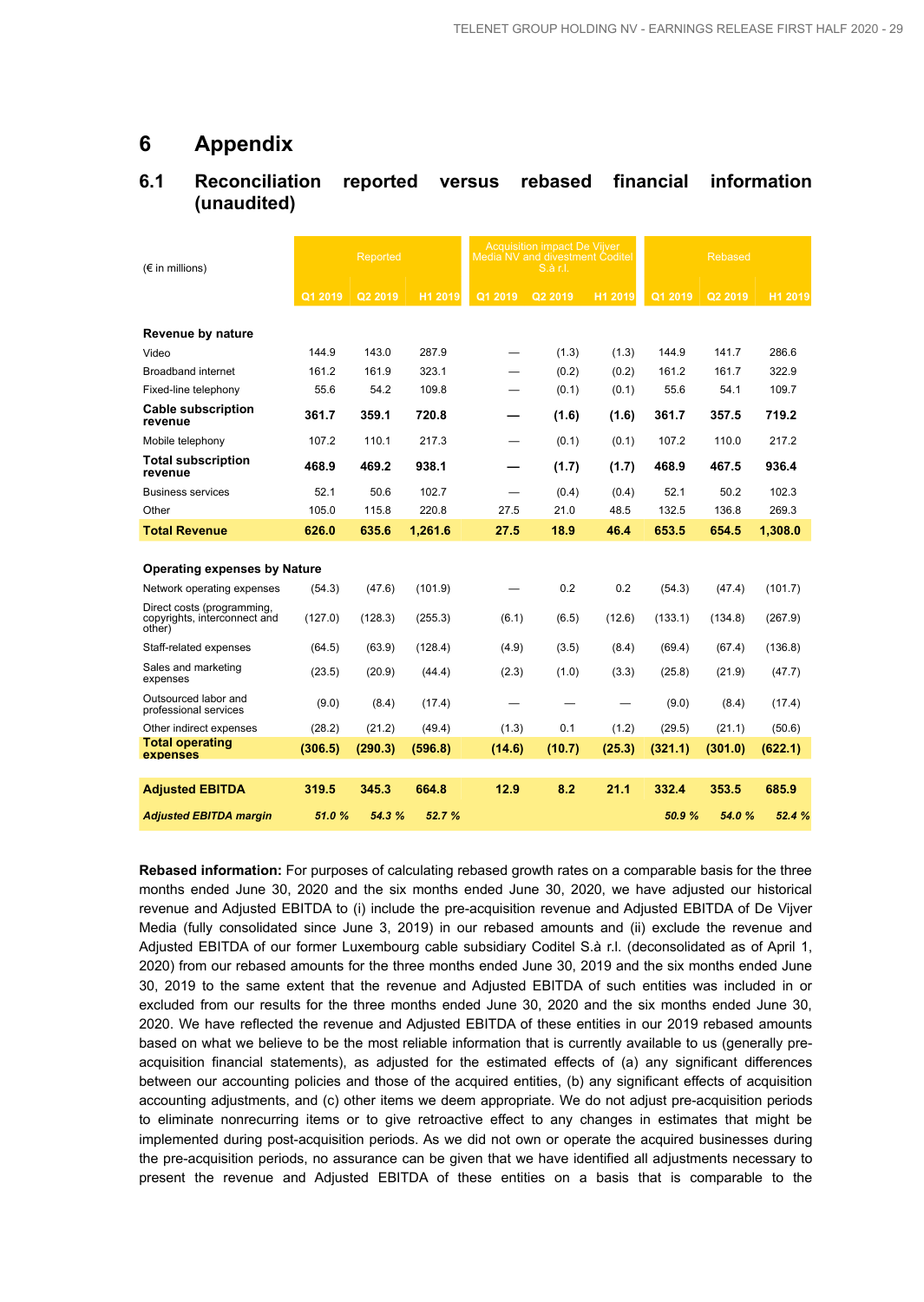corresponding post-acquisition amounts that are included in our historical results or that the pre-acquisition financial statements we have relied upon do not contain undetected errors. In addition, the rebased growth percentages are not necessarily indicative of the revenue and Adjusted EBITDA that would have occurred if these transactions had occurred on the dates assumed for purposes of calculating our rebased amounts or the revenue and Adjusted EBITDA that will occur in the future. The rebased growth percentages have been presented as a basis for assessing growth rates on a comparable basis. Rebased growth is a non-GAAP measure as contemplated by the U.S. Securities and Exchange Commission's Regulation G and is an additional measure used by management to demonstrate the Company's underlying performance and should not replace the measures in accordance with EU IFRS as an indicator of the Company's performance, but rather should be used in conjunction with the most directly comparable EU IFRS measure.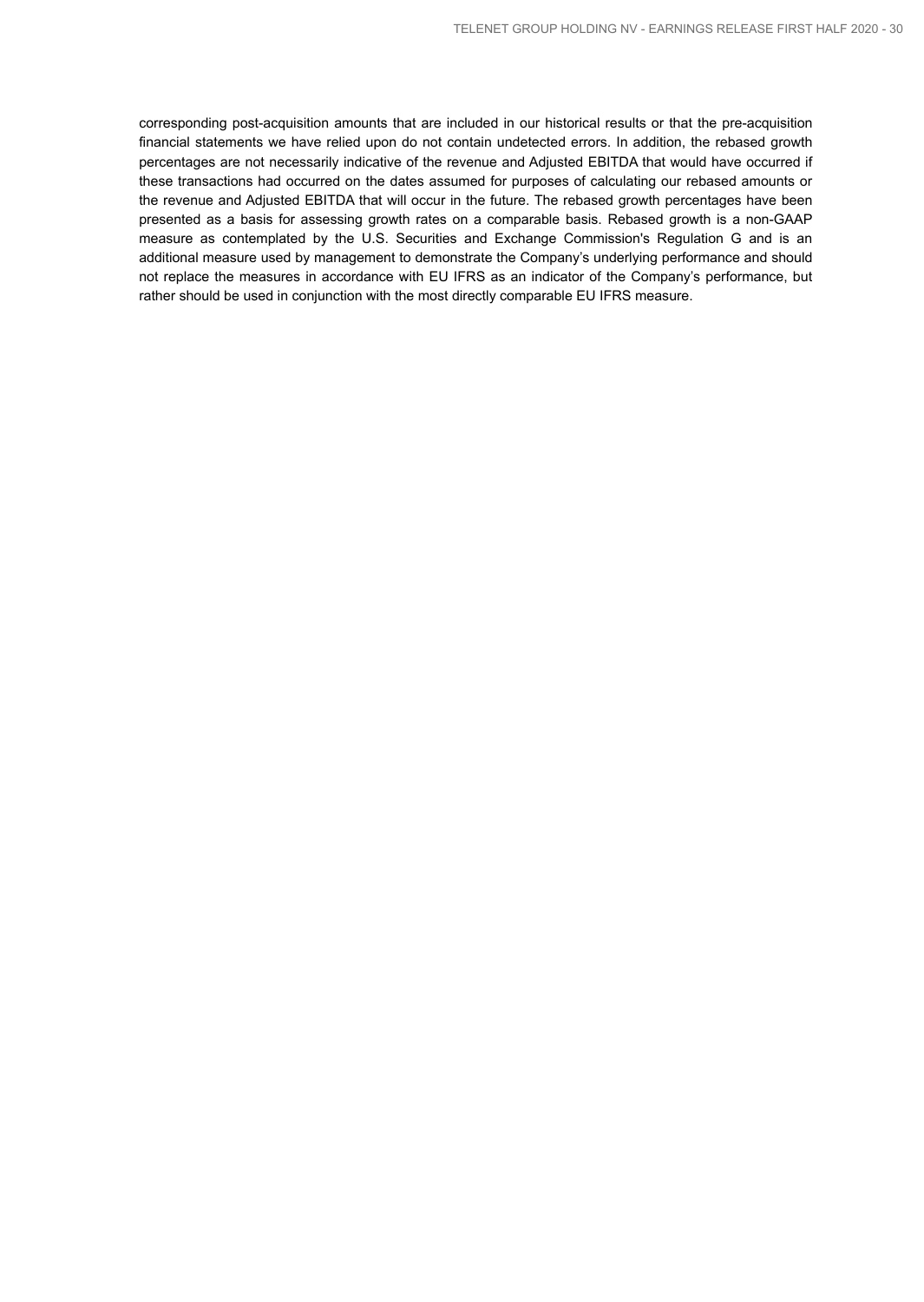## **6.2 Reconciliation between profit for the period and Consolidated Annualized EBITDA (unaudited)**

Net total leverage, which is a non-GAAP measure as contemplated by the U.S. Securities and Exchange Commission's Regulation G, is defined as the sum of loans and borrowings under current and non-current liabilities minus cash and cash equivalents ("Net Total Debt"), as recorded in the Company's statement of financial position, divided by the last two quarters' Consolidated Annualized Adjusted EBITDA. In its statement of financial position, Telenet's USD-denominated debt has been converted into € using the June 30, 2020 EUR/USD exchange rate. As Telenet has entered into several derivative transactions to hedge both the underlying floating interest rate and exchange risks, the  $\epsilon$ -equivalent hedged amounts were €2,041.5 million (USD 2,295.0 million Term Loan AR) and €882.8 million (USD 1.0 billion Senior Secured Notes due 2028), respectively. For the calculation of its net leverage ratio, Telenet uses the €-equivalent hedged amounts given the underlying economic risk exposure.

The following table provides a reconciliation of L2QA Profit for the period to L2QA Adjusted EBITDA.

| $(\epsilon$ in millions)                                                        | For the three months<br>ended |                         | For the six months<br>ended | Last two quarters'<br>annualized |  |
|---------------------------------------------------------------------------------|-------------------------------|-------------------------|-----------------------------|----------------------------------|--|
|                                                                                 | March 31,<br>2020             | <b>June 30.</b><br>2020 | June 30, 2020               | June 30, 2020                    |  |
| <b>Profit for the period</b>                                                    | 153.2                         | 31.7                    | 184.9                       | 369.8                            |  |
| Income tax expense                                                              | 6.2                           | 10.2                    | 16.4                        | 32.8                             |  |
| Share of the result of equity accounted investees                               | (0.4)                         | (0.9)                   | (1.3)                       | (2.6)                            |  |
| Loss (gain) on disposal of assets related to a subsidiary<br>or a joint venture |                               | 4.3                     | 4.3                         | 8.6                              |  |
| Net finance expense (income)                                                    | (5.8)                         | 103.6                   | 97.8                        | 195.6                            |  |
| Depreciation, amortization, impairment and gain on<br>disposal of subsidiaries  | 188.5                         | 193.3                   | 381.8                       | 763.6                            |  |
| <b>EBITDA</b>                                                                   | 341.7                         | 342.2                   | 683.9                       | 1,367.8                          |  |
| Share based compensation                                                        | 1.8                           | 6.2                     | 8.0                         | 16.0                             |  |
| Operating charges related to acquisitions or divestitures                       | 1.1                           | 0.6                     | 1.7                         | 3.4                              |  |
| Restructuring charges                                                           | 1.0                           | 4.0                     | 5.0                         | 10.0                             |  |
| Post measurement period adjustments related to<br>business acquisitions         |                               | (0.6)                   | (0.6)                       | (1.2)                            |  |
| <b>Adjusted EBITDA</b>                                                          | 345.6                         | 352.4                   | 698.0                       | 1,396.0                          |  |
| <b>Adjusted EBITDA margin</b>                                                   | 52.9 %                        | 56.9 %                  | 54.9 %                      | 54.9 %                           |  |
| Net profit margin                                                               | 23.5 %                        | 5.1%                    | 14.5 %                      | 14.5 %                           |  |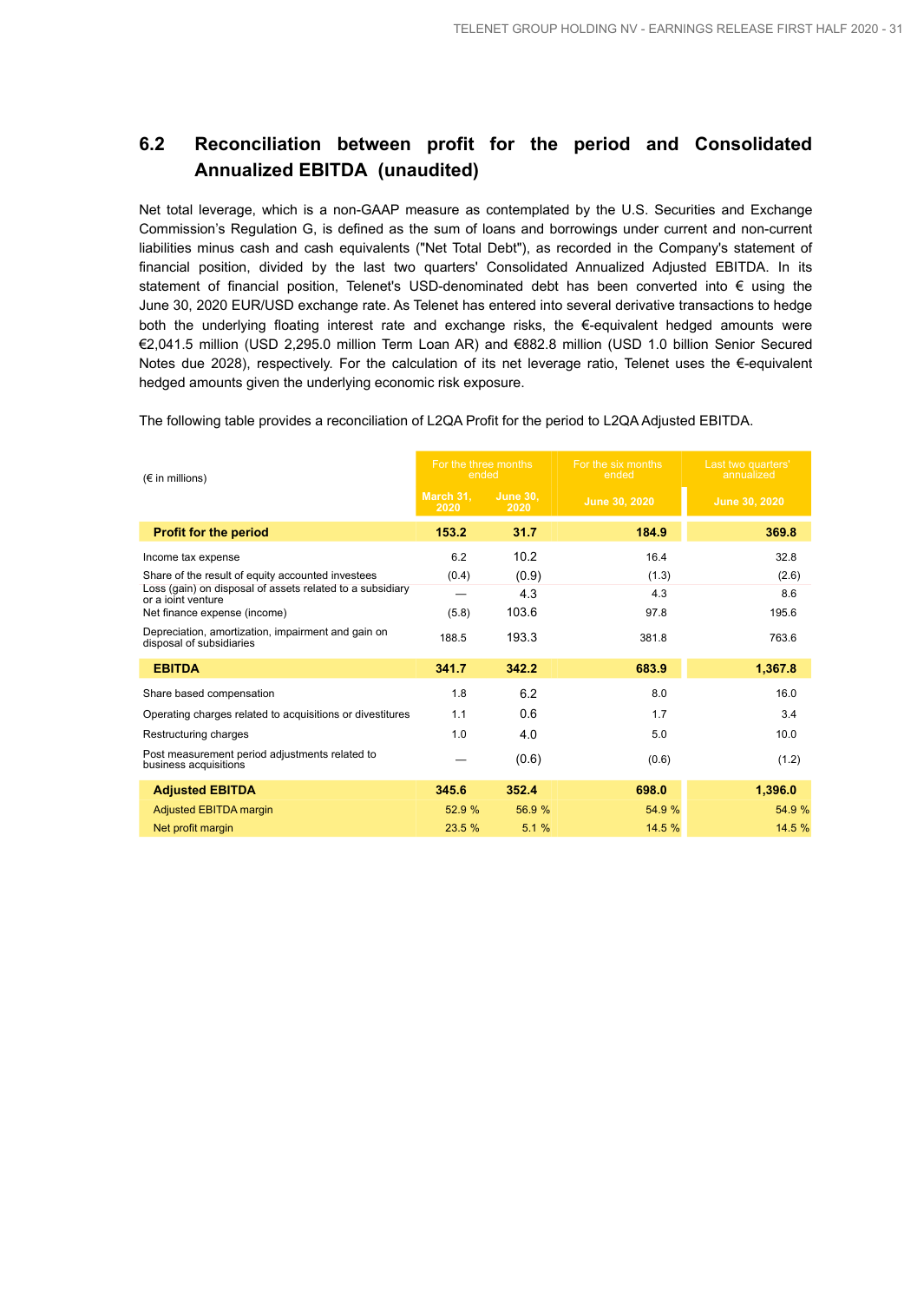## **6.3 Definitions**

- (1) For purposes of calculating **rebased growth** rates on a comparable basis for the three months ended June 30, 2020 and the six months ended June 30, 2020, we have adjusted our historical revenue and Adjusted EBITDA to (i) include the pre-acquisition revenue and Adjusted EBITDA of De Vijver Media (fully consolidated since June 3, 2019) in our rebased amounts and (ii) exclude the revenue and Adjusted EBITDA of our former Luxembourg cable subsidiary Coditel S.à r.l. (deconsolidated as of April 1, 2020) from our rebased amounts for the three months ended June 30, 2019 and the six months ended June 30, 2019 to the same extent that the revenue and Adjusted EBITDA of such entities was included in or excluded from our results for the three months ended June 30, 2020 and the six months ended June 30, 2020. We have reflected the revenue and Adjusted EBITDA of these entities in our 2019 rebased amounts based on what we believe to be the most reliable information that is currently available to us (generally preacquisition financial statements), as adjusted for the estimated effects of (a) any significant differences between our accounting policies and those of the acquired entities, (b) any significant effects of acquisition accounting adjustments, and (c) other items we deem appropriate. We do not adjust pre-acquisition periods to eliminate nonrecurring items or to give retroactive effect to any changes in estimates that might be implemented during post-acquisition periods. As we did not own or operate the acquired businesses during the pre-acquisition periods, no assurance can be given that we have identified all adjustments necessary to present the revenue and Adjusted EBITDA of these entities on a basis that is comparable to the corresponding post-acquisition amounts that are included in our historical results or that the pre-acquisition financial statements we have relied upon do not contain undetected errors. In addition, the rebased growth percentages are not necessarily indicative of the revenue and Adjusted EBITDA that would have occurred if these transactions had occurred on the dates assumed for purposes of calculating our rebased amounts or the revenue and Adjusted EBITDA that will occur in the future. The rebased growth percentages have been presented as a basis for assessing growth rates on a comparable basis. Rebased growth is a non-GAAP measure as contemplated by the U.S. Securities and Exchange Commission's Regulation G and is an additional measure used by management to demonstrate the Company's underlying performance and should not replace the measures in accordance with EU IFRS as an indicator of the Company's performance, but rather should be used in conjunction with the most directly comparable EU IFRS measure.
- (2) **EBITDA** is defined as profit before net finance expense, the share of the result of equity accounted investees, income taxes, depreciation, amortization and impairment. **Adjusted EBITDA** is defined as EBITDA before stock-based compensation, post measurement period adjustments related to business acquisitions and restructuring charges, and before operating charges or credits related to successful or unsuccessful acquisitions or divestitures. Operating charges or credits related to acquisitions or divestitures include (i) gains and losses on the disposition of long-lived assets, (ii) due diligence, legal, advisory and other third-party costs directly related to the Company's efforts to acquire or divest controlling interests in businesses, and (iii) other acquisition-related items, such as gains and losses on the settlement of contingent consideration. Adjusted EBITDA is a non-GAAP measure as contemplated by the U.S. Securities and Exchange Commission's Regulation G and represents an additional measure used by management to demonstrate the Company's underlying performance and should not replace the measures in accordance with EU IFRS as an indicator of the Company's performance, but rather should be used in conjunction with the most directly comparable EU IFRS measure. A reconciliation of this measure to the most directly comparable EU IFRS measure is disclosed in Exhibit 1 on page 14.
- (3) **Accrued capital expenditures** are defined as additions to property, equipment and intangible assets, including additions from capital leases and other financing arrangements, as reported in the Company's consolidated statement of financial position on an accrued basis.
- (4) **Operating Free Cash Flow** ("OFCF") is defined as Adjusted EBITDA minus accrued capital expenditures as reported in the Company's consolidated financial statements. Accrued capital expenditures exclude the recognition of football broadcasting rights and mobile spectrum licenses. Operating Free Cash Flow is a non-GAAP measure as contemplated by the U.S. Securities and Exchange Commission's Regulation G and represents an additional measure used by management to demonstrate the Company's underlying performance and should not replace the measures in accordance with EU IFRS as an indicator of the Company's performance, but rather should be used in conjunction with the most directly comparable EU IFRS measure.
- (5) **Adjusted Free Cash Flow** is defined as net cash provided by the Company's operating activities, plus (i) cash payments for third-party costs directly associated with successful and unsuccessful acquisitions and divestitures and (ii) expenses financed by an intermediary, less (i) purchases of property and equipment and purchases of intangibles as reported in the Company's consolidated statement of cash flows, (ii) principal payments on amounts financed by vendors and intermediaries, (iii) principal payments on capital leases (exclusive of network-related leases that were assumed in acquisitions), and (iv) principal payments on post acquisition additions to network leases, each as reported in the Company's consolidated statement of cash flows. Adjusted Free Cash Flow is a non-GAAP measure as contemplated by the U.S. Securities and Exchange Commission's Regulation G and is an additional measure used by management to demonstrate the Company's ability to service debt and fund new investment opportunities and should not replace the measures in accordance with EU IFRS as an indicator of the Company's performance, but rather should be used in conjunction with the most directly comparable EU IFRS measure.
- (6) **Basic Video Subscriber** is a home, residential multiple dwelling unit or commercial unit that receives Telenet's video service over the Combined Network either via an analog video signal or via a digital video signal without subscribing to any recurring monthly service that requires the use of encryption-enabling technology. Encryption-enabling technology includes smart cards, or other integrated or virtual technologies that Telenet uses to provide its enhanced service offerings. Telenet counts Revenue Generating Unites ("RGUs") on a unique premises basis. In other words, a subscriber with multiple outlets in one premise is counted as one RGU and a subscriber with two homes and a subscription to Telenet's video service at each home is counted as two RGUs.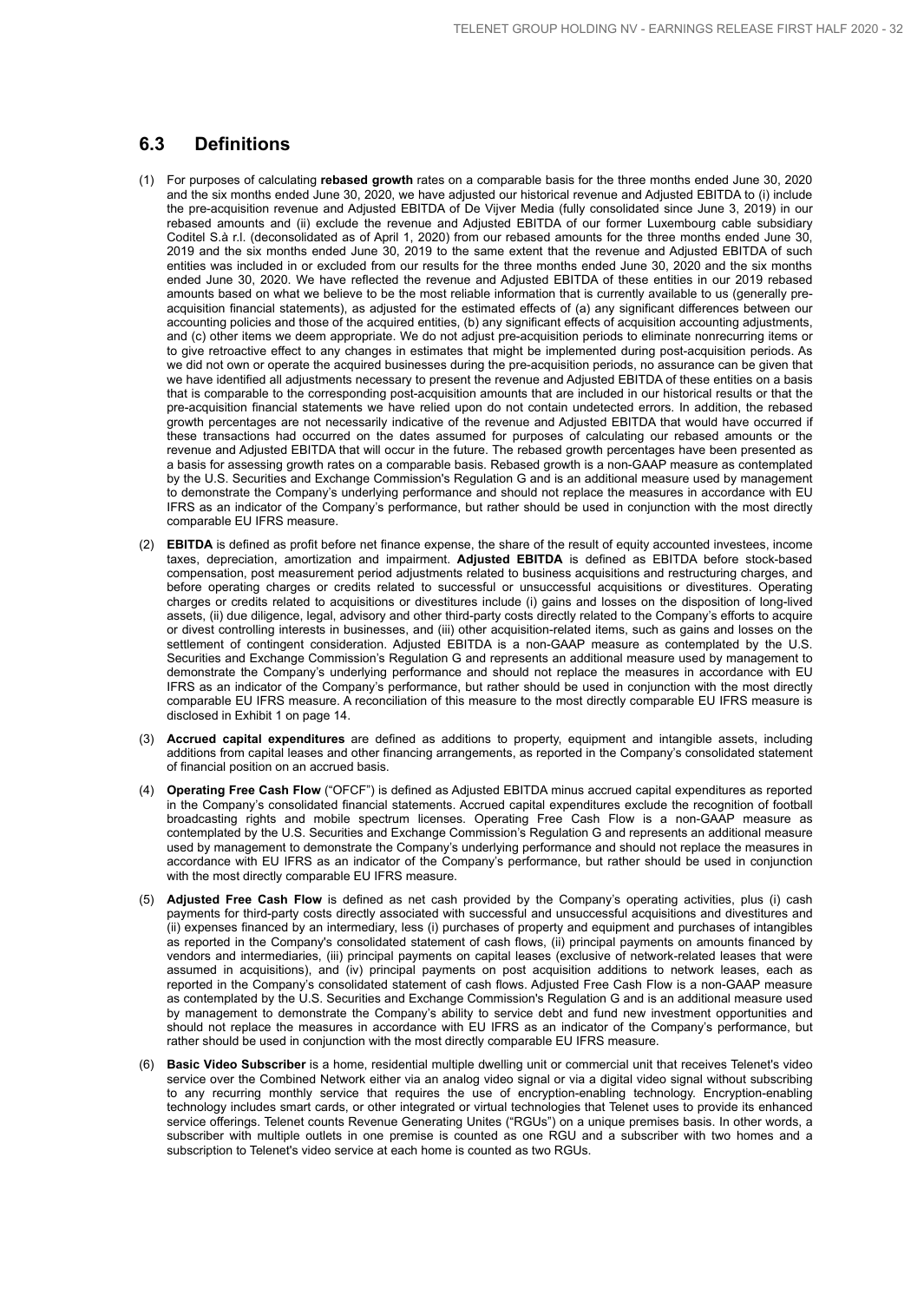- (7) **Enhanced Video Subscriber** is a home, residential multiple dwelling unit or commercial unit that receives Telenet's video service over the Combined Network via a digital video signal while subscribing to any recurring monthly service that requires the use of encryption-enabling technology. Enhanced Video Subscribers are counted on a unique premises basis. For example, a subscriber with one or more set-top boxes that receives Telenet's video service in one premise is generally counted as just one subscriber. An Enhanced Video Subscriber is not counted as a Basic Video Subscriber. As Telenet migrates customers from basic to enhanced video services, Telenet reports a decrease in its Basic Video Subscribers equal to the increase in Telenet's Enhanced Video Subscribers.
- (8) **Internet Subscriber** is a home, residential multiple dwelling unit or commercial unit that receives internet services over the Combined Network.
- (9) **Fixed-line Telephony Subscriber** is a home, residential multiple dwelling unit or commercial unit that receives fixedline voice services over the Combined Network. Fixed-line telephony Subscribers exclude mobile telephony subscribers.
- (10) **Telenet's mobile subscriber count** represents the number of active subscriber identification module ("SIM") cards in service rather than services provided. For example, if a mobile subscriber has both a data and voice plan on a smartphone this would equate to one mobile subscriber. Alternatively, a subscriber who has a voice and data plan for a mobile handset and a data plan for a laptop (via a dongle) would be counted as two mobile subscribers. Customers who do not pay a recurring monthly fee are excluded from Telenet's mobile telephony subscriber counts after a 90-day inactivity period.
- (11) **Customer Relationships** are the number of customers who receive at least one of Telenet's video, internet or telephony services that Telenet counts as RGUs, without regard to which or to how many services they subscribe. Customer Relationships generally are counted on a unique premises basis. Accordingly, if an individual receives Telenet's services in two premises (e.g. a primary home and a vacation home), that individual generally will count as two Customer Relationships. Telenet excludes mobile-only customers from Customer Relationships.
- (12) **Average Revenue Per Unit ("ARPU")** refers to the average monthly subscription revenue per average customer relationship and is calculated by dividing the average monthly subscription revenue (excluding mobile services, Business-to-Business ("B2B") services, interconnect, channel carriage fees, mobile handset sales and installation fees) for the indicated period, by the average of the opening and closing balances for customer relationships for the period.
- (13) **Homes Passed** are homes, residential multiple dwelling units or commercial units that can be connected to the Combined Network without materially extending the distribution plant. Telenet's Homes Passed counts are based on census data that can change based on either revisions to the data or from new census results.
- (14) **RGU** is separately a Basic Video Subscriber, Enhanced Video Subscriber, Internet Subscriber or Fixed-line Telephony Subscriber. A home, residential multiple dwelling unit, or commercial unit may contain one or more RGUs. For example, if a residential customer subscribed to Telenet's enhanced video service, fixed-line telephony service and broadband internet service, the customer would constitute three RGUs. Total RGUs is the sum of Basic Video, Enhanced Video, Internet and Fixed-line Telephony Subscribers. RGUs generally are counted on a unique premises basis such that a given premises does not count as more than one RGU for any given service. On the other hand, if an individual receives one of Telenet's services in two premises (e.g. a primary home and a vacation home), that individual will count as two RGUs for that service. Each bundled cable, internet or fixed-line telephony service is counted as a separate RGU regardless of the nature of any bundling discount or promotion. Non-paying subscribers are counted as subscribers during their free promotional service period. Some of these subscribers may choose to disconnect after their free service period. Services offered without charge on a long-term basis (e.g. VIP subscribers, free service to employees) generally are not counted as RGUs. Telenet does not include subscriptions to mobile services in its externally reported RGU counts.
- (15) **Customer Churn** represents the rate at which customers relinquish their subscriptions. The annual rolling average basis is calculated by dividing the number of disconnects during the preceding 12 months by the average number of customer relationships. For the purpose of computing churn, a disconnect is deemed to have occurred if the customer no longer receives any level of service from Telenet and is required to return Telenet's equipment. A partial product downgrade, typically used to encourage customers to pay an outstanding bill and avoid complete service disconnection is not considered to be disconnected for purposes of Telenet's churn calculations. Customers who move within Telenet's cable footprint and upgrades and downgrades between services are also excluded from the disconnect figures used in the churn calculation.
- (16) Telenet's **ARPU per mobile subscriber** calculation that excludes interconnect revenue refers to the average monthly mobile subscription revenue per average mobile subscribers in service and is calculated by dividing the average monthly mobile subscription revenue (excluding activation fees, handset sales and late fees) for the indicated period, by the average of the opening and closing balances of mobile subscribers in service for the period. Telenet's ARPU per mobile subscriber calculation that includes interconnect revenue increases the numerator in the above-described calculation by the amount of mobile interconnect revenue during the period.
- (17) **Net total leverage** is defined as the sum of loans and borrowings under current and non-current liabilities minus cash and cash equivalents ("Net Total Debt"), as recorded in the Company's statement of financial position, divided by the last two quarters' Consolidated Annualized Adjusted EBITDA. In its statement of financial position, Telenet's USDdenominated debt has been converted into € using the June 30, 2020 EUR/USD exchange rate. As Telenet has entered into several derivative transactions to hedge both the underlying floating interest rate and exchange risks, the €-equivalent hedged amounts were €2,041.5 million (USD 2,295.0 million Term Loan AR) and €882.8 million (USD 1.0 billion Senior Secured Notes due 2028), respectively. For the calculation of its net leverage ratio, Telenet uses the € equivalent hedged amounts given the underlying economic risk exposure. Net total leverage is a non-GAAP measure as contemplated by the U.S. Securities and Exchange Commission's Regulation G.